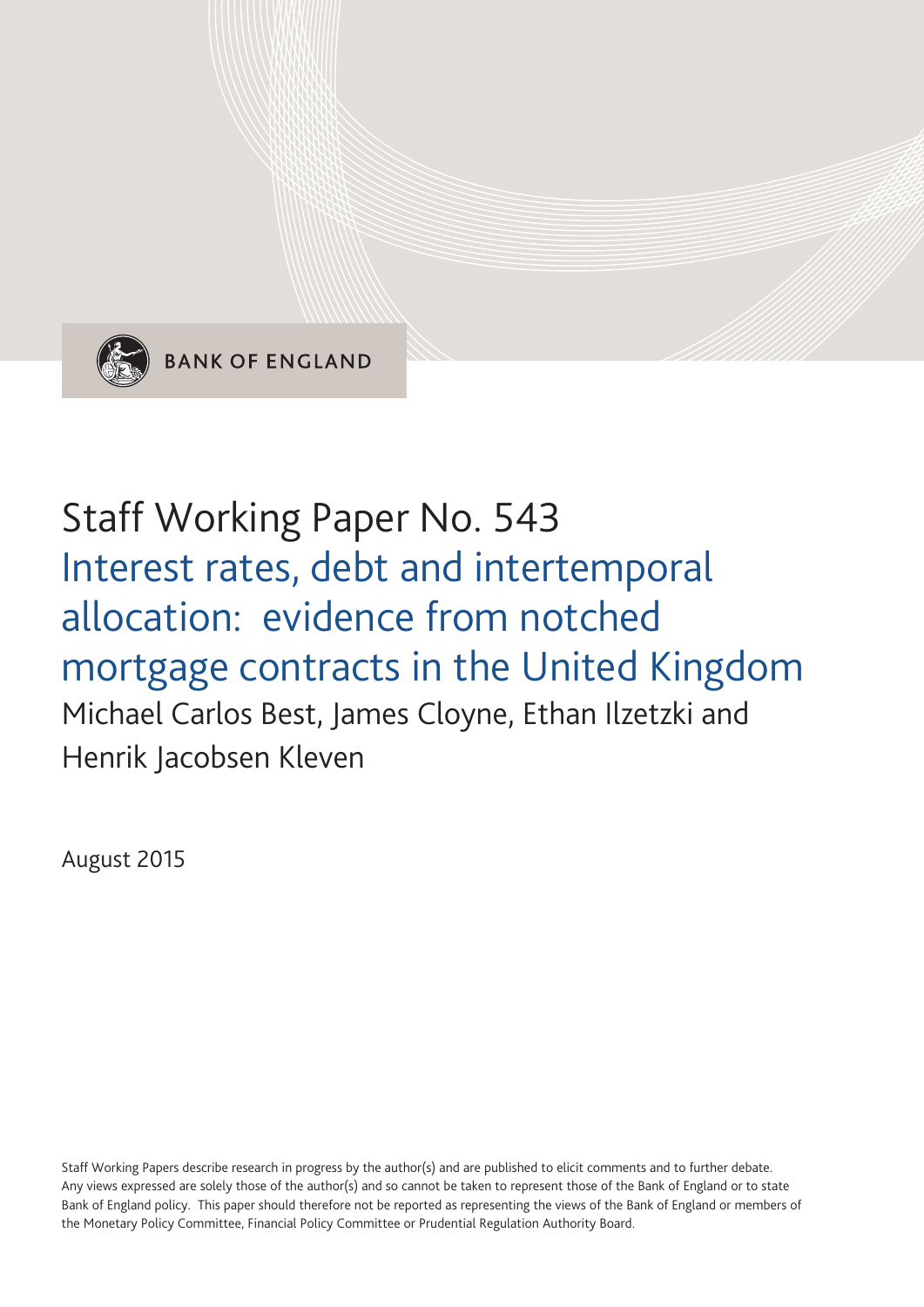

**BANK OF ENGLAND** 

# Staff Working Paper No. 543 Interest rates, debt and intertemporal allocation: evidence from notched mortgage contracts in the United Kingdom

Michael Carlos Best,<sup>(1)</sup> James Cloyne,<sup>(2)</sup> Ethan Ilzetzki<sup>(3)</sup> and Henrik Jacobsen Kleven<sup>(4)</sup>

### **Abstract**

Using a novel source of quasi-experimental variation in interest rates, we study the response of household debt and intertemporal consumption allocation to interest rates. We also develop a new approach to structurally estimate the Elasticity of Intertemporal Substitution (EIS). In the United Kingdom, the mortgage interest rate schedule features discrete jumps — notches — at thresholds for the loan-to-value (LTV) ratio, creating strong incentives for bunching below those thresholds. We document large and sharp bunching below every notch, which translates into sizable interest elasticities of mortgage debt, between 0.1 and 1.4 across different LTV levels. We develop a dynamic model that links these reduced-form responses to the underlying structural EIS. The EIS is much smaller and less heterogeneous than the reduced-form elasticities, between 0.05-0.25 across LTV levels and household types. We show that our structural approach is robust to a wide range of assumptions on beliefs about the future, uncertainty, risk aversion, discount factors and present bias. Our findings have implications for the numerous calibration studies in economics that rely on larger values of the EIS.

**Key words:** Interest rates, mortgage debt, elasticity of intertemporal substitution, notches.

**JEL classification:** D14, D91, E21, E43, G21, R22.

Information on the Bank's working paper series can be found at www.bankofengland.co.uk/research/Pages/workingpapers/default.aspx

Publications Team, Bank of England, Threadneedle Street, London, EC2R 8AH Telephone  $+44$  (0)20 7601 4030 Fax  $+44$  (0)20 7601 3298 email publications @bankofengland.co.uk

<sup>(1)</sup> Stanford University. Email: mbest@stanford.edu.

<sup>(2)</sup> Bank of England and Centre for Macroeconomics. Email: James.Cloyne@bankofengland.co.uk.

<sup>(3)</sup> London School of Economics. Email: E.Ilzetzki@lse.ac.uk.

<sup>(4)</sup> London School of Economics. Email: H.J.Kleven@lse.ac.uk.

We thank Orazio Attanasio, Adrien Auclert, Chris Carroll, Raj Chetty, Jeff Clemens, Gordon Dahl, Mariacristina De Nardi, Rebecca Diamond, Roger Gordon, Bob Hall, Ethan Kaplan, David Laibson, Emi Nakamura, Petra Persson, Ricardo Reis, Jose-Victor Rios-Rull, Emmanuel Saez, Orie Shelef, Jón Steinsson, Gianluca Violante, Garry Young, Stephen Zeldes, and numerous seminar participants for helpful comments and discussion. The views expressed are those of the authors and do not necessarily reflect the views of the Bank of England, the Monetary Policy Committee, the Financial Policy Committee or the Prudential Regulatory Authority. All charts and estimates use data provided by the Financial Conduct Authority and MoneyFacts.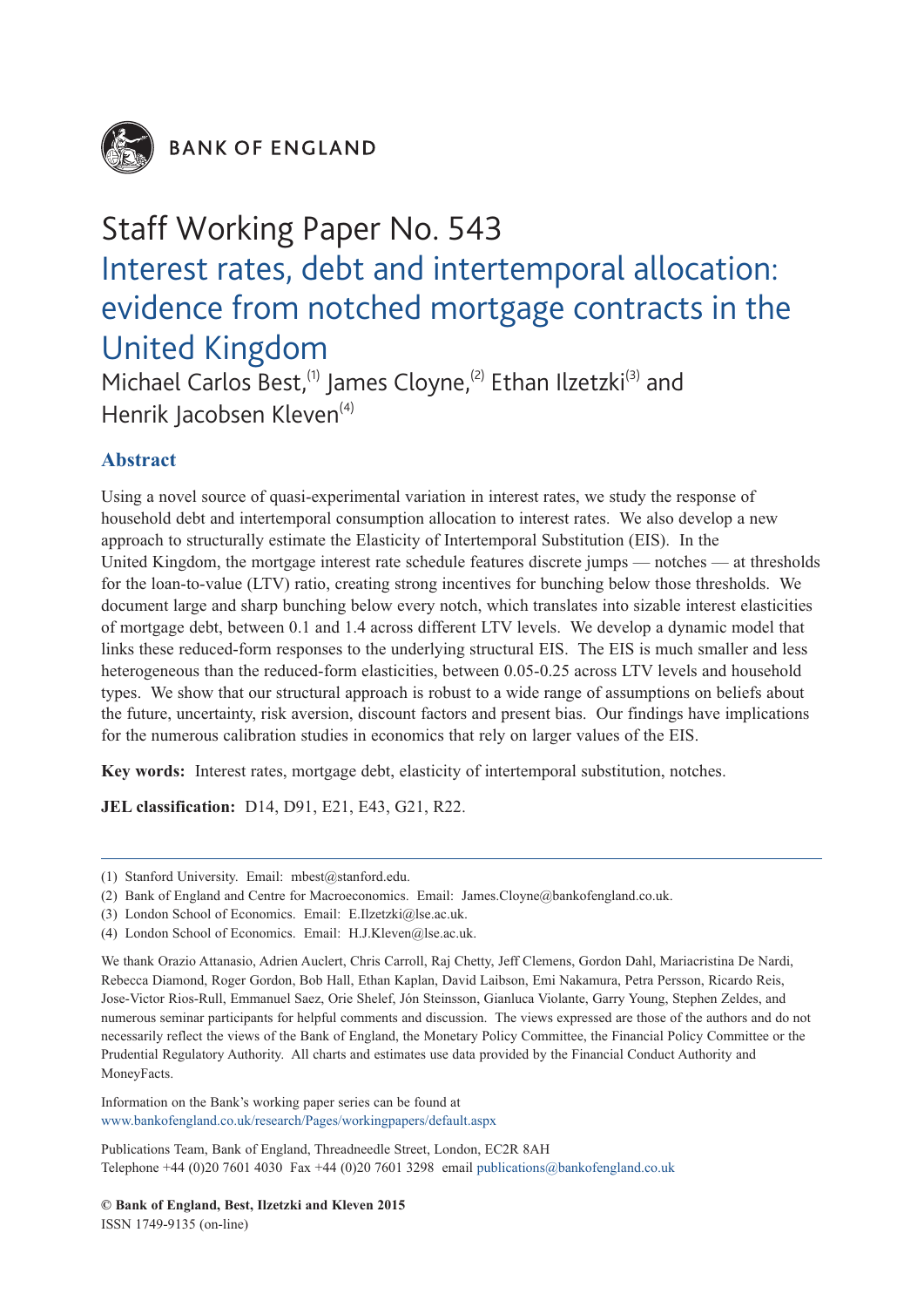### **1 Introduction**

We study the response of household debt and intertemporal consumption allocation to interest rates, and develop a new approach to estimating the Elasticity of Intertemporal Substitution (EIS). Our specific focus is on the demand for mortgage debt, which accounts for the bulk of household debt in most countries. The parameters we estimate are central to a large range of policy questions in household finance, macro and public economics, but there exists no conclusive evidence on their magnitudes due to the difficulties of finding exogenous variation in interest rates (e.g. [Gruber](#page-37-0) [2006\)](#page-37-0).

Our starting point is a novel source of quasi-experimental variation in interest rates arising from the fact that UK banks offer *notched* mortgage interest schedules. That is, the mortgage interest rate features discrete jumps (notches) at specific thresholds for the loan-to-value ratio (LTV), namely at 60%, 70%, 75%, 80%, and 85%. For example, the interest rate increases by almost 0.4% points at the 80% LTV threshold, meaning that the homeowner pays an additional 0.4%-points annually on the *entire* mortgage when crossing this threshold. These interest rate jumps create strong incentives for households to reduce leverage to a LTV below the notch, thereby giving up consumption today in order to get a lower interest rate and hence more consumption in the future. Such behavioral responses lead to bunching below notches and missing mass above notches in the LTV distribution.

To study these interest rate notches, we use administrative mortgage data from the Financial Conduct Authority. The data cover the universe of household mortgages in the UK between 2008- 2014, including rich information on mortgage contracts and borrower characteristics. The majority of UK mortgage products carry a relatively low interest rate for a period of 2-5 years after which a much higher reset rate kicks in, creating very strong incentives to remortgage at the time the reset rate starts to apply. This makes remortgaging a common occurrence. We focus on the leverage choices of remortgagors as this population allows for a clean assessment of debt demand and intertemporal consumption choices. Specifically, because remortgagors have already made their housing choices and their house values are assessed by the lender, estimating LTV responses in this sample allows us to isolate debt choices from housing choices.

We find large bunching below notches and missing mass (holes) above notches in the LTV dis-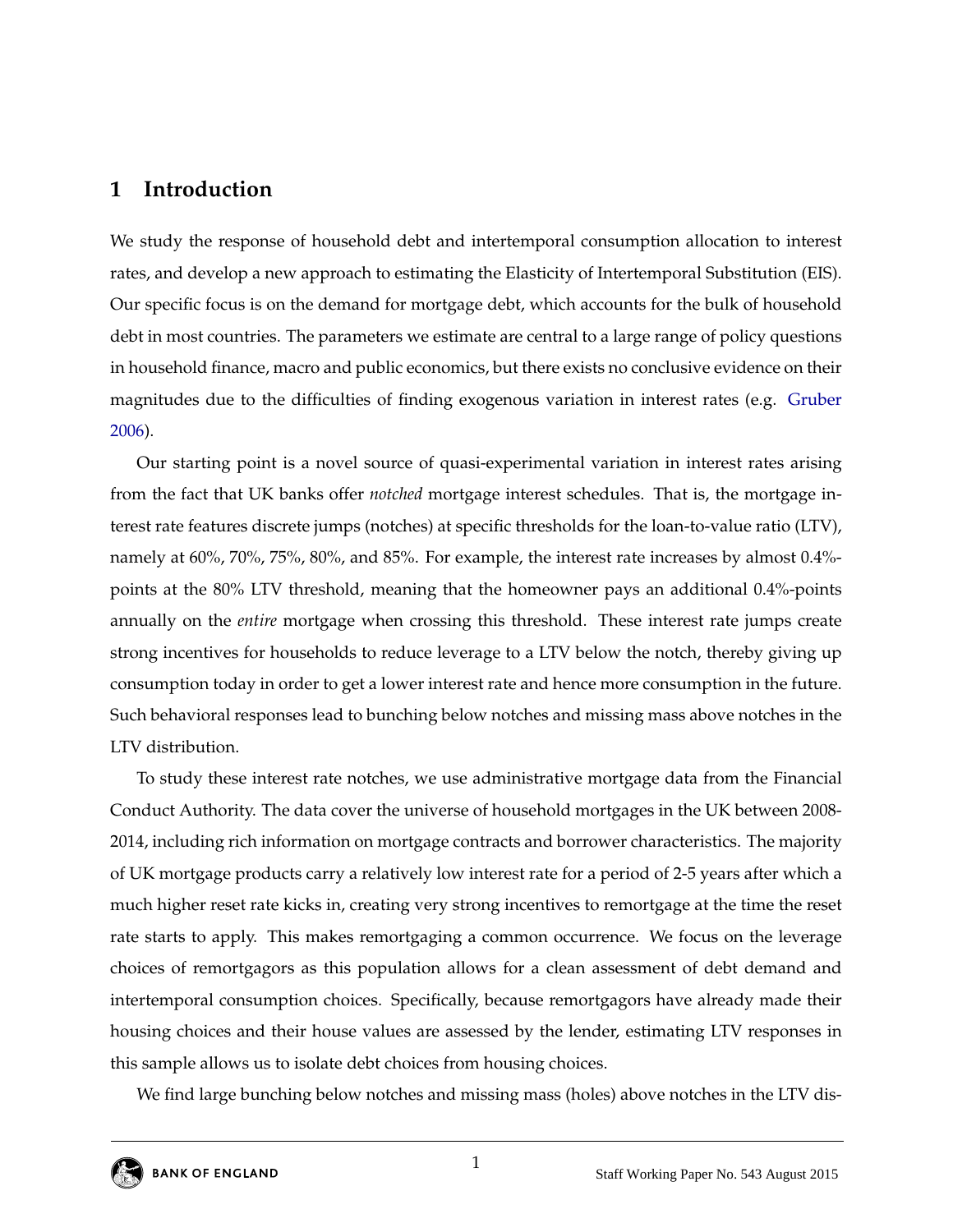<span id="page-3-1"></span>tribution. To precisely estimate the amount of bunching and missing mass, we need an estimate of the counterfactual LTV distribution—what the distribution would have looked like without notches—and the public finance literature has developed approaches and discussed problems of obtaining such counterfactuals [\(Chetty](#page-36-0) *et al.* [2011;](#page-36-0) [Kleven & Waseem 2013\)](#page-38-0). We develop a new approach to obtain the counterfactual distribution that exploits the panel structure of the remortgagor data. Our approach uses the previous mortgage, its amortization schedule, and the lender's house price appraisal to predict each remortgagor's LTV absent responses to interest rate notches. We show that this yields a compelling non-parametric estimate of the *global* counterfactual distribution. This contrasts with the local estimations in the previous bunching literature and allows us to asses how interest rate notches affect the entire distribution of household leverage.

Based on the counterfactual LTV distribution and the amount of bunching, we can estimate reduced-form elasticities of mortgage demand with respect to the marginal interest rate. Mortgage demand elasticities are sizable, around 0.3 on average, and increasing in leverage. The most highly leveraged households have elasticities larger than 1. These elasticities are central for evaluating a range of policies—such as monetary policy or tax policy—that affect the after-tax interest rate in the mortgage market. A general issue with such reduced-form elasticities, however, is that they depend on many factors of the environment and therefore may not represent any structural parameter or have much external validity. This motivates our structural analysis of the elasticity of intertemporal substitution (EIS).

We develop an intertemporal model of consumption and mortgage demand that allows us to characterize the relationship between the reduced-form responses to interest rate notches and the underlying structural EIS. We estimate that the EIS is about 0.1 on average and that it ranges between 0.05 and 0.25 across LTV levels and household types.<sup>[1](#page-3-0)</sup> Hence, there is only modest heterogeneity in the EIS, with larger elasticities for more leveraged households, older households, households with larger loan-to-income ratios, and those that saw larger house price appreciation. Overall, our estimates are at the lower end of the wide range estimated in the previous literature, most of which have relied on potentially endogenous time series movements in interest rates.

While the structural analysis requires us to make parametric assumptions, our approach is in fact very robust to those assumptions due to the nature of the identifying interest rate variation. We show that our estimates barely move when varying the discount factor, future interest rates,

<span id="page-3-0"></span> $1$ The finding that the structural EIS is much lower and less heterogeneous than the reduced-form debt elasticity echoes insights from classic calibration studies, showing that a given value of the EIS can imply widely different, but typically much larger, savings elasticities depending on other calibrated parameters [\(Summers 1981;](#page-39-0) [Evans 1983\)](#page-37-1).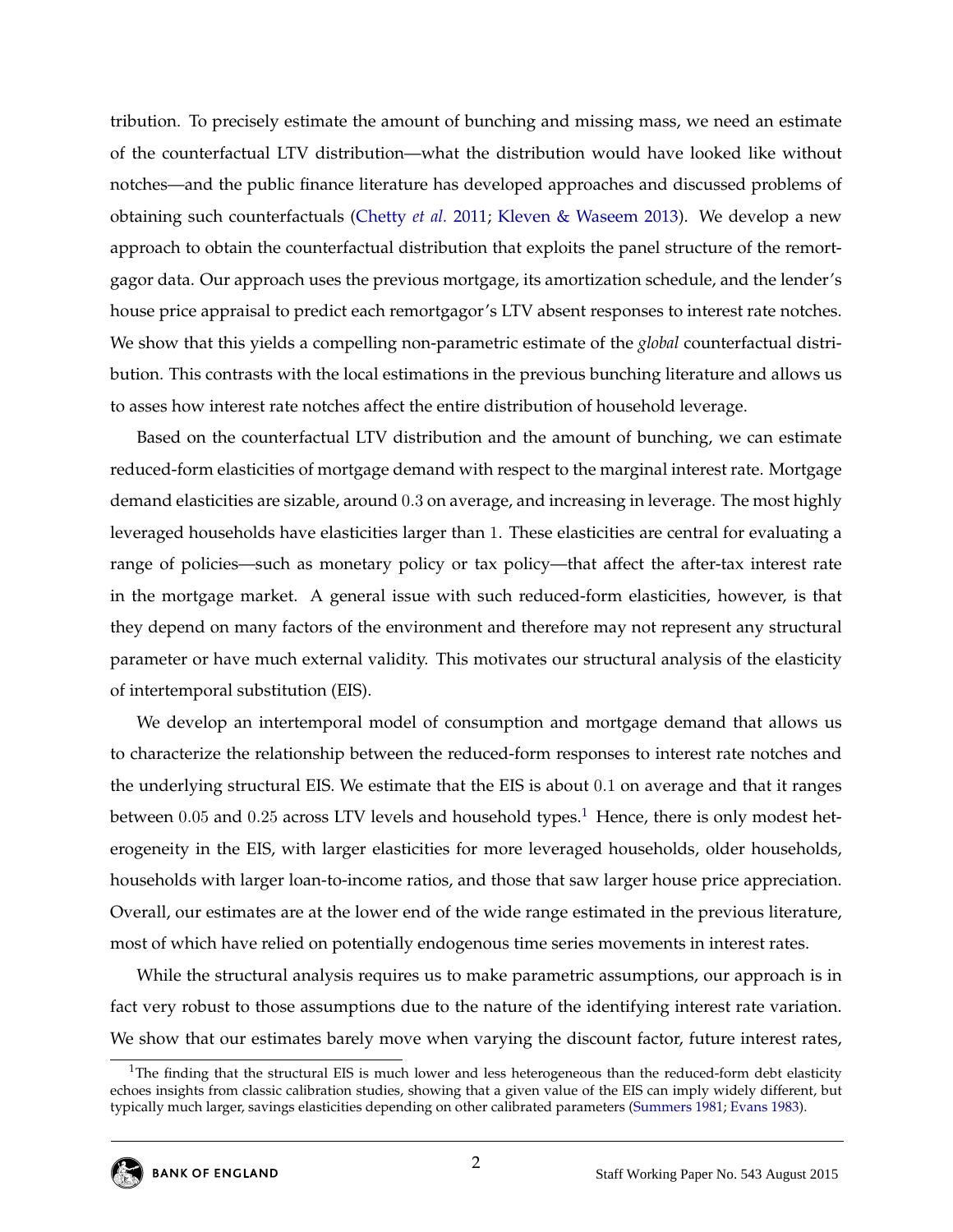<span id="page-4-1"></span>uncertainty and risk aversion (using an Epstein-Zin-Weil formulation that separates the EIS from risk aversion), or when allowing for present-biased borrowers. Roughly speaking, the reason why these factors have no first-order impact is that they mainly create level effects on lifetime utility that are present on both sides of the notch and therefore approximately cancel out in the decision to bunch or not.

Why do we find relatively low structural elasticities? Is it because the true underlying responsiveness is low, or is it because households are affected by optimization frictions (inattention, misperception, etc.) or other constraints that attenuate our estimates? Three points suggest the former. First, our approach explicitly adjusts for optimization frictions using an extension of the frictions methodology developed by [Kleven & Waseem](#page-38-0) [\(2013\)](#page-38-0). This approach exploits observed density mass in a dominated region above notches to quantify the amount of friction. Second, while liquidity constraints may not be fully captured by our friction adjustment, their impact is likely to be limited in our setting due to the fact that most people extract sizable amounts of housing equity when refinancing. As we show, it would be feasible for most remortgagors to bunch at the notch by taking out less equity. Third, because remortgaging is a common occurrence in the UK, our estimates are not based on a selected sample of households that face unusual constraints or have unusual preferences. For these reasons, we interpret the low EIS estimates as capturing what they are supposed to, namely that intertemporal preferences over consumption are not very price elastic.

Our paper relates to several literatures. First, we contribute to the household finance literature that studies the determinants of household debt and leverage. Although mortgages account for the vast majority of household debt and therefore plays a key role in this literature, there exists very little causal evidence on the responsiveness of mortgage debt to the cost of borrowing.[2](#page-4-0) Previous attempts have used variation in the after-tax interest rate generated by government policies such as taxes, subsidies, and regulation (e.g. [Follain & Dunsky 1997;](#page-37-2) [Martins & Villanueva 2006;](#page-39-1) [Jappelli &](#page-38-1) [Pistaferri 2007;](#page-38-1) [DeFusco & Paciorek 2014\)](#page-37-3). The work by [DeFusco & Paciorek](#page-37-3) [\(2014\)](#page-37-3) comes closest to our study by estimating leverage responses to a notch created by the conforming loan limit in the US, but their reduced-form estimates do not separate mortgage demand and housing demand effects, nor do they pursue the analysis of structural parameters as we do here.

Second, we contribute to a large literature studying consumption and savings responses to

<span id="page-4-0"></span><sup>&</sup>lt;sup>2</sup>There is a richer literature on other smaller components of household debt such as credit cards and car loans (e.g. [Gross & Souleles 2002;](#page-37-4) [Attanasio](#page-36-1) *et al.* [2008\)](#page-36-1).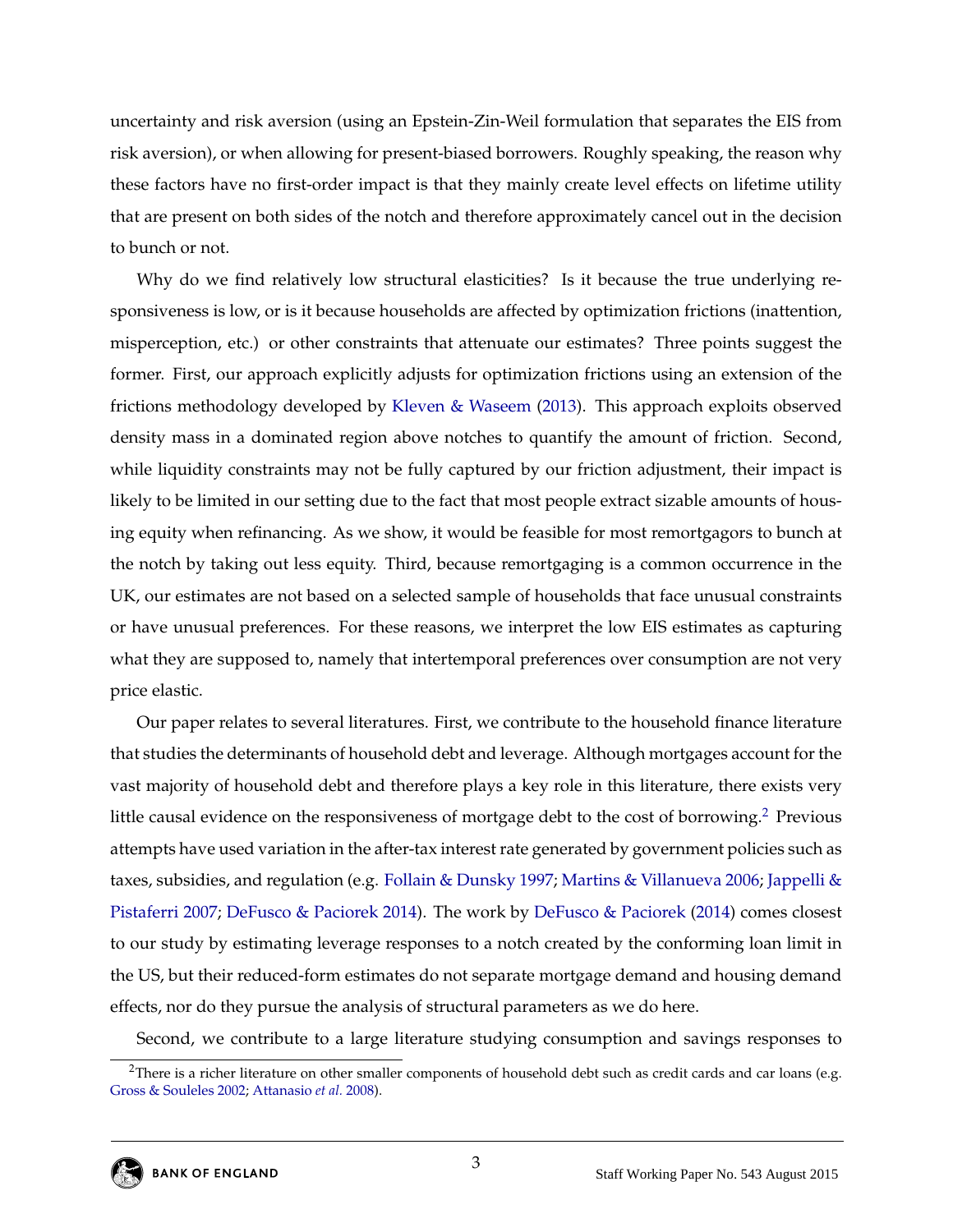<span id="page-5-0"></span>the after-tax interest rate. This includes a reduced-form literature estimating savings responses to interest rates and savings policies (reviewed by [Bernheim 2002\)](#page-36-2) and a structural literature estimating elasticities of intertemporal substitution (reviewed by [Attanasio & Weber 2010\)](#page-36-3). The latter estimates consumption Euler equations using either aggregate data (e.g. [Hall 1988;](#page-38-2) Campbell  $\&$ [Mankiw 1989\)](#page-36-4) or micro survey data (e.g. [Zeldes 1989;](#page-39-2) [Attanasio & Weber 1993,](#page-36-5) [1995;](#page-36-6) [Vissing-](#page-39-3)[Jørgensen 2002;](#page-39-3) [Gruber 2006\)](#page-37-0). The main conceptual differences between our approach and this literature is that we use interest rate notches at a point in time as opposed to interest changes over time, and that our estimating equation is not a standard Euler equation due to the discontinuous nature of the notched incentive.

Third, we contribute to a recent literature in public economics that has developed bunching approaches to study behavioral responses to government interventions [\(Saez 2010;](#page-39-4) [Chetty](#page-36-0) *et al.* [2011;](#page-36-0) [Kleven & Waseem 2013\)](#page-38-0). This literature initially focused on taxes and labor supply in static contexts, but is now spreading to other areas and to dynamic settings. By combining a bunching approach with dynamic structural estimation, our paper is conceptually related to recent work by [Einav](#page-37-5) *et al.* [\(2015\)](#page-37-5) on US Medicare. Conceptually the notches we study are different from the policy notches that have been analyzed in the existing literature, because they are introduced by the private sector rather than by policy makers, but the sharp discontinuities nevertheless allow us to estimate parameters that are crucial for policy.

Finally, we contribute to an emerging micro-macro literature, which uses micro data to address questions in macroeconomics (e.g. [Johnson](#page-38-3) *et al.* [2006;](#page-38-3) [Agarwal](#page-36-7) *et al.* [2007;](#page-36-7) [Mian & Sufi 2009,](#page-39-5) [2011,](#page-39-6) [2012;](#page-39-7) [Chodorow-Reich 2014;](#page-37-6) [Auclert 2015;](#page-36-8) [Best & Kleven 2015;](#page-36-9) [Cloyne](#page-37-7) *et al.* [2015;](#page-37-7) [Di Maggio](#page-37-8) *[et al.](#page-37-8)* [2015;](#page-37-8) [Keys](#page-38-4) *et al.* [2015\)](#page-38-4). In contrast to this literature, we move beyond reduced-form evidence by structurally estimating the EIS, a key parameter in all macroeconomic models. The relatively small elasticities we estimate have implications for the importance of intertemporal consumption substitution as a propagation mechanism for business cycles and for the effects of macroeconomic stabilization policies (e.g., [Summers 1981;](#page-39-0) [King & Rebelo 1990;](#page-38-5) [Mishkin 1995;](#page-39-8) [Auclert 2015\)](#page-36-8).

The paper is organized as follows. Section [2](#page-6-0) describes the institutional setting and data, section [3](#page-11-0) outlines our empirical methodology, section [4](#page-16-0) presents reduced-form evidence, section [5](#page-21-0) develops our model and presents structural estimations, and finally section [6](#page-33-0) concludes.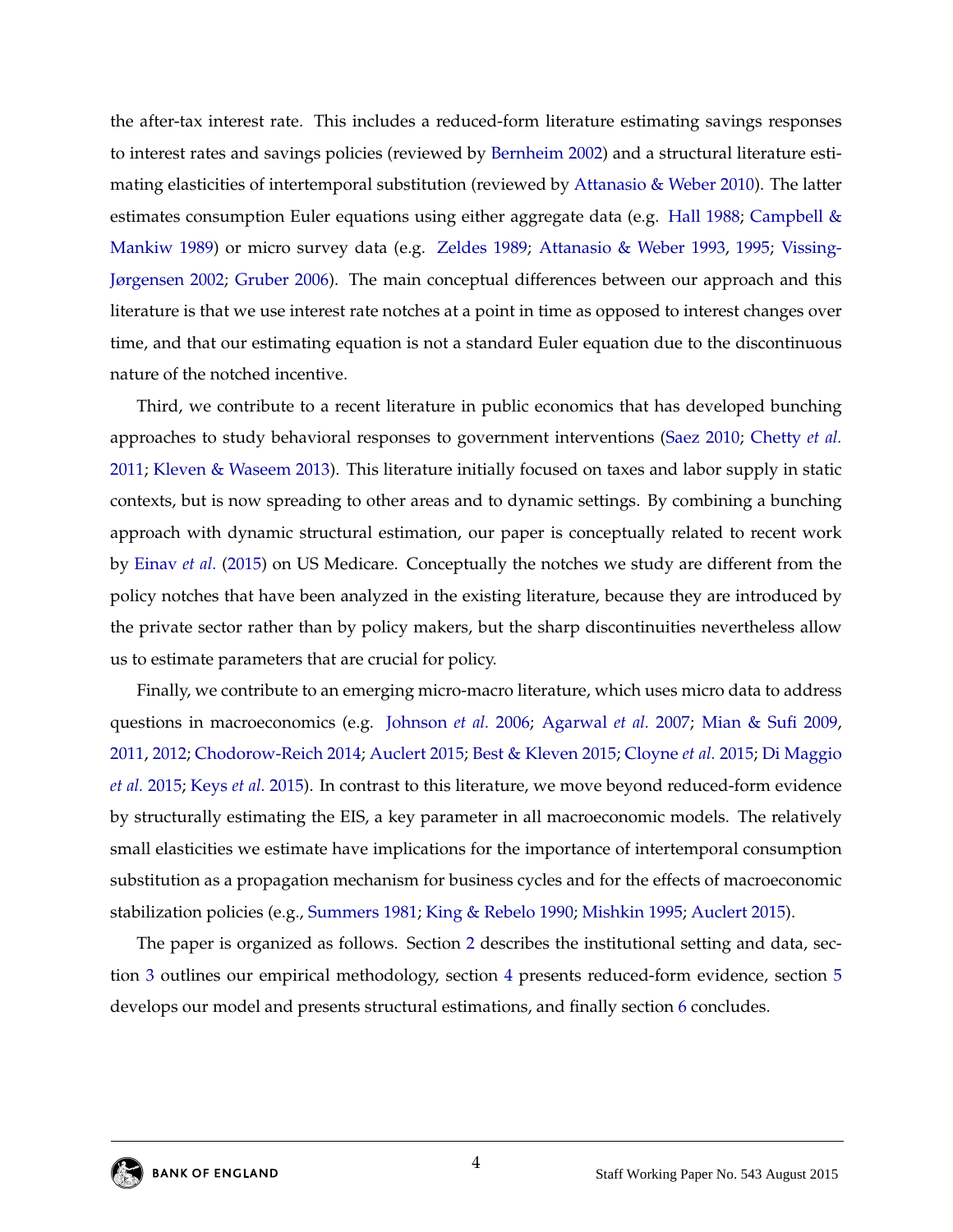### <span id="page-6-0"></span>**2 Institutional Setting and Data**

#### **2.1 Institutional Setting: Notches and Refinancing**

Several institutional features facilitate our analysis. First and foremost is the menu of mortgage products that banks offer their customers in the UK. These mortgage products have interest rates that vary across brackets of the LTV ratio, creating discrete jumps in the interest rate—notches—at specific LTV thresholds. The size and location of these notches differ across banks and over time. It is very common for banks to impose large notches at LTV ratios of 75%, 80%, and 85%, and many banks also impose notches at  $60\%$ ,  $70\%$ , and  $90\%.^3$  $90\%.^3$  These thresholds apply to the LTV ratio at the time of loan origination; the interest rate does not change as amortization gradually reduces the LTV. The interest rate notches are very salient: daily newspapers display menus of interest rates by bank and LTV ratios, and the LTV thresholds feature very prominently when shopping for mortgages. For example, the mortgage websites of all the major banks show LTV brackets and interest rates for their different products up front.

Second, UK mortgage products come with either a variable interest rate or a fixed interest rate for an initial period—typically ranging from two to five years—after which a much larger (and variable) reset rate kicks in. The notched interest rate schedule described above applies to the rate charged during the initial period of 2-5 years as opposed to the rate charged over the entire term of the mortgage (typically 25-35 years). The large and variable reset rate creates a very strong incentive to refinance at the end of the initial lower-rate period; by refinancing before the reset rate starts to apply borrowers can avoid paying it. This makes remortgaging a frequent occurrence in the UK. In this paper we focus specifically on the remortgagors as this will allow us to isolate debt choices from housing choices and to assess intertemporal consumption substitution.

Third, while borrowers have a strong incentive to refinance no later than at the onset of the reset rate, the costly nature of refinancing means that they also have an incentive not to refinance before this time. Besides the search costs associated with finding the right mortgage, there are significant mortgage booking fees (typically ranging from £500-£2000) as well as early-repayment fees when the old mortgage is replaced within the initial low-rate period. This, together with the previous point, implies that UK mortgagors tend to refinance right around the time that the reset rate is about to apply.

<span id="page-6-1"></span> $3$ Following the financial crisis, very few banks have offered mortgages above an LTV of  $90\%$  (implying that this threshold becomes a corner rather than a notch for much of our data period) and so we have relatively few observations above 90%. Our empirical analysis therefore focuses on the notches below 90%.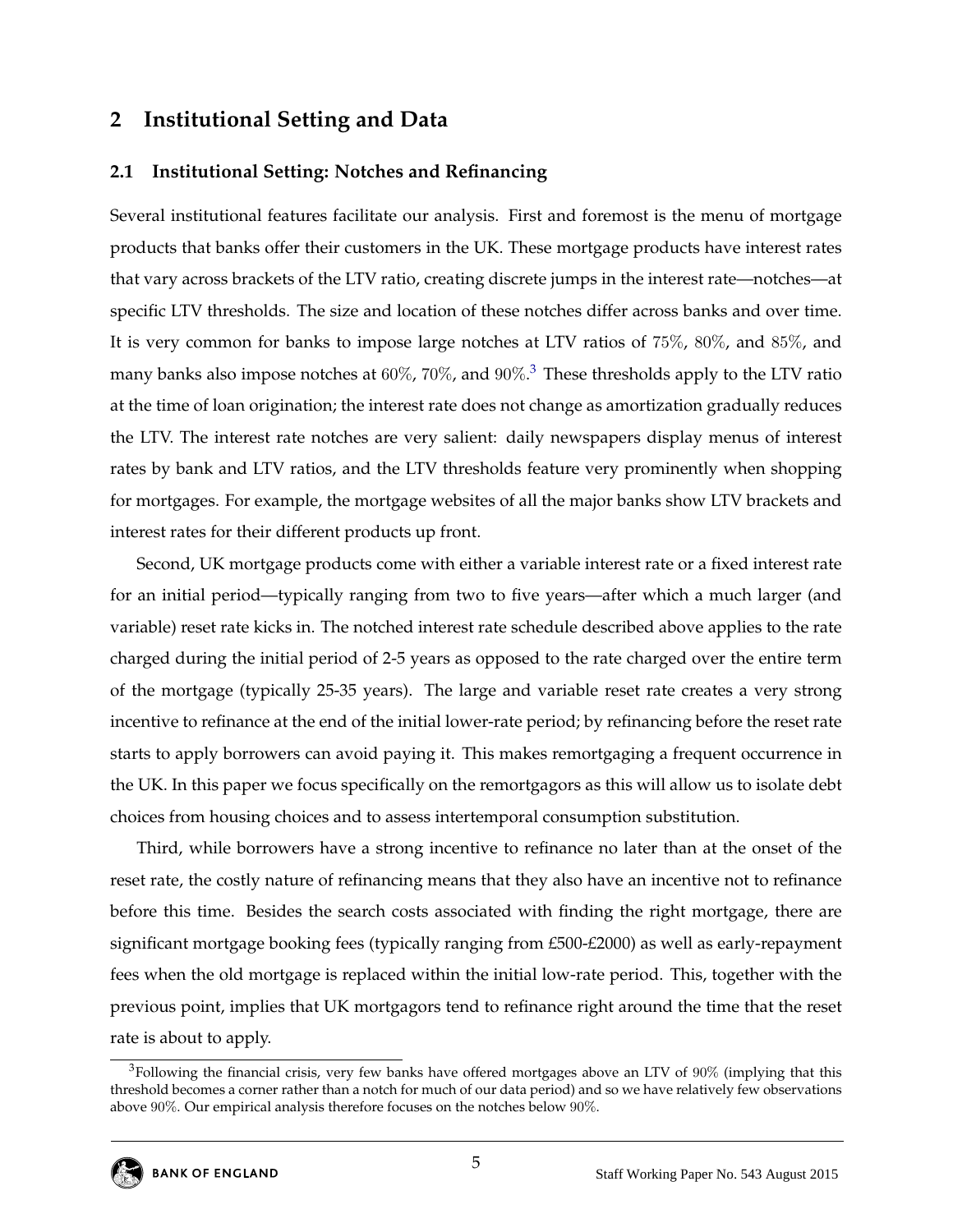This argument is confirmed by Figure [A.1,](#page-51-0) which shows the distribution of time-to-remortgage and distinguishes between those who remortgage 'when they should' (i.e., at the onset of the reset rate) and before or after they should. The majority of mortgage holders refinance exactly when the reset rate starts to apply. As the most common mortgages in the UK are 2, 3 and 5 year fixedrate contracts (with the 2-year fixed-rate product being particularly common), we see large spikes in the time-to-remortgage distribution at 2, 3 and 5 years. Among those who remortgage late, most of them remortgage shortly after the start of the reset rate and can be explained by minor delays in finding and applying for the preferred mortgage. Almost no borrowers refinance early. The patterns documented here imply that, conditional on the chosen mortgage contract, the time of refinancing is effectively locked in by the reset rate structure, which is helpful for ruling out potential selection issues arising from endogenous remortgage timing decisions.

As mentioned, the size of the interest rate notches vary by bank, product, and time, and the availability of the different products sometimes depend on borrower characteristics (income, age, family size, etc.). Our empirical analysis will be based on the average interest rate jump at each threshold (conditioning on bank, product, time, and borrower characteristics), which we quantify in section [2.3.](#page-9-0)

#### **2.2 Data**

Our analysis uses a novel and comprehensive regulatory dataset containing the universe of mortgage product sales collected by the UK's Financial Conduct Authority. This Product Sales Database (PSD) has information on all completed household mortgage product originations back to April 2005, but does not include commercial or buy-to-let mortgages.<sup>[4](#page-7-0)</sup> The scale of the dataset allows us to focus attention on particular types of households and mortgage products that are most suited for our purposes while still retaining a large sample.

Regulated lenders are required to submit quarterly information on all mortgage products originated. This includes a wide range of information about the mortgage such as the loan size, the date the mortgage became active, the valuation of the property, the initial interest rate charged, whether the interest rate is fixed or variable, the end date of the initial interest rate (the time at which the higher reset rate starts applying), whether the mortgage payments include capital, and the mortgage term over which the full loan will be repaid. The data also include a number of borrower characteristics such as age, gross income, whether the income is solely or jointly earned, whether

<span id="page-7-0"></span><sup>&</sup>lt;sup>4</sup>See <http://www.fca.org.uk/firms/systems-reporting/product-sales-data/> for officially published high level data.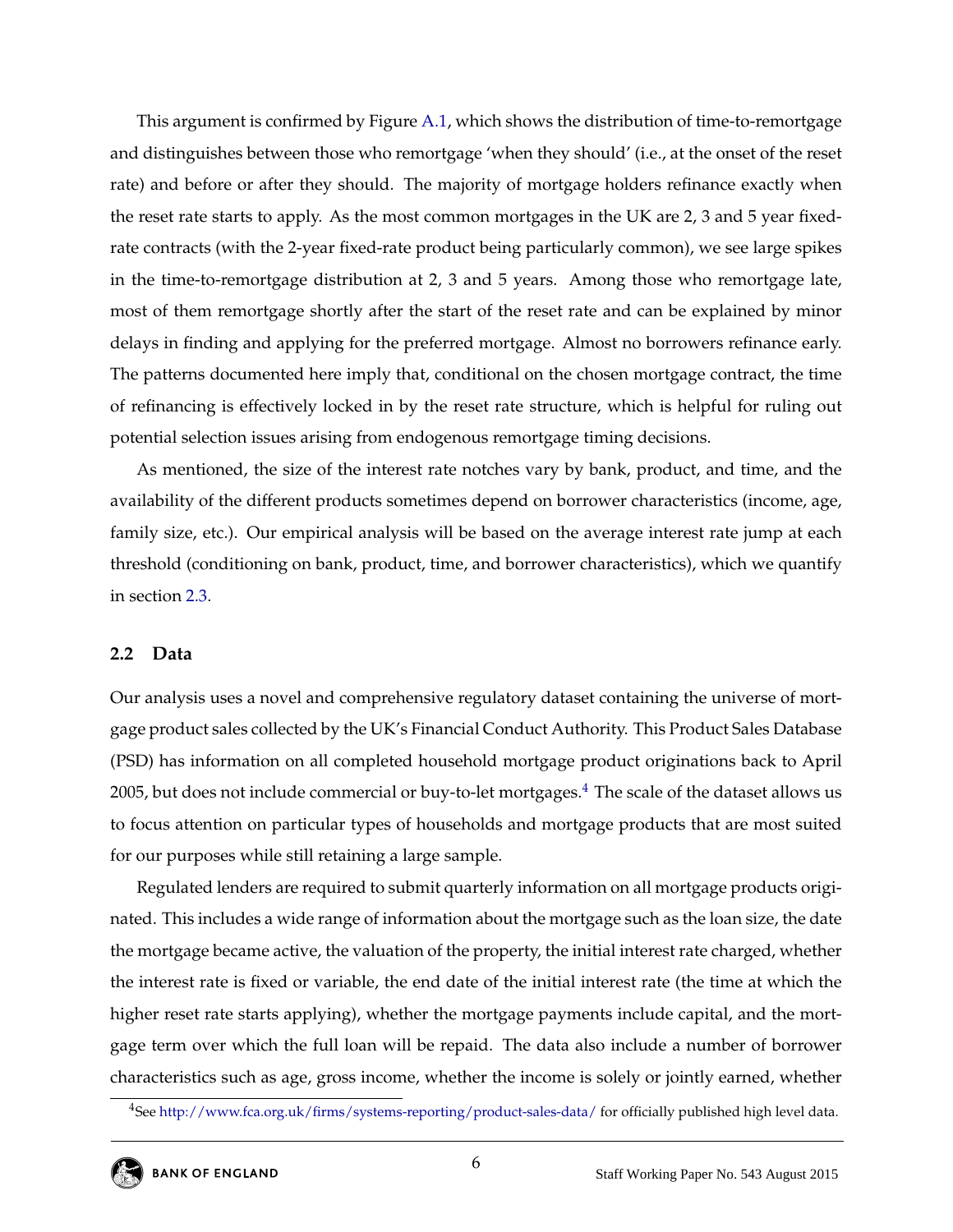the borrower is a first time buyer, mover or re-mortgagor and the reason for the re-mortgage. There are also some characteristics of the property such as the type of dwelling and the number of rooms.[5](#page-8-0)

While we observe the borrower's LTV ratio, the PSD does not include information on product origination fees. These fees, while small relative to the loan size, can sometimes be rolled into the loan without affecting the LTV statistic used to determine the borrower's interest rate. It is therefore possible to observe an actual LTV ratio of for example 75.01% where the borrower was still offered the product with a maximum LTV of 75%. In order to address this, we exploit information on all mortgage products (including origination fees) in the UK available from the organization MoneyFacts between 2008Q4 and 2014Q4.<sup>[6](#page-8-1)</sup> For a mortgage observation in the PSD we find the corresponding product in MoneyFacts based on the lender, the date of the loan, the interest rate offered, and the mortgage type. Where the interest rate paid accords with the lower LTV bracket on offer from the lender, but where their actual LTV is marginally above the threshold, we subtract the product fee from the loan value reported in the PSD. Inspecting these individuals, the additional loan amounts often correspond precisely to the value of the fee, and so this adjustment places a large number of such individuals exactly at the notch. While this matching exercise reduces the sample, it is crucial for our methodology that the LTV ratio we use corresponds exactly to the one determining the actual interest rate.

Another useful feature of the PSD is that we are able to observe whether the household is remortgaging. Using information about the characteristics of the property and the borrower, we can match-up remortgagors over time to construct a panel. As described later, the panel structure allows us to implement a novel approach for estimating the counterfactual LTV distribution absent notches. The remortgagor panel will therefore be the baseline data set for our analysis.

Table [1](#page-46-0) shows a broad range of descriptive statistics in different samples. Column 1 includes the full sample of mortgages sold between 2008Q4 and 2014Q4 where we can exploit fee information from MoneyFacts. The full sample is large, with around 2.8 million observations. Column 2 shows how the properties of the sample change when we restrict attention to remortgagors. The descriptive statistics are very similar, although the LTV and LTI ratios are slightly lower for remortgagors as one would expect. Column 3 shows the descriptive statistics in the panel of remortgagors that we use in the empirical analysis. In moving from column 2 to 3 we lose remortgagors

<span id="page-8-0"></span><sup>&</sup>lt;sup>5</sup>Full details of the dataset can be found on the FCA's PSD website.

<span id="page-8-1"></span><sup>&</sup>lt;sup>6</sup>www.moneyfacts.co.uk.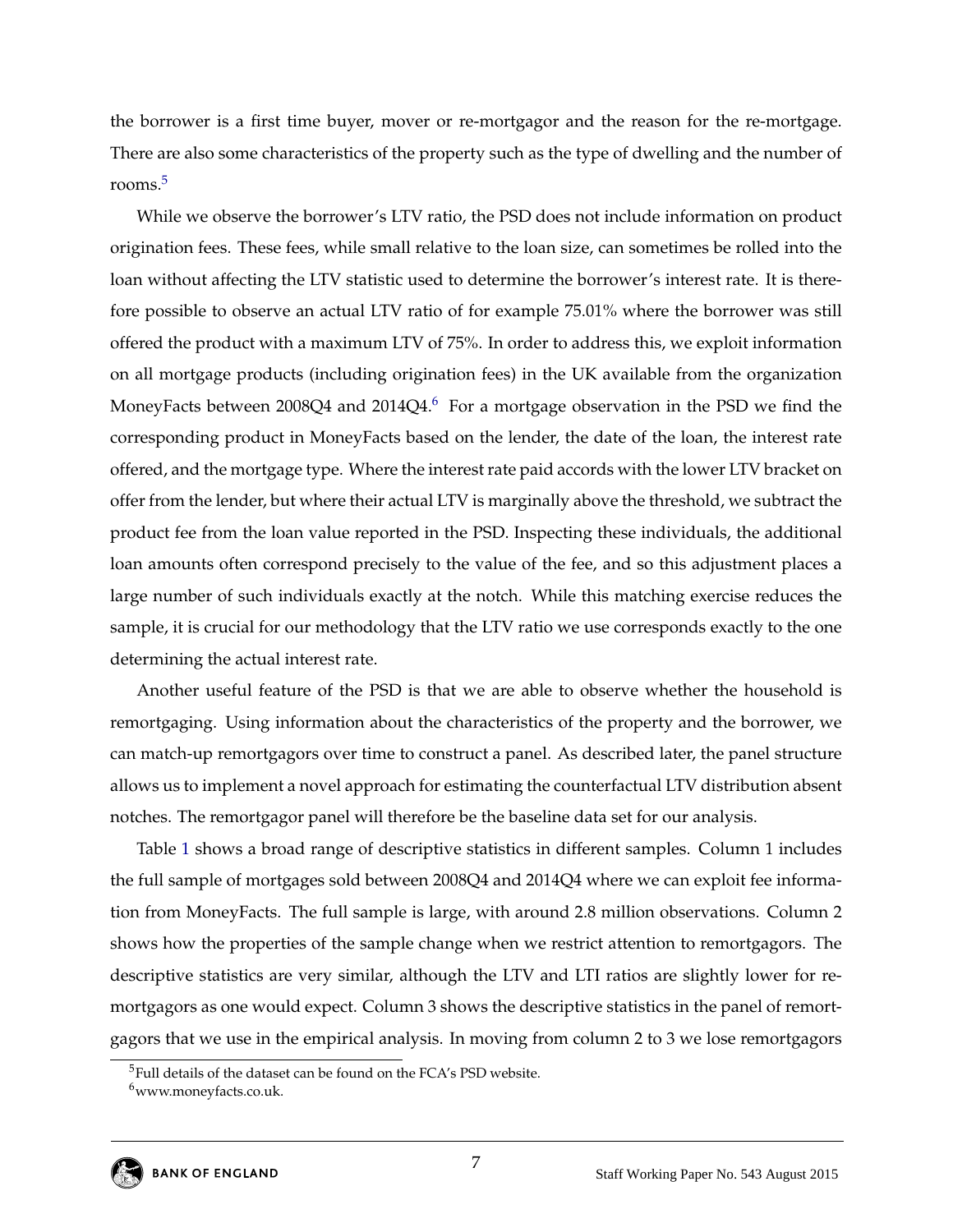<span id="page-9-3"></span><span id="page-9-2"></span>where we lack sufficient information about their previous loans as well as those we are not able to match-up over time. Our estimation sample still includes over 550,000 mortgages. Importantly, the descriptive statistics are very stable across the three columns, suggesting that our estimation sample (column 3) has similar average characteristics as the full population of mortgagors.

#### <span id="page-9-0"></span>**2.3 Interest Rate Jumps at Notches**

As described above, the UK mortgage market features discrete interest rate jumps at critical LTV thresholds, namely at 60%, 70%, 75%, 80%, and 85%. The first step of our analysis is to assess the size of these interest rate notches. Unlike standard bunching approaches in which the notched incentive is the same for all individuals (for example a tax rate notch as in [Kleven & Waseem 2013\)](#page-38-0), in our setting the interest rate notch varies across households depending on lender, mortgage product, the time of loan origination, and potentially individual characteristics. Our empirical analysis will use the average interest rate jump at each notch conditional on lender, product, time, and individual characteristics. We estimate these interest rate jumps non-parametrically using a very flexible regression.

In our baseline specification, we estimate the interest rate schedule based on the following regression:

<span id="page-9-1"></span>
$$
r_i = f(LTV_i) + \beta_1 \text{lender}_i + \beta_2 \text{type}_i \otimes \text{dur}_i \otimes \text{month}_i + \beta_3 \text{repayment}_i + \beta_4 \text{reason}_i
$$

$$
+ s_1 (\text{age}_i) + s_2 (\text{income}_i) I \{\text{single}_i\} + s_3 (\text{income}_i) I \{\text{couple}_i\} + s_4 (\text{term}_i) + \nu_i \tag{1}
$$

where  $r_i$  is the nominal mortgage interest rate for individual  $i$ ,  $f$  (.) is a step function with steps at each 0.25%-point LTV bin, lender $_i$  is a vector of lender dummies, type $_i$  is a vector of mortgage type dummies (fixed interest rate, variable interest rate, capped interest rate, and "other"),  $\mathrm{dur}_i$  is a vector of dummies for the duration of the initial mortgage period (the time until the reset rate kicks in), month $_i$  is a vector of dummies for the month in which the mortgage was originated, repayment<sub>i</sub> is a vector of dummies for the repayment type (interest only, capital and interest, and "other"), reason $_i$  is a vector of dummies for the reason for the remortgage (pure remortgage, home improvement, debt consolidation, and "other"), and  $s_j(.)$ ,  $j = 1, ..., 4$  are cubic splines with knots at the quintiles of the distributions of age, income (separately for singles and couples), and the total term length (e.g., 30 for a 30-year mortgage). We denote by ⊗ the outer product, and so the term type<sub>i</sub> ⊗ dur<sub>i</sub> ⊗ month<sub>i</sub> allows for each combination of product type and duration to have its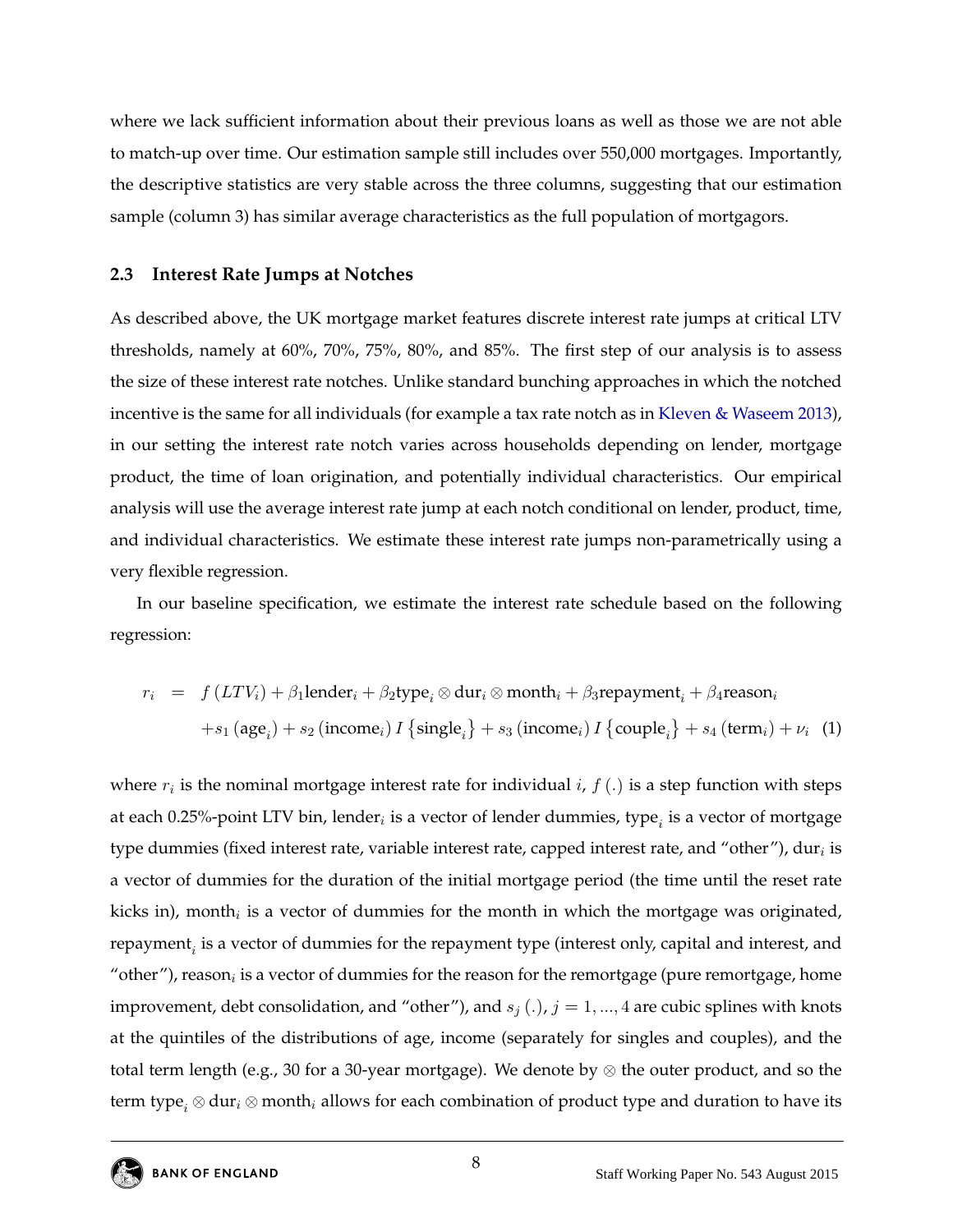<span id="page-10-1"></span>own non-parametric time trend.

Figure [1](#page-40-0) plots the conditional interest rate as a function of LTV based on specification [\(1\)](#page-9-1) for the full sample. That is, in each LTV bin we plot the coefficient on the LTV bin dummy plus a constant given by the predicted value  $E[\hat{r}_i]$  at the mean of all the other covariates (i.e., omitting the contribution of the LTV bin dummies). The figure shows that the mortgage interest rate evolves as a step function with sharp jumps at LTV ratios of 60%, 70%, 75%, 80%, and 85%. The jumps in the interest rate at the three upper notches are very large and roughly similar in size, around 0.4% points of extra annual interest above each notch. The jumps in the interest rate at the two lower notches are smaller, especially at the 60% threshold where the jump is about 0.12%-points. Between notches the interest rate schedule is very flat, which is a great advantage for our identification strategy: this implies that, conditional on the variables we observe, the mortgage interest rate is almost fully determined by the LTV notches that we exploit. In fact, the interest rate schedule in Figure [1](#page-40-0) looks qualitatively similar to the tax rate schedules that researchers have used for identification in numerous settings, but we are not aware of previous work that have made use of such schedules to study the effects of interest rates.<sup>[7](#page-10-0)</sup>

In Figure [1](#page-40-0) we control for individual characteristics such as age, income, and family status, but these have very little effect on the mortgage interest rate conditional on lender and product characteristics. Figure [A.2](#page-52-0) in the appendix shows the results from a specification that excludes all individual characteristics, and the results are virtually unchanged. The fact that individual characteristics do not have a direct impact on the interest rate, conditional on lender and product, is not surprising given the institutional context described above. The UK mortgage market essentially works as a mortgage supermarket in which a given type of product is offered at a given price, independently of who buys it.

When estimating the interest rate jumps from the coefficients on the LTV bin dummies in equation [\(1\)](#page-9-1), we are holding all non-LTV mortgage characteristics constant on each side of the LTV threshold. For example, if a household is observed in a 5-year fixed rate mortgage (in a particular bank and month) just below the notch, we are asking how much higher the interest rate would

<span id="page-10-0"></span><sup>7</sup>An interesting question not addressed in this paper is *why* UK banks impose such notched interest rate schedules, a type of question that often arises in settings with notched incentive schemes [\(Kleven 2015\)](#page-38-6). The traditional explanation for upward-sloping interest rate schedules is that the default risk is increasing in leverage, either due to increasing risk for each borrower or due to adverse changes in the mix borrowers. However, under the reasonable assumption of *smoothly* increasing default rates, standard models predict smoothly increasing interest rates. While the UK practice of implementing the increasing interest rate schedule as a step function may not be second-best efficient in standard models, it may be explained—as with other types of notches—by the simplicity and salience of notches to banks and their customers. Our empirical analysis of these notches is implicitly based on the assumption that default rates (in the absence of notches) are smooth around the threshold.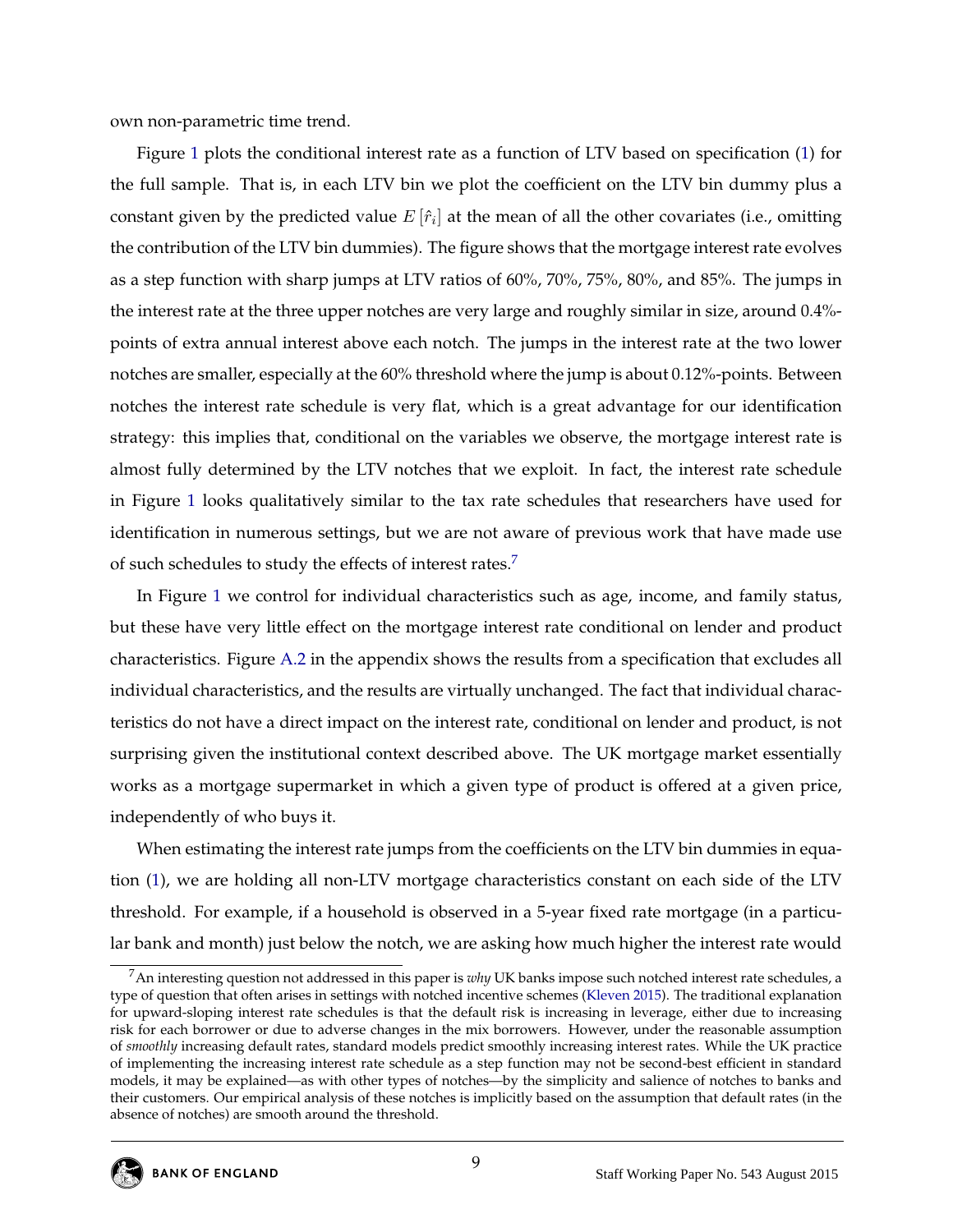<span id="page-11-2"></span>have been for that same product just above the notch. In practice, if the household did move above the notch it might decide to re-optimize in some of the non-LTV dimensions—say move from a 5 year fixed to a 2-year fixed rate—and this would give a different interest rate change. However, not only are such interest rate changes endogenous, they are conceptually misleading due to the fact that the non-interest characteristics of the mortgage have value to the borrower and are priced into the offered interest rate. Our approach of conditioning on non-LTV characteristics when estimating the interest rate schedule is based on a no-arbitrage assumption: within a given LTV bin, if lower-interest rate products or banks are available, in equilibrium this must be offset by less favorable terms in other dimensions. In this case, the within-product interest rate jump around the threshold is the right measure of the true price incentive.

### <span id="page-11-0"></span>**3 Bunching Evidence and Empirical Approach**

### <span id="page-11-1"></span>**3.1 Actual and Counterfactual Leverage Distributions**

Given the interest rate schedule shown in Figure [1,](#page-40-0) we expect to observe bunching just below notches and missing mass (holes) above notches in the LTV distribution. The idea is to use these empirical moments to identify parameters of interest. Therefore, as a starting point, Figure [2](#page-41-0) plots the observed LTV distribution for UK homeowners between 2008-14 around the different notches (depicted with vertical dashed lines). The figure distinguishes between the LTV distribution in the full population of mortgagors (Panel A) and in the sample of remortgagors (Panel B). It is clear that there is very large and sharp bunching below every notch along with missing mass above every notch, consistent with the strong incentives created by the interest rate jumps at those points. The remortgagor distribution is naturally shifted to the left compared to the full distribution due to amortization. For example, there are relatively few households above an LTV of 85% and almost none above 90% in the remortgagor distribution, while there is significant mass at those LTV values in the full distribution. As described above, this paper will focus on the remortgagor sample for which house values are pre-determined, because this allows us to isolate mortgage demand from housing demand.

To precisely estimate the amount of bunching and missing mass in the observed LTV distribution, we need an estimate of the counterfactual LTV distribution—what the distribution would have looked like without interest rate notches—and the public finance literature has developed approaches to obtain such counterfactuals. The standard approach is to fit a flexible polynomial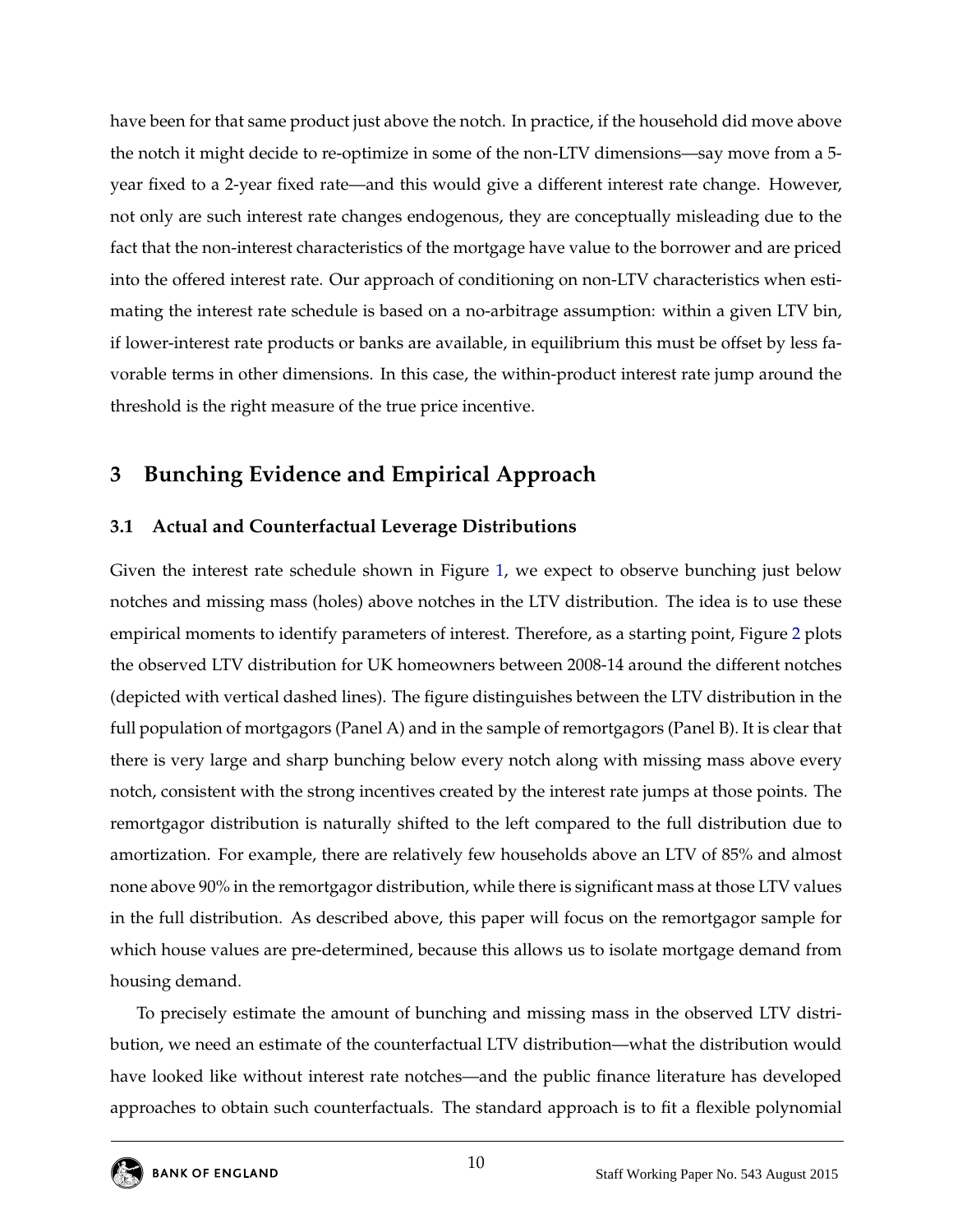<span id="page-12-0"></span>to the observed distribution, excluding data around the notch, and then extrapolate the fitted distribution to the notch [\(Chetty](#page-36-0) *et al.* [2011;](#page-36-0) [Kleven & Waseem 2013\)](#page-38-0). However, this approach is not well-suited for our context: it it based on the assumption that notches affect the distribution only locally, which may be a reasonable assumption when there is only one notch or if the different notches are located very far apart. This is not satisfied in our setting in which we have many notches located relatively close to each other, and where Figure [2](#page-41-0) suggests that all parts of the distribution are affected by notches. For example, it would be difficult to evaluate the counterfactual density at the 75% LTV notch using observations further down the distribution, say around 70%, because those observations are distorted by other notches.

To resolve this issue, we propose a new approach to assess the counterfactual distribution that exploits the panel structure of the remortgagor data. Based on the LTV in the previous mortgage, the amortization schedule, and the house value at the time of remortgage (which is assessed by the lender and therefore outside the remortgagor's control), we know the new LTV *before the remortgagor has taken any action*. We label this the *passive* LTV which would be the LTV in the new mortgage if the homeowner simply rolled over the outstanding debt from the existing mortgage. We will base our estimate of the counterfactual LTV on the passive LTV with an adjustment that we describe below.

In Panel A of Figure [3](#page-42-0) we compare the actual LTV distribution for remortgagors—i.e., the observed distribution shown in the previous figure—to the passive LTV distribution. We see that the passive LTV distribution is smooth overall; unlike the actual LTV distribution it features no excess bunching or missing mass around notches. In general, the two distributions in Figure [3A](#page-42-0) may be different for two reasons: (i) behavioral responses to notches, and (ii) equity extraction or injection that would have happened even without notches. The second effect does not create bunching or missing mass, but it may smoothly shift the distribution. In this case, the passive LTV distribution would not exactly capture the counterfactual LTV distribution. To gauge the importance of such effects, we use information on equity extracted among households who do *not* bunch at notches in the final LTV distribution. Figure [A.3](#page-53-0) shows that equity extracted among non-bunchers is positive through most of the passive LTV distribution (except at the very top) and has a smooth declining profile. We adjust the passive LTV distribution for non-bunching effects on leverage using the profile of equity extracted in Figure [A.3.](#page-53-0) The assumption we are making is that this equity extraction profile (for non-bunchers) is a good proxy for the entire population of remortgagors (including bunchers) in the counterfactual scenario without notches. Given that equity extracted is in general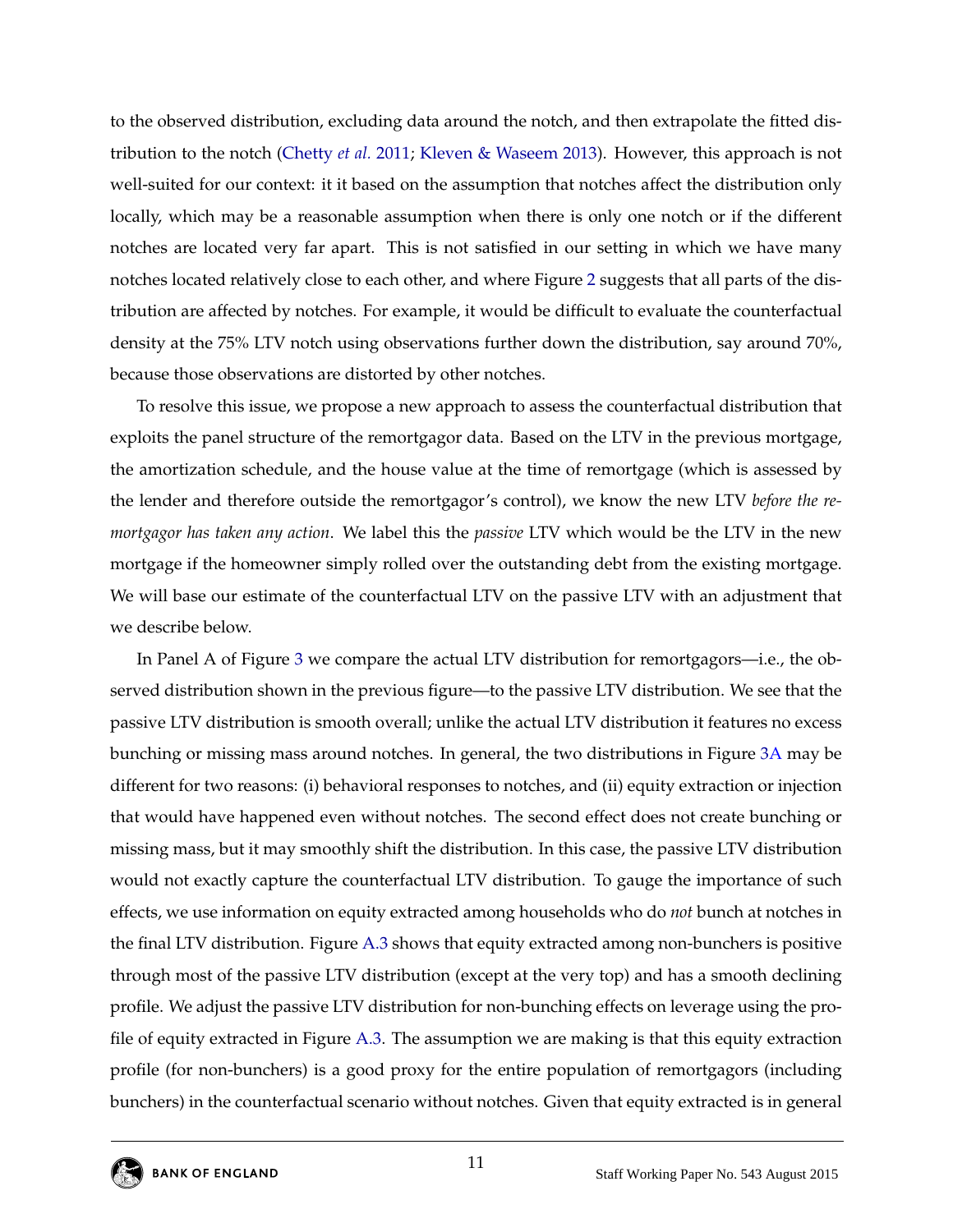<span id="page-13-1"></span>positive, this adjustment shifts the passive LTV distribution to the right and gives the counterfac-tual LTV distribution shown in Figure [3B](#page-42-0). The adjustment has a small effect due to the fact that the passive LTV distribution is very flat, and this suggests that more sophisticated procedures will not have significant effects either. $8$ 

Comparing the actual and counterfactual LTV distributions in Panel B provides clear visual evidence of bunching and missing mass around each notch. Notice that, except for the region below the bottom notch at 60%, the actual and counterfactual distributions never line up. This is because the actual distribution below each notch is affected by missing mass due to a notch further down. This implies that the standard approach to obtaining the counterfactual—fitting a polynomial to the observed distribution, excluding data right around the notch—would produce biased estimates in our context.

Our measure of the counterfactual distribution has three key advantages. First, it is a *global* counterfactual distribution as opposed to the local counterfactuals in previous work. That is, we are able to say how interest rate notches affect the entire leverage distribution. Second, a specific challenge in the previous literature has been how to obtain a counterfactual in the presence of extensive margin responses, i.e. the fact that the notch may make agents drop out of the market entirely [\(Kleven & Waseem 2013;](#page-38-0) [Kopczuk & Munroe 2014\)](#page-38-7). Extensive responses do not seem very realistic here—i.e., existing homeowners who instead of re-mortgaging drop out of the market entirely due to the interest rate notches—but even if they were, we are not sensitive to such responses. This is because we have a counterfactual LTV for each individual, conditional on remortgaging, and can therefore cleanly measure the intensive margin response. Third, the counterfactual distribution takes as given that the re-mortgagors also faced notches in their previous mortgages and were potentially bunching in response to those. That is, the counterfactual distribution is generated from previous LTVs (that featured bunching) combined with idiosyncratic amortization and house price changes. This is not a problem for our strategy, but is in fact exactly the right counterfactual experiment: we want to estimate how people are responding to a notched incentive at time

<span id="page-13-0"></span> ${}^{8}$ More sophisticated approaches to adjusting for counterfactual equity extraction among bunchers include the following two estimation procedures. First, a straightforward extension of our current approach is to exploit the rich set of observables in our data by regressing equity extracted on a full set of covariates in the sample of non-bunchers, and then use predicted equity extraction from this regression for both bunchers and non-bunchers. We have implemented this approach and it makes essentially no difference to any of our results, and so we have opted for the simpler approach described above. Second, the most rigorous approach would be an iterative procedure that identifies a fixpoint: the assumed counterfactual equity extraction for bunchers at notch  $n$ ,  $X_n$ , should be such that the estimated amount of bunching implies counterfactual equity extraction for bunchers at  $n$  equal to  $X_n$ . This is feasible, but relatively complicated, to implement empirically. Ultimately it is unlikely to make much of a difference in our setting, because we are shifting a distribution that is very flat.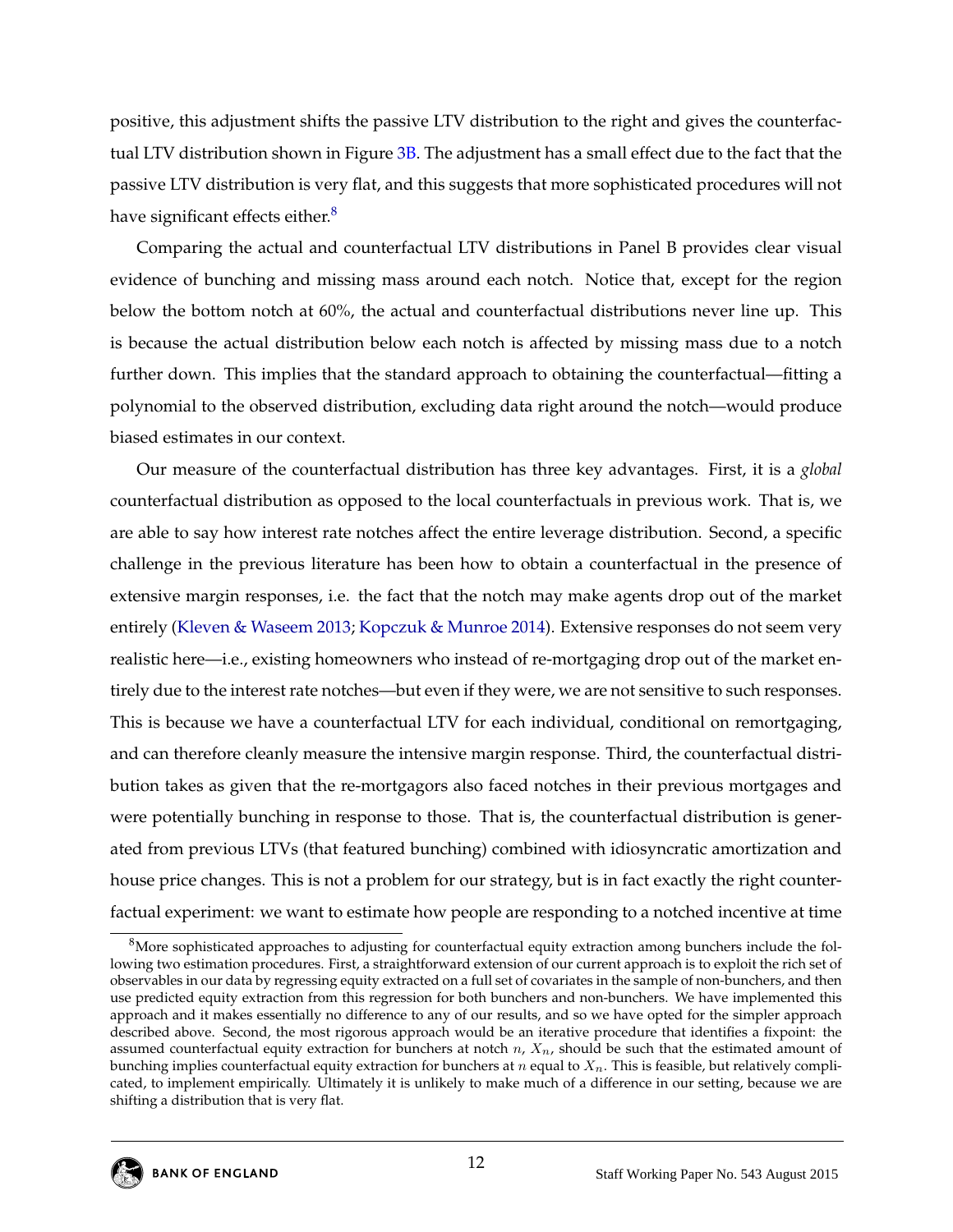<span id="page-14-1"></span>t taking as given past behavioral responses to notches they faced prior to time  $t$ . For all of these reasons we view the counterfactual shown in Figure [3](#page-42-0) as very compelling.

### <span id="page-14-0"></span>**3.2 Conceptual Approach**

By comparing the observed and counterfactual LTV distributions shown above, we can obtain estimates of bunching at notches that allow us to evaluate LTV responses to interest rate changes. Such reduced-form estimates are valuable in their own right as they provide some of the first nonparametrically identified evidence of mortgage demand responses to the cost of borrowing. Moreover, by specifying a dynamic model we show that the reduced-form estimates can be linked to a key structural parameter, the Elasticity of Intertemporal Substitution (EIS). Our paper therefore has the dual goal of providing reduced-form estimates of mortgage demand elasticities (without parametric assumptions) as well as structural estimates of the EIS (making parametric assumptions). While we describe the intertemporal theory that underlies this estimation in detail in section [5,](#page-21-0) here we provide a more intuitive outline of the conceptual approach.

We denote the LTV by  $\lambda$  and consumption today and in the future, respectively, by  $c_0$  and  $c_1$ . Our approach consists of the following steps:

- Given the intertemporal budget constraint, the interest rate notch at an LTV threshold  $\lambda^*$ translates into a notch at a consumption threshold  $c_0^*$ .
- Given preferences, the notch in consumption leads to intertemporal substitution responses  $\Delta c_0$ ,  $\Delta c_1$  that relate to the EIS. Using the budget constraint, this relates the leverage response  $\Delta\lambda$  to the EIS.
- The leverage response maps into an amount of bunching in the LTV distribution, and hence this links bunching to the EIS.

The approach is illustrated in the intertemporal budget set diagram in Figure [4.](#page-43-0) In the absence of an interest rate notch, the intertemporal budget set is given by the linear curve, the slope of which equals minus the gross interest rate,  $-R$ . The introduction of an interest rate notch at an LTV threshold  $\lambda^*$  creates a notch at a corresponding consumption threshold  $c_0^*$ : as current consumption exceeds this threshold, the interest rate jumps discretely to  $R + \Delta R$  and so future consumption drops discretely. This notch induces homeowners (remortgagors) who are initially consuming just above the cutoff  $c_0^*$  to reduce their current consumption to the threshold, thereby getting larger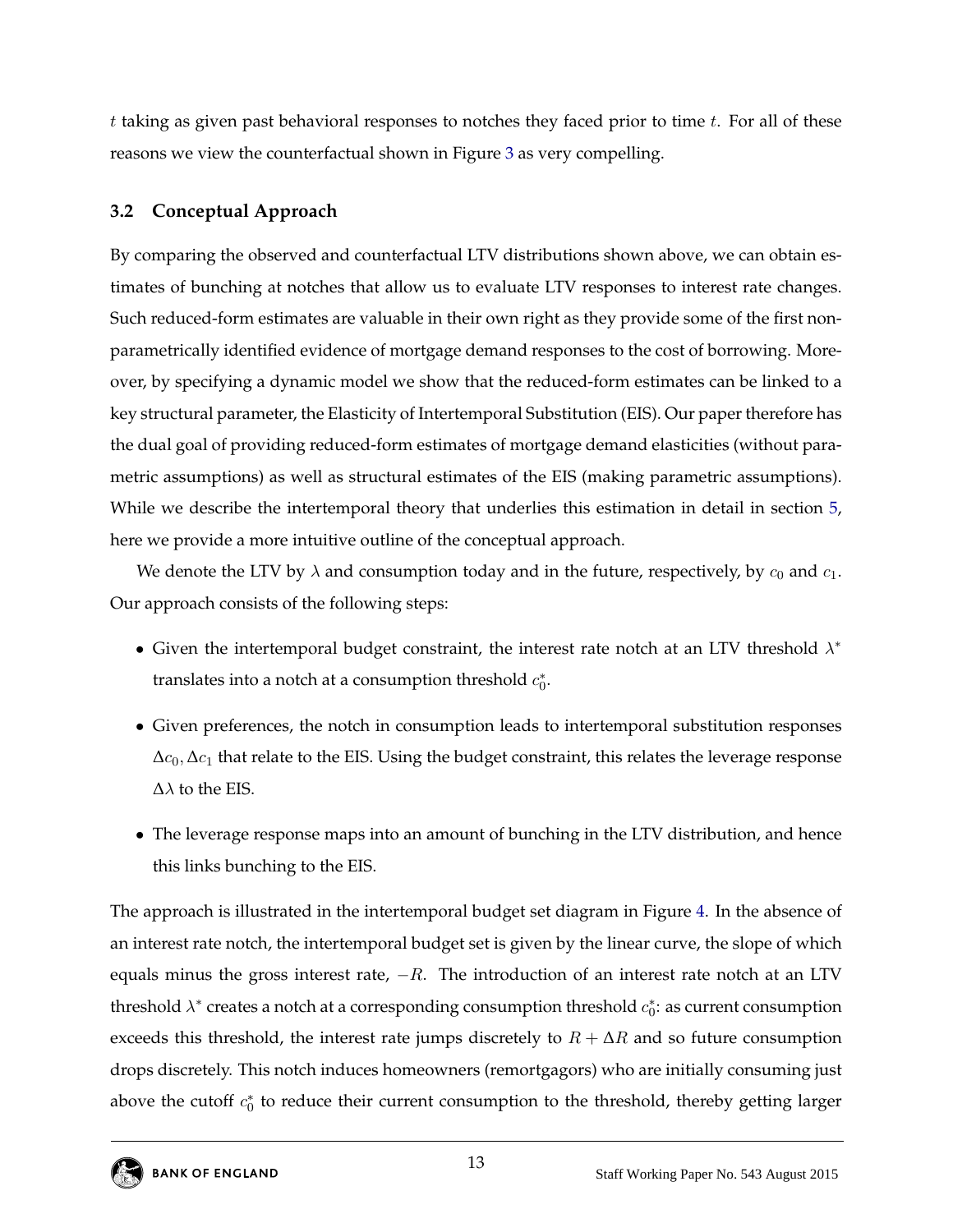<span id="page-15-1"></span>consumption in the future. The degree to which remortgagors are willing to engage in such intertemporal substitution depends on the curvature of indifference curves, which is determined by the value of the EIS. The *marginal bunching household* is illustrated in the diagram: this household is exactly indifferent between the notch point  $c_0^*$  and its best interior location above the notch  $c_0^I$ . The reduction in current consumption for this household equals  $\Delta c_0$  and, using the budget constraint and information on the value of the house, this corresponds to an LTV response of  $\Delta\lambda$ . All households initially located between the LTV threshold  $\lambda^*$  and the marginal buncher at  $\lambda^* + \Delta\lambda$  move down to the notch point. Denoting the counterfactual LTV distribution by  $f_0(\lambda)$ , this produces bunching equal to  $B = \int_{\lambda^*}^{\lambda^* + \Delta \lambda} f_0(\lambda) d\lambda \approx f_0(\lambda^*) \Delta \lambda$ .

The fundamental idea of our approach—a dynamic extension of the static framework by [Kleven](#page-38-0) [& Waseem](#page-38-0) [\(2013\)](#page-38-0)—is that we can use the indifference condition between the notch point  $c_0^*$  and the best interior position  $c_0^I$  for the marginal buncher to derive a condition that relates the EIS to empirical entities. The approach works as follows. Denoting the EIS by  $\sigma$  and a vector of household characteristics by X (including income, passive LTV, LTV at the notch, house value, current and future interest rates, and the discount factor), it is possible to write the lifetime utility of the marginal buncher at the notch as  $U^N(\sigma,X).$  Here we exploit Euler equations governing the optimal future consumption path conditional on bunching at the notch today. Furthermore, the lifetime utility of the marginal buncher at the interior can be written as  $U^I(\sigma, \Delta \ln \lambda, \Delta \ln R, X)$ , where we use Euler equations that have to hold in the interior. The marginal buncher is indifferent between these two options and therefore

<span id="page-15-0"></span>
$$
F(\sigma, \Delta \ln \lambda, \Delta \ln R, X) \equiv U^N(\sigma, X) - U^I(\sigma, \Delta \ln \lambda, \Delta \ln R, X) = 0
$$
 (2)

 $F(\cdot) = 0$  is an equation that can be solved for the single unknown parameter  $\sigma$  given the estimated value of  $\Delta \ln \lambda$  (which we obtain from bunching as discussed above) and the observed/calibrated values of  $\Delta \ln R$  and X. The vector X includes two parameters that we do not directly observe and therefore have to calibrate (the discount factor and the path of future interest rates), but we will show that these have virtually no effect on the estimation. The reason is that the  $X$  parameters scale utility at the notch and at the interior by roughly the same amounts and approximately cancel out in the estimating indifference equation [\(2\)](#page-15-0).

The exposition above implicitly assumes that there is just one value of the structural elasticity  $\sigma$ , while in practice there is likely to be heterogeneity in this parameter. In fact, the empirical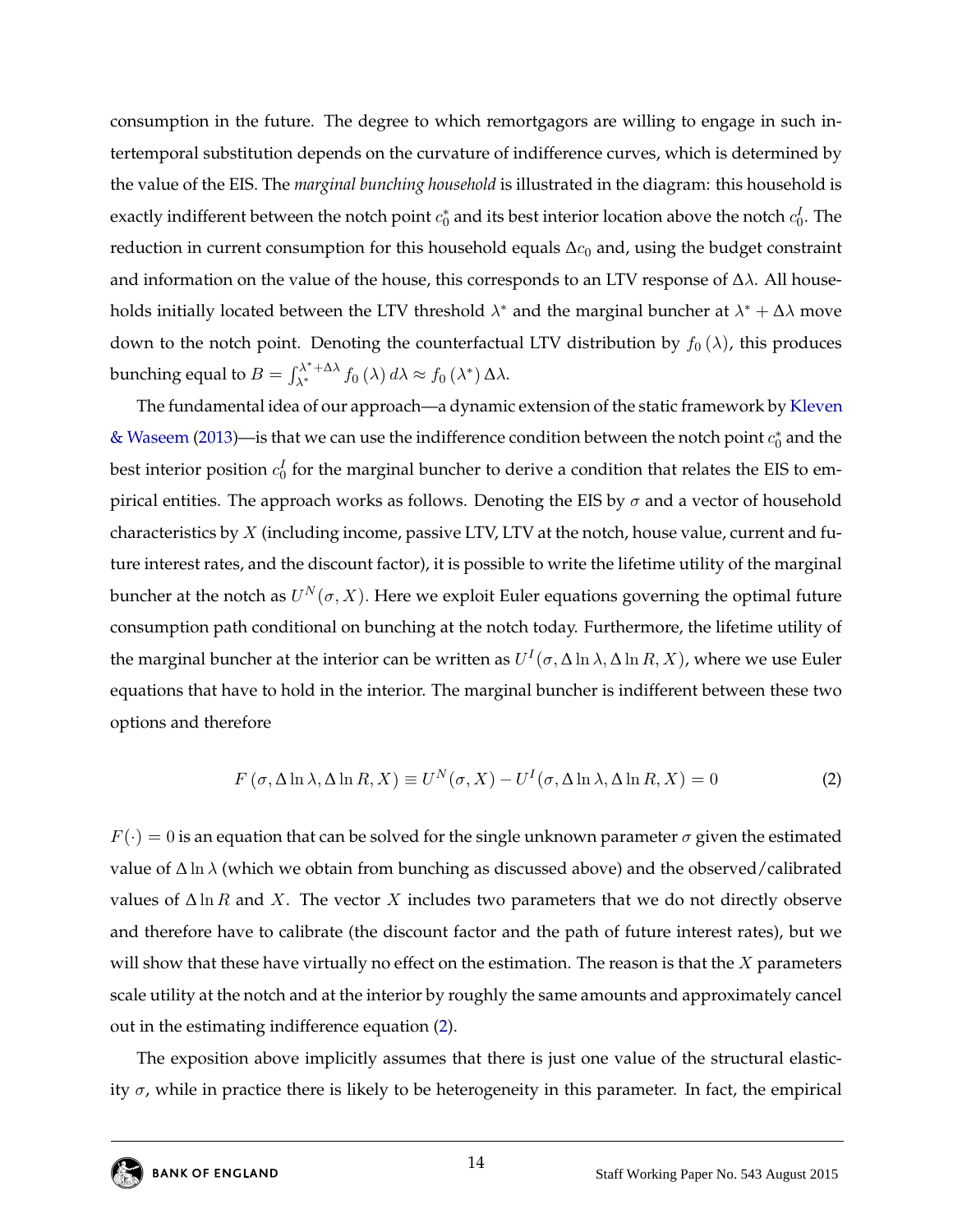<span id="page-16-4"></span>LTV distributions shown in section [3.1](#page-11-1) suggests that this has to be the case: without heterogeneity, there would be an empty hole in the LTV distribution between  $\lambda^*$  and  $\lambda^* + \Delta \lambda$  (the width of which depends on the size of  $\sigma$ ), but the empirical distributions feature a more diffuse missing mass and some remortgagors are located just above the notch.<sup>[9](#page-16-1)</sup> This provides *prima facie* evidence that some households have very small  $\sigma$ s while others have larger  $\sigma$ s. In this case bunching identifies the average response  $E[\Delta\lambda]$  and the structural elasticity in equation [\(2\)](#page-15-0) will be evaluated at the average response (see [Kleven & Waseem 2013\)](#page-38-0).<sup>[10](#page-16-2)</sup> We will directly explore heterogeneity by estimating the average response  $E[\Delta\lambda]$  in different subsamples using our rich data.

## <span id="page-16-0"></span>**4 Mortgage Demand Responses to Interest Rates: Reduced-Form Estimation**

In this section we present non-parametric evidence on the amount of bunching at LTV notches and the implied elasticities of mortgage demand with respect to the interest rate. Despite the importance of such mortgage demand elasticities to policy questions in household finance, public finance and macro, there is virtually no evidence on what might be a reasonable magnitude for them. These mortgage demand elasticities are not structural parameters, but the analysis here will be a stepping stone towards our structural estimation.

We first consider all notches together by pooling our data into a single average notch, which allows us to analyze average behavior in the population. Specifically, for each notch point n and each mortgage *i*, we calculate a normalized LTV as  $LTV_{in} = LTV_i - n$ .<sup>[11](#page-16-3)</sup> We then stack the normalized LTVs across the five notches and consider their distribution around the average notch at zero. This is shown in Figure [5](#page-44-0) in which the actual LTV distribution is the series in black dots and the counterfactual LTV distribution is the series in orange crosses, with their frequencies in 0.25%-point bins given on the left axis. The counterfactual is obtained using the panel method described in Section [3.1,](#page-11-1) with the global distribution shown in Figure [3.](#page-42-0) The figure also plots the pooled conditional interest rate at each LTV in green squares (right axis) obtained from the non-parametric regression

<span id="page-16-1"></span><sup>&</sup>lt;sup>9</sup>Besides very small  $\sigma$ s among some households, the presence of density mass just above the notch may reflect various optimization frictions (including liquidity constraints), an issue that we will directly address when estimating the structural elasticity as described in section [5.](#page-21-0)

<span id="page-16-2"></span><sup>&</sup>lt;sup>10</sup>To be precise,  $E[\Delta\lambda]$  captures the average response across *marginal bunchers* with different *σ*s. This is in contrast to the average response by *all bunchers*, including inframarginal bunchers who are strictly better off at the notch and whose response therefore does not pin down  $\sigma$ .

<span id="page-16-3"></span><sup>&</sup>lt;sup>11</sup>For example, a mortgage with an LTV of 73% has normalized LTVs of  $LTV_{i70} = 3$  with respect to the 70% notch and  $LTV_{i75} = -2$  with respect to the 75% notch.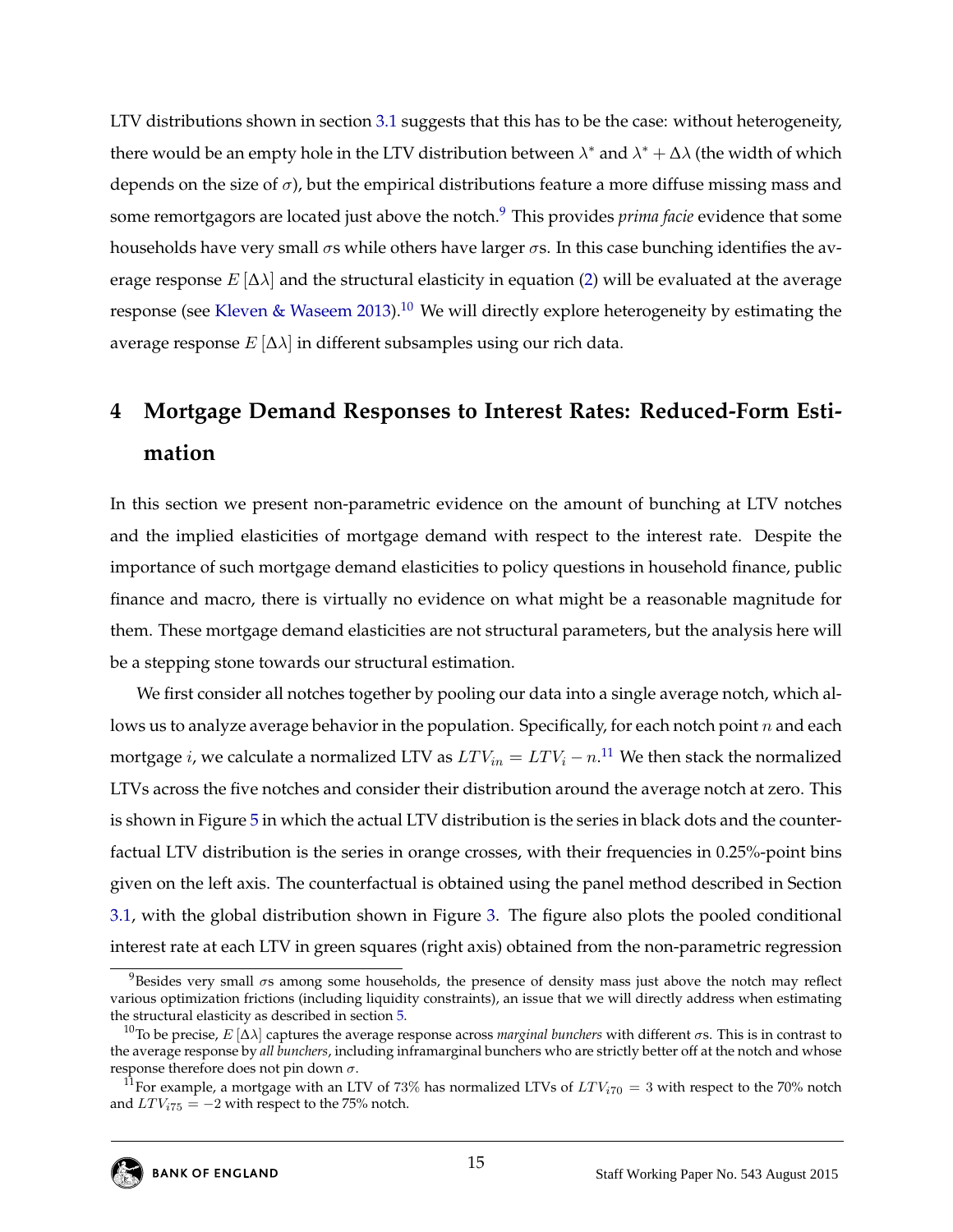described in Section [2.3.](#page-9-0)[12](#page-17-0) As shown in the figure, the interest rate jump at the average notch equals  $\Delta r = 0.25\%$ -points relative to a baseline of  $r = 3.35\%$  below the average notch. The figure also shows estimates of bunching scaled by the counterfactual density at the threshold,  $b \equiv B/f_0(\lambda^*),$ and the size of the LTV response  $\Delta\lambda$  obtained from the equation  $B=\int_{\lambda^*}^{\lambda^*+\Delta\lambda}f_0\left(\lambda\right)d\lambda$  as explained in the previous section. We measure bunching  $B$  as excess mass in the actual distribution relative to the counterfactual distribution in a 1%-point range below the threshold, allowing for some overshooting among bunching households. However, because bunching is extremely sharp in our setting, the results are very robust to reducing the width of this range. Finally, standard errors are computed by bootstrapping, drawing 100 samples of mortgages from the observed sample (with replacement, stratifying by notch) and re-estimating interest rate jumps, bunching, LTV responses, etc. in each bootstrap iteration.

Several key findings emerge from Figure [5.](#page-44-0) First, there is very large and sharp bunching equal to almost six times the height of the counterfactual distribution at the notch. Second, there is a very clear gap between the actual and counterfactual distributions to the right of the notch; this is the "hole" where the bunching households would have been observed absent the notched interest rate schedule. The hole extends to 3-4%-points above the notch, implying that the *most* responsive households reduce their LTV by almost 4%-points in response to the interest rate notches. Third, the average LTV response to interest rate notches is equal to 1.74%-points. As defined above, the average response corresponds to how far one has to go in the counterfactual distribution above the notch to account for the excess mass at the notch. Note that this is a smaller number than the width of the hole (about 4%-points), which reflects the entire range in which some households are responding. Fourth, unlike previous bunching approaches that estimate counterfactuals by fitting polynomials, our observed counterfactual distribution does not line up with the actual distribution below the bunching area. This is because our counterfactual accounts for the global LTV distortions created by the presence of multiple notches, which the polynomial approach cannot address.

Fifth, the graph shows that there is a non-trivial number of mortgages observed just above the notch point. Missing mass in the first bin above the notch is about 70%, significantly lower than the 100% one might have expected given the enormous incentive to reduce LTV for households located so close to the notch. The standard interpretation of incomplete holes above notches—especially in the context of labor supply and taxable income responses—has been the presence of *optimization*

<span id="page-17-0"></span> $12$ The pooled interest rate line is a weighted average of conditional interest rates from the regression [\(1\)](#page-9-1) performed separately around each notch. The weights for each notch are given by the number of mortgages in the bin containing the notch in the counterfactual distribution.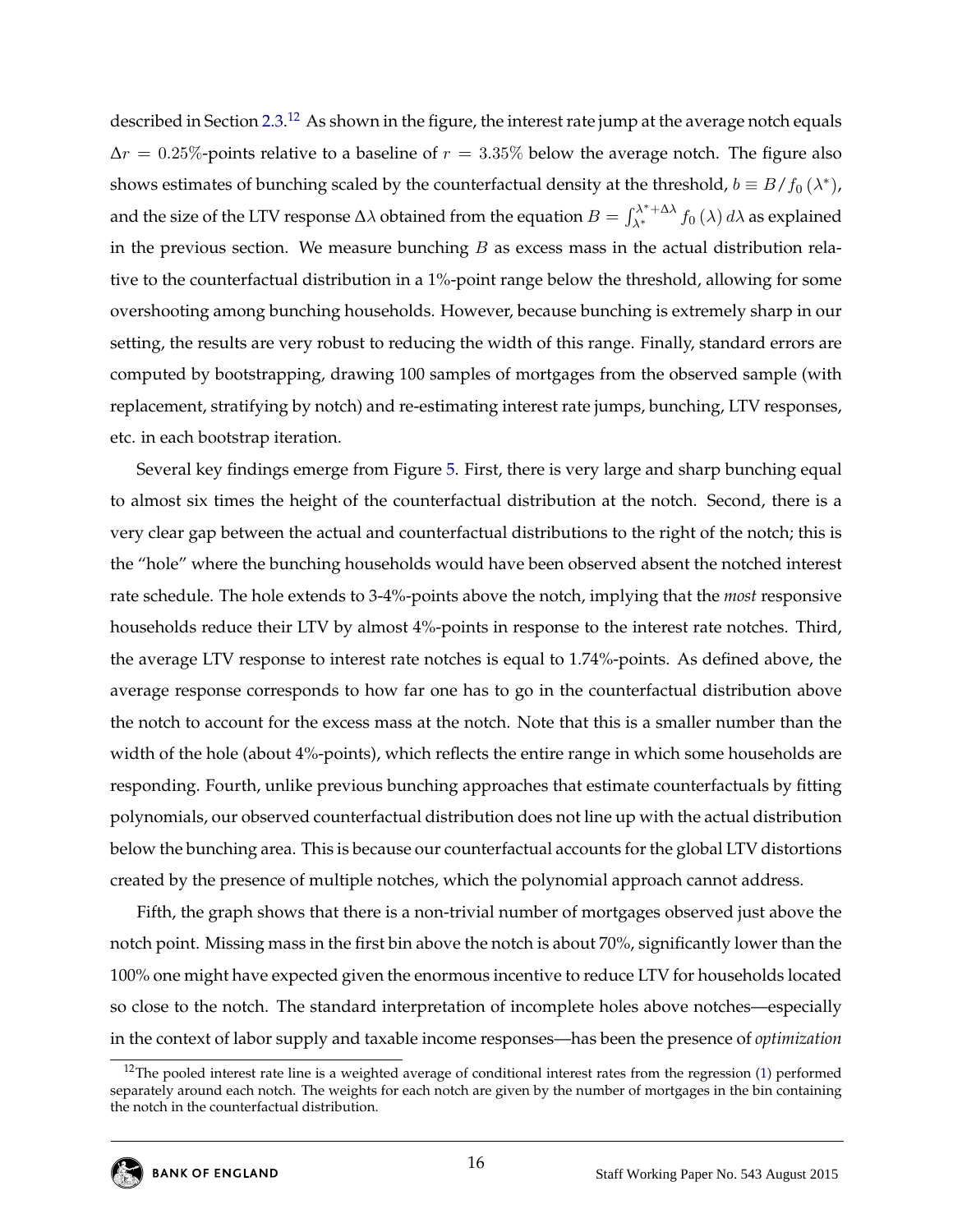<span id="page-18-2"></span>*frictions* such as switching costs, inattention, and misperception [\(Kleven & Waseem 2013\)](#page-38-0). For example, remortgagors may face real or perceived costs of switching to a different bank or contract that provides a better deal below the notch. It is also possible that the complex intertemporal incentives associated with choosing a mortgage are not fully understood by all homeowners. Some households may not fully understand the amortization schedule of the loan—how monthly payments are split between principal and interest over the life of the loan—and instead focus simply on the total monthly payment. Such misperception will attenuate responses to interest rate jumps if some of the extra interest payments are absorbed by smaller principal payments, leading to a smaller increase in the total monthly payment.<sup>[13](#page-18-0)</sup>

Finally, while it is conceivable that some borrowers stay above notches due to liquidity constraints that prevent them from moving down the LTV distribution, the patterns of equity extracted in our data suggest that this effect is not first order here. We saw in Figure [A.3](#page-53-0) that equity extracted among non-bunchers is positive and sizable through most of the LTV distribution, implying that it would be feasible for most of them—especially for those located just above an LTV notch—to move below the notch by taking out less equity. Specifically, households located in the first bin above a notch would need less than 0.25% of their house value in order to bunch, which is smaller than the equity extracted for the vast majority of our sample.<sup>[14](#page-18-1)</sup> The claim that liquidity constraints are not central to our findings does not necessarily contradict evidence on the importance of such constraints in other settings (e.g. [Kaplan](#page-38-8) *et al.* [2014\)](#page-38-8) as we have to distinguish between the remortgage event analyzed here and the typical within-mortgage scenario analyzed elsewhere: the remortgage event is precisely the time at which housing equity becomes liquid (as evidenced by the substantial amounts of equity extracted that we observe), whereas in between remortgage events housing equity is typically illiquid. In the structural estimations in the next section, we return to the question of optimization frictions and liquidity constraints.

Figure [6](#page-45-0) shows bunching evidence for each individual notch, but is otherwise constructed in the same way as the previous figure (we do not show the 60% notch, but it is qualitatively similar to the ones displayed). The interest rate jumps shown in this figure are somewhat smaller than those

17

<span id="page-18-0"></span><sup>&</sup>lt;sup>13</sup>Another conceptual reason why borrowers may respond more to total monthly payments than to interest rates is the presence of liquidity constraints [\(Juster & Shay 1964;](#page-38-9) [Attanasio](#page-36-1) *et al.* [2008\)](#page-36-1).

<span id="page-18-1"></span> $14$ An alternative way of assessing the potential role of liquidity constraints is to compare the loan-to-income (LTI) distributions among bunchers and non-bunchers. If liquidity constraints represent an important reason for not bunching, then we would expect the LTI ratio (a basic proxy for liquidity constraints) to be larger among those located just above notches than among those located just below. Figure [A.4](#page-54-0) therefore compares the LTI distributions for bunchers (defined as those located in a 1%-point range just below one of the five notches) and non-bunchers (defined as those located in a 4%-points range just above one of the five notches). The figure shows that the two LTI distributions are strikingly similar, further supporting the argument that liquidity constraints are not very central in our setting.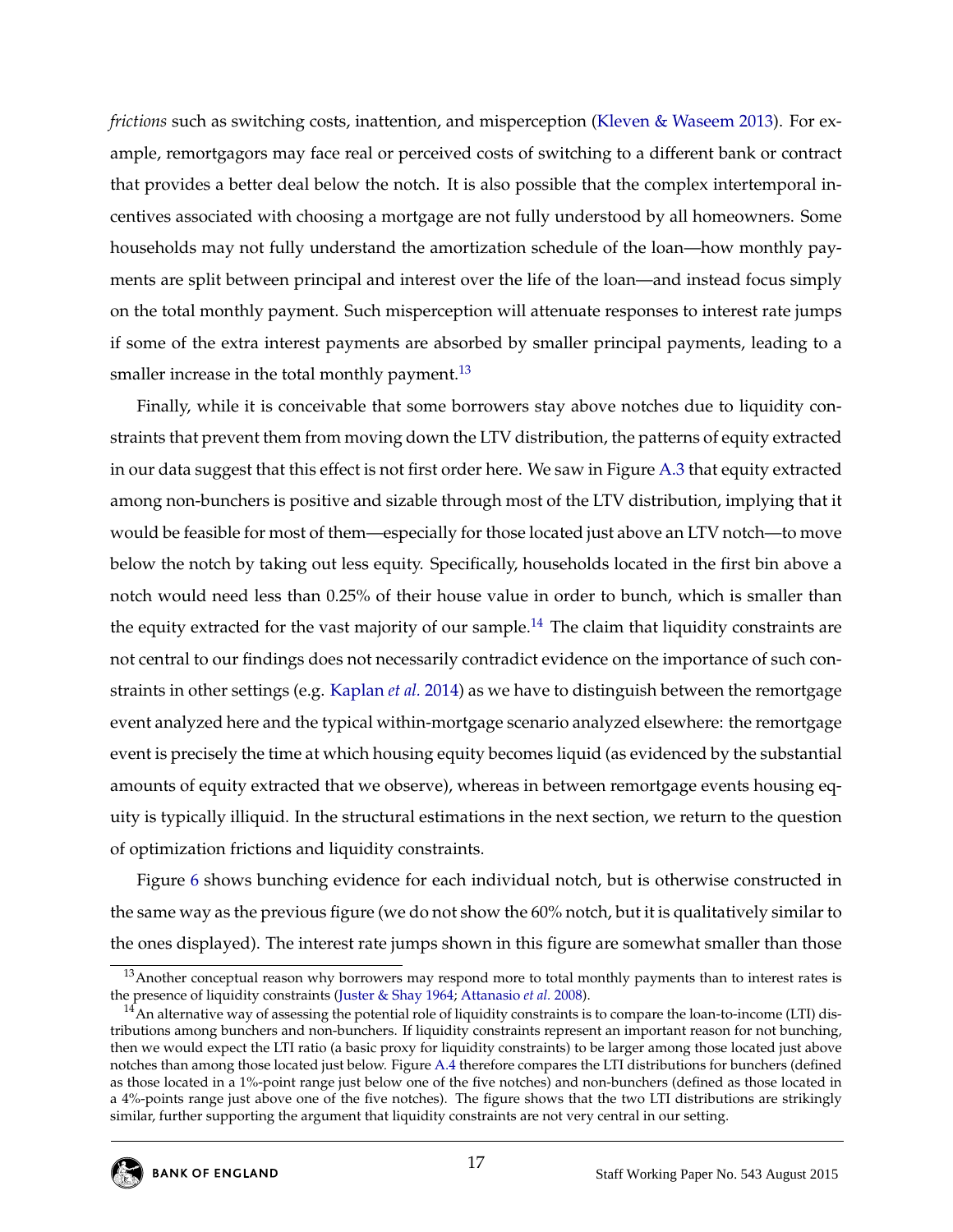<span id="page-19-1"></span>reported in Figure [1,](#page-40-0) because the interest rate jumps here apply to the sample of remortgagors as opposed to the full sample including first-time mortgagors.<sup>[15](#page-19-0)</sup> The evidence from the individual notches is qualitatively consistent with the evidence from the pooled notch; excess bunching is large and leaves a hole in the LTV distribution above each notch. The degree of bunching  $b$  and the leverage response  $\Delta LTV$  are larger at higher LTVs, but so are the interest rate jumps and thus the incentives to respond.

Based on the bunching evidence, we now turn to the estimation of reduced-form mortgage demand elasticities in Table [2.](#page-47-0) The table shows results for the five individuals notches (60, 70, 75, 80, 85) and for the pooled average notch. Panel A of the table summarizes the statistics presented so far: the interest rate below each notch r, the interest rate jump at each notch  $\Delta r$ , excess bunching b, and the leverage response  $\Delta LTV$ . To provide context, Panel B of the table presents the mean value of four descriptive statistics in the bunching range below each notch: loan size  $L^*$ , house value  $V^*$ , time between mortgages  $\Delta t$ , and equity extracted in proportion to the house value  $\Delta Equity/V$ . On average, bunchers have about £170,000 of mortgage debt, refinance every third year, and extract substantial amounts of home equity when refinancing. As we discuss later, equity extracted is strongly related to house price appreciation since the last mortgage, a pattern that is consistent with findings for the US by [Mian & Sufi](#page-39-6) [\(2011\)](#page-39-6).

Panel C presents four key statistics: the amount of current consumption foregone due to LTV responses ( $\Delta c_0$ ), the amount of future consumption gained due to LTV responses ( $\Delta c_1$ ), the implied rate of return on reducing the LTV ( $r^*$  as defined below), and the reduced-form elasticity of mortgage demand with respect to the gross marginal interest rate  $(\varepsilon)$ . The reduction in current consumption is calculated as  $\Delta c_0 = \Delta \lambda \times V$  and is equal to about £4,000 on average, ranging from £1,652 at the bottom notch to £8,210 at the top notch. The increase in future consumption  $\Delta c_1$  is created by two effects: lower interest payments on inframarginal units of debt when moving below the notch ( $\Delta r \times \lambda^* \times V$ ) and lower interest payments on the marginal units of debt  $((r + \Delta r) \times \Delta \lambda \times V)$  until the next re-mortgage event. The future consumption gains are very large: on average these consumption gains equal about £6,000, 50% higher than the current consumption loss, and they range from £2,524 at the bottom notch to £11,895 at the top notch.

Using our estimates of  $\Delta c_0$  and  $\Delta c_1$ , it is possible to calculate the (annualized) marginal rate of return on reducing the LTV around the notch as  $r^* \equiv \left(\frac{\Delta c_1}{\Delta c_0}\right)$  $\Delta c_0$  $\int_{0}^{1/\Delta t}$  – 1. Given that the underlying

<span id="page-19-0"></span> $15$ UK banks tend to impose larger interest rate jumps on first-time mortgagors at high LTV ratios, which explains why the difference is most pronounced at the 80% and 85% LTV notches.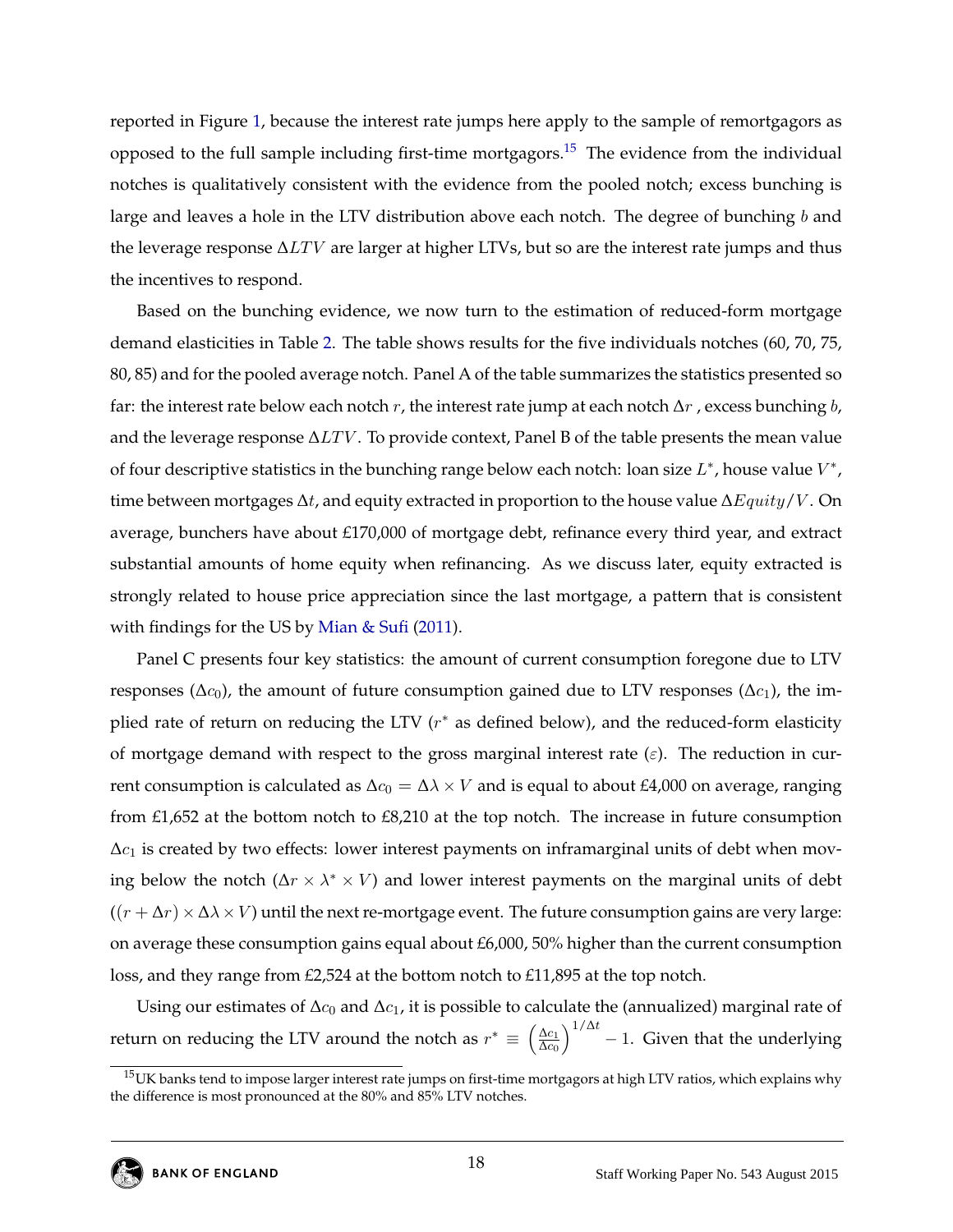<span id="page-20-1"></span>LTV and consumption responses are based on the concept of the *marginal* bunching household (as explained in section [3.2\)](#page-14-0), this should be interpreted as the rate of return obtained by a marginal buncher who reduces leverage by  $\Delta\lambda$  as shown in the table.<sup>[16](#page-20-0)</sup> Inframarginal bunchers—those located between the threshold  $\lambda^*$  and the marginal buncher at  $\lambda^* + \Delta \lambda$ —obtain larger rates of return from bunching, with the rate of return converging to infinity when approaching the notch from above. The table shows that the marginal rates of return  $r^*$  are large, about  $11\%$  on average and exceeding 7% at any LTV notch. When viewing these estimates as the return foregone by the marginal households who are *not* bunching, their magnitude raise a financial puzzle comparable to the widely discussed equity premium puzzle [\(Mehra & Prescott 1985;](#page-39-9) [Kocherlakota 1996;](#page-38-10) [Siegel](#page-39-10) [& Thaler 1997\)](#page-39-10). Importantly, because paying down mortgage debt to get below the interest rate notch is essentially a risk-free investment opportunity, risk aversion cannot be central to explaining this puzzle. More natural candidates are the optimization frictions discussed above.

As the final piece of the reduced-form analysis, we present estimates of mortgage demand elasticities. Based on the approach developed by [Kleven & Waseem](#page-38-0) [\(2013\)](#page-38-0) in the context of tax and labor supply, we define the reduced-form elasticity of mortgage demand with respect to the gross interest rate as follows

$$
\varepsilon \equiv \frac{\Delta\lambda/\lambda^*}{\left(R^* - R\right)/R} \tag{3}
$$

where  $R^* \equiv 1 + r^*$  is the gross marginal rate of return and  $R \equiv 1 + r$  is the gross interest rate below the notch. As shown by [Kleven & Waseem](#page-38-0) [\(2013\)](#page-38-0), such reduced-form elasticities obtained from notches are approximations; the discontinuous nature of notches necessitates a model to estimate exact elasticities (as we do in the next section).

The reduced-form mortgage elasticities are sizable and feature substantial heterogeneity with respect to leverage. The average elasticity obtained from the pooled notch equals 0.25. The elasticity is increasing in leverage, ranging from just below 0.1 at the 60% LTV notch to about 1.4 at the 85% LTV notch. These elasticities suggest that changes in the net-of-tax interest rate—for example through monetary policy or through tax policy—lead to significant changes in household leverage. While these reduced-form estimates are economically important—and represent some of the first evidence of its kind—their interpretation and external validity is potentially limited by the fact that they do not represent any structural parameter. Hence we now turn to the estimation

<span id="page-20-0"></span><sup>&</sup>lt;sup>16</sup>More precisely, in a world with heterogeneity in underlying responsiveness, bunching estimates represent the *average* response across *marginal* bunchers that vary with respect to their underlying elasticities [\(Saez 2010;](#page-39-4) [Kleven &](#page-38-0) [Waseem 2013\)](#page-38-0).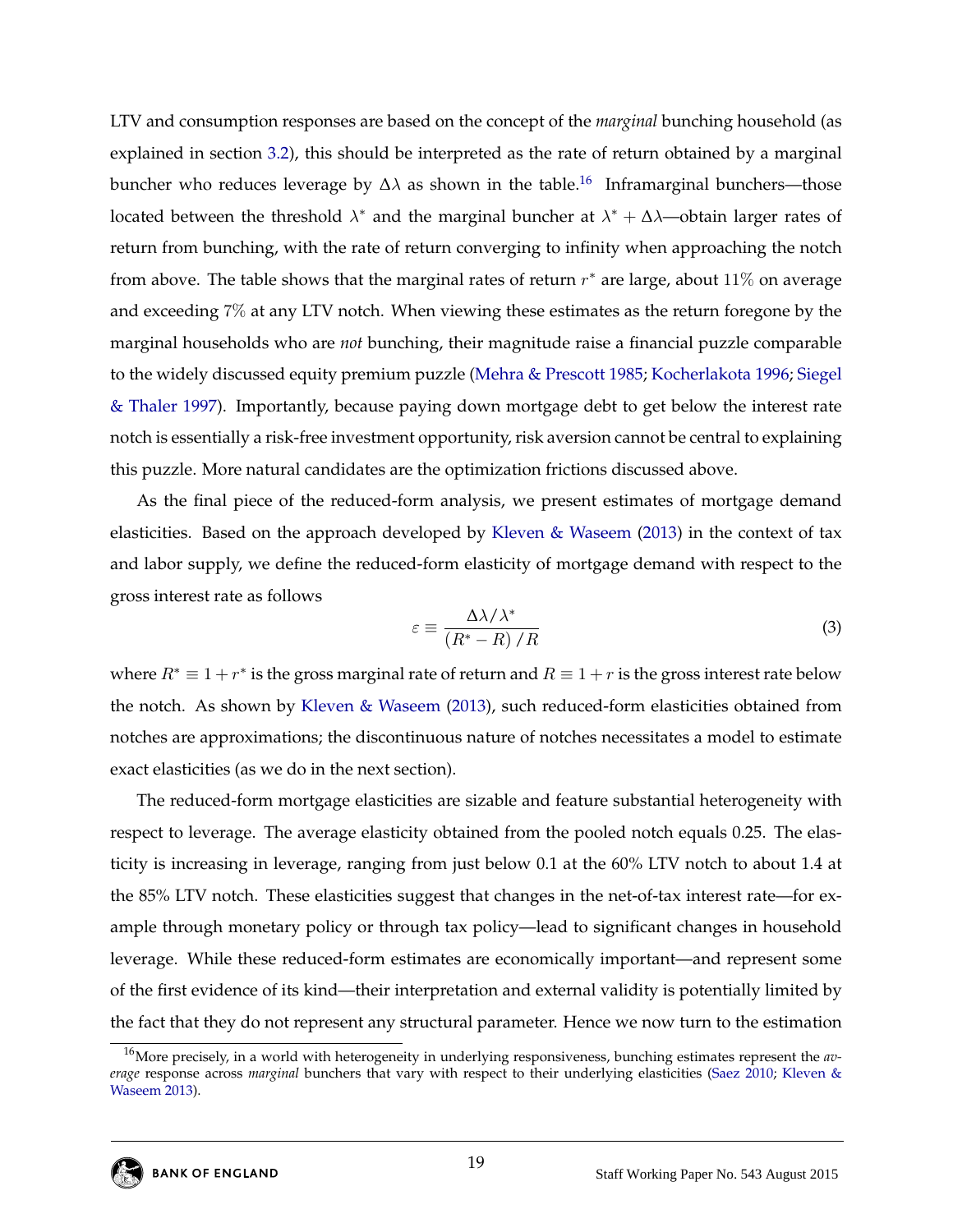of structural parameters.

### <span id="page-21-0"></span>**5 Elasticity of Intertemporal Substitution: Structural Estimation**

Having estimated reduced-form mortgage demand elasticities, we now specify a theoretical model that allows us to estimate a key structural parameter for a range of questions in economics: the elasticity of intertemporal substitution. This requires stronger assumptions, but has the benefit of providing a deeper and more externally valid parameter. What is more, we show that our estimates are robust to a large range of parametric assumptions.

### <span id="page-21-3"></span>**5.1 Theoretical Framework**

**SETUP:** We model the consumption and debt choices of remortgagors, assuming an infinite horizon and perfect foresight. Each household, indexed by  $i$ , has preferences  $U\left(C^i,H^i\right)$  over lifetime consumption  $C^i$  and real housing wealth  $H^i$ . Consumption  $C^i$  takes the CES/CRRA form

$$
C^{i} \equiv \left(\sum_{t=0}^{\infty} \delta^{t} \left(c_{t}^{i}\right)^{\frac{\sigma-1}{\sigma}}\right)^{\frac{\sigma}{\sigma-1}},\tag{4}
$$

where  $\sigma$  is the elasticity of intertemporal substitution, our main parameter of interest, and  $\delta$  is the discount factor. Focusing on remortgagors, we assume that housing wealth  $H<sup>i</sup>$  was chosen prior to period 0 and represents the steady state level of housing that homeowners desire in all future periods.<sup>[17](#page-21-1)</sup> Households may refinance their house in any period  $t$ , but we focus specifically on the remortgage decision in period 0 allowing for an optimal future path. The key assumption on preferences is that housing consumption is weakly separable from lifetime (non-housing) consumption, which simplifies the analysis considerably.

Household  $i$  enters period  $0$  with a mortgage debt of  $R_0^iD_0^i$ . The household chooses mortgage debt  $D_{t+1}^i$  in each period t, incurring a gross interest rate of  $R_{t+1}^i$  on this debt. Given housing prices  $P_t$ , the choice of debt implies an LTV of  $\lambda_{t+1}^i \equiv$  $\frac{D_{t+1}^i}{P_tH^i}$ .

The household obtains a stream of income  $y_t^i$ , so that its budget constraint in period  $t$  reads

<span id="page-21-2"></span>
$$
c_t^i \le y_t^i - R_t^i D_t^i + D_{t+1}^i. \tag{5}
$$

<span id="page-21-1"></span> $17$ This steady state assumption can be relaxed, but doing so would require us to take a stand on future growth in housing consumption and prices when when estimating  $\sigma$ .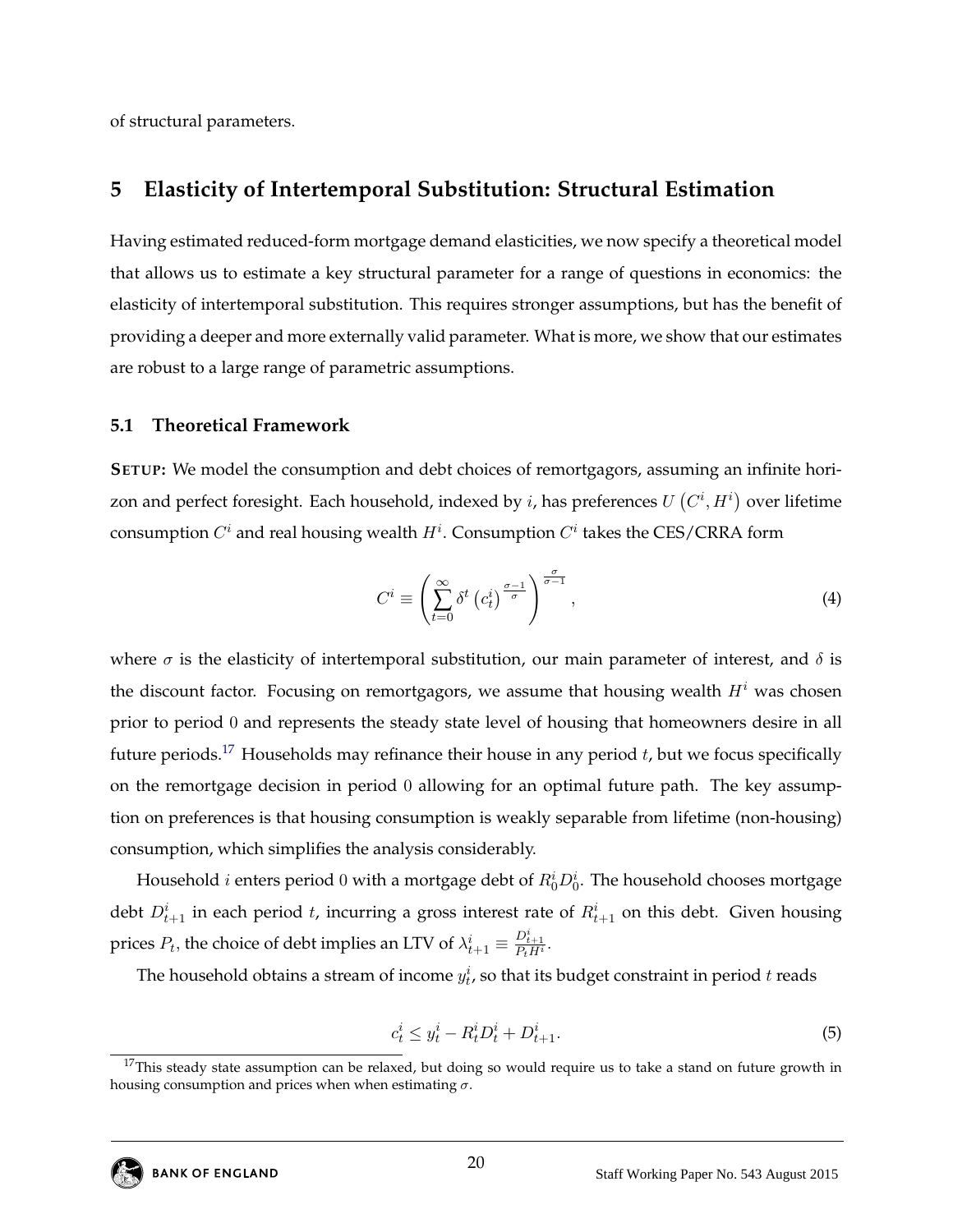<span id="page-22-3"></span>This implies a lifetime budget constraint of

<span id="page-22-0"></span>
$$
\sum_{t=0}^{\infty} \frac{c_t^i}{\prod_{s=1}^t R_s^i} = \sum_{t=0}^{\infty} \frac{y_t^i}{\prod_{s=1}^t R_s^i} - \bar{\lambda}_0^i P_0 H^i,
$$
\n(6)

where  $\bar{\lambda}_0^i \equiv$  $\frac{R_0^i D_0^i}{P_0 H^i}$  denotes the LTV at the beginning of period 0 prior to any refinancing decision. Note that  $\bar{\lambda}_0^i$  corresponds to what we labeled the *passive* LTV in the reduced-form empirical analysis, with the empirical distribution shown in Figure [3A](#page-42-0). For a given income stream, the passive LTV determines lifetime consumption possibilities. Consistent with the data, we allow for heterogeneity in  $\bar{\lambda}^i_0$  (as well as in housing wealth  $H^i$  and income  $y^i_t$ ).

The budget constraint [\(6\)](#page-22-0) assumes that households hold no assets other than housing and no liabilities other than mortgage debt. In this case, leverage decisions when remortgaging map into consumption decisions, which is central to our estimation of  $\sigma$ . If households hold non-housing assets, a potential concern is that changes in leverage represent changes in portfolio composition rather than in consumption. While we do not observe non-housing wealth in the data, we do observe several other household variables that are correlated with wealth such as income and age. It is unlikely that young homeowners with relatively low income have much financial wealth that they can use when refinancing their house [\(Cloyne & Surico 2013\)](#page-37-9), and so our analysis of heterogeneity in section [5.2](#page-28-0) can shed light on the potential role for portfolio composition effects.<sup>[18](#page-22-1)</sup> Importantly, if portfolio composition effects do confound our elasticity estimates to some degree, these estimates will represent upper bounds on the true value of  $\sigma$ . These upper bounds will be very informative as our elasticity estimates are small.

In what follows we analyze how borrowing and consumption decisions in period 0 respond to interest rate notches (and how these responses are linked to the structural parameter  $\sigma$ ). In order to characterize the period 0 remortgaging problem, we start by considering the the future path of consumption and debt from period 1 onwards.

**OPTIMIZATION IN PERIODS**  $t \geq 1$ **: We assume that households will be at interior LTVs in future** periods, i.e. households anticipate not to be bunching at LTV notches in the future. Given the weak separability between housing and consumption such interior positions satisfy a standard Euler equation:

<span id="page-22-2"></span>
$$
c_{t+1}^i = \left(\delta R_{t+1}^i\right)^\sigma c_t^i. \tag{7}
$$

<span id="page-22-1"></span> $18$ [Cloyne & Surico](#page-37-9) [\(2013\)](#page-37-9) show that the median mortgagor in the UK has zero net financial wealth, limiting the potential importance of portfolio composition effects in our setting.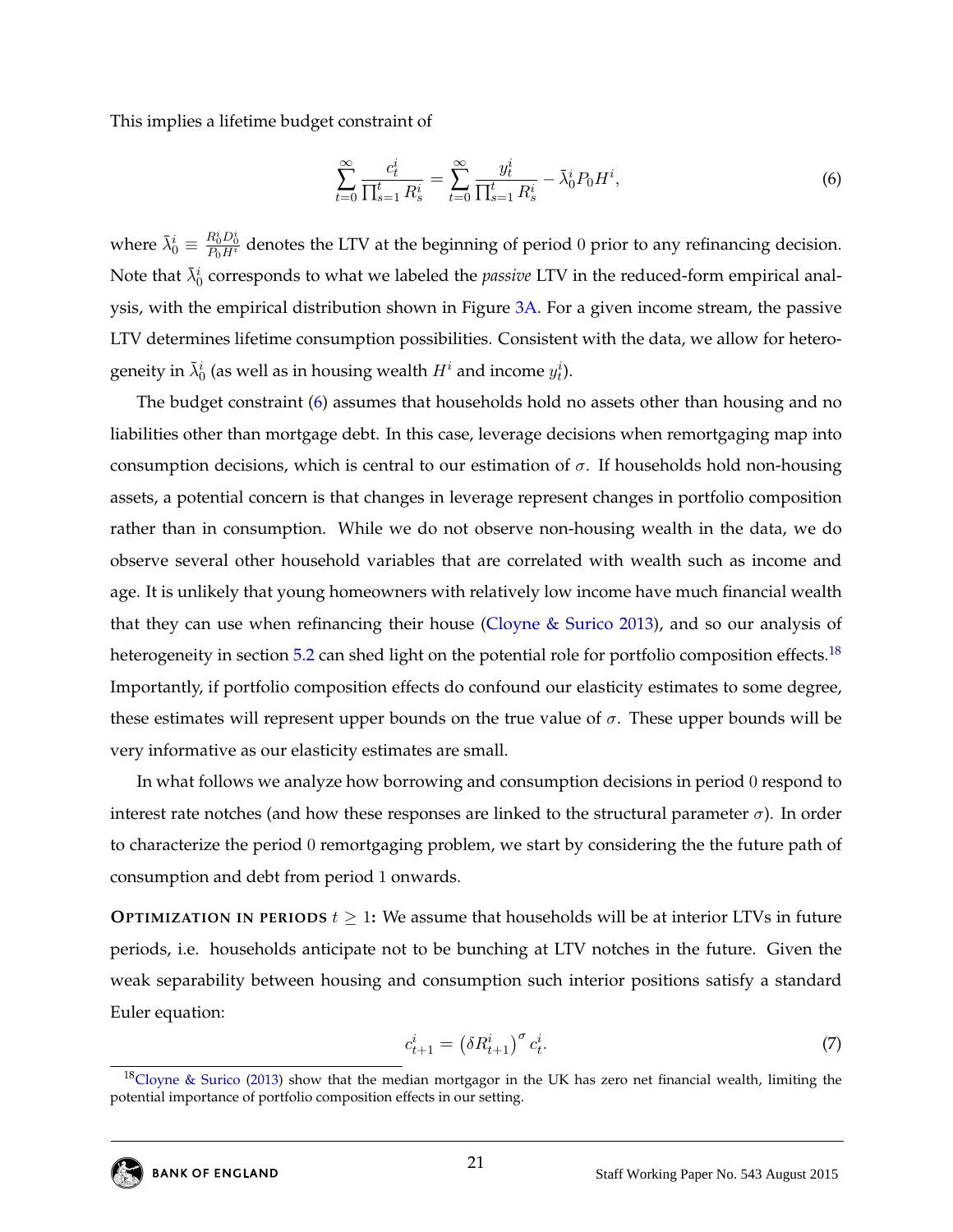This allows us to rewrite the consumption aggregate  $C^i$  as a function of consumption in periods  $0$ and 1 alone:

<span id="page-23-0"></span>
$$
C^{i} = \left( \left( c_{0}^{i} \right)^{\frac{\sigma - 1}{\sigma}} + \delta \tilde{R} \left( c_{1}^{i} \right)^{\frac{\sigma - 1}{\sigma}} \right)^{\frac{\sigma}{\sigma - 1}}, \tag{8}
$$

where

<span id="page-23-2"></span>
$$
\tilde{R} \equiv \sum_{t=1}^{\infty} \left(\delta^{\sigma}\right)^{t-1} \prod_{s=1}^{t-1} \left(R_{s+1}^{i}\right)^{\sigma-1}.
$$
\n(9)

A household's borrowing choice in period 0 is a choice between consumption today and consumption in the future. When taking into account that the household will make optimal choices in all future periods, this problem can be represented as a choice between consumption in periods 0 and 1 alone. Equation [\(8\)](#page-23-0) shows that  $\tilde{R}$  is a sufficient statistic for the entire future path of interest rates that determines the relative price between consumption in periods 0 and 1. Any two paths of interest rates for  $t > 1$  that lead to the same value of  $\tilde{R}$  will lead to the same choice of consumption and borrowing in period  $0.19$  $0.19$ 

For later use, we note that the lifetime budget constraint from period 1 onwards implies that consumption in period 1 must satisfy

<span id="page-23-3"></span>
$$
c_1^i = \frac{Y^i - R_1^i D_1^i}{\tilde{R}},\tag{10}
$$

where we have used the Euler equation [\(7\)](#page-22-2) and where  $Y^i\equiv\sum_{t=1}^\infty y_t^i\prod_{s=1}^{t-1}\left(R^i_{s+1}\right)^{-1}$  denotes the net present value of the household's income from period 1 onwards.

**OPTIMIZATION IN PERIOD**  $t = 0$  **WITHOUT NOTCHES** (COUNTERFACTUAL): For the remortgage decision in period 0, we first consider a counterfactual scenario without notches. In this scenario, each household  $i$  can borrow at any leverage ratio at the gross interest rate of  $R_1^i = R$ . This implies an Euler equation in period 0 given by

<span id="page-23-4"></span>
$$
c_1^i = (\delta R)^\sigma c_0^i. \tag{11}
$$

This condition harks back to the no-notch tangency point in Figure [4](#page-43-0) and gives counterfactual

<span id="page-23-1"></span><sup>&</sup>lt;sup>19</sup>As mentioned, the simple representation in  $(8)-(9)$  $(8)-(9)$  $(8)-(9)$  assumes an interior choice of consumption, i.e. that the household does not anticipate to bunch at LTV notches in the future. This assumption skirts the complexity of a strategic choice of debt today in order to increase the likelihood that (after housing housing price changes and amortization) the household will be able and willing to bunch at an LTV threshold in the future. Allowing for such sophisticated dynamic bunching behavior would significantly complicate the model, although it would remain qualitatively similar. Ultimately, the household faces a trade-off between consumption in period 0 and in all future periods and strategic repayment to reach future mortgage notches simply changes the relative weights on current vs. future consumption.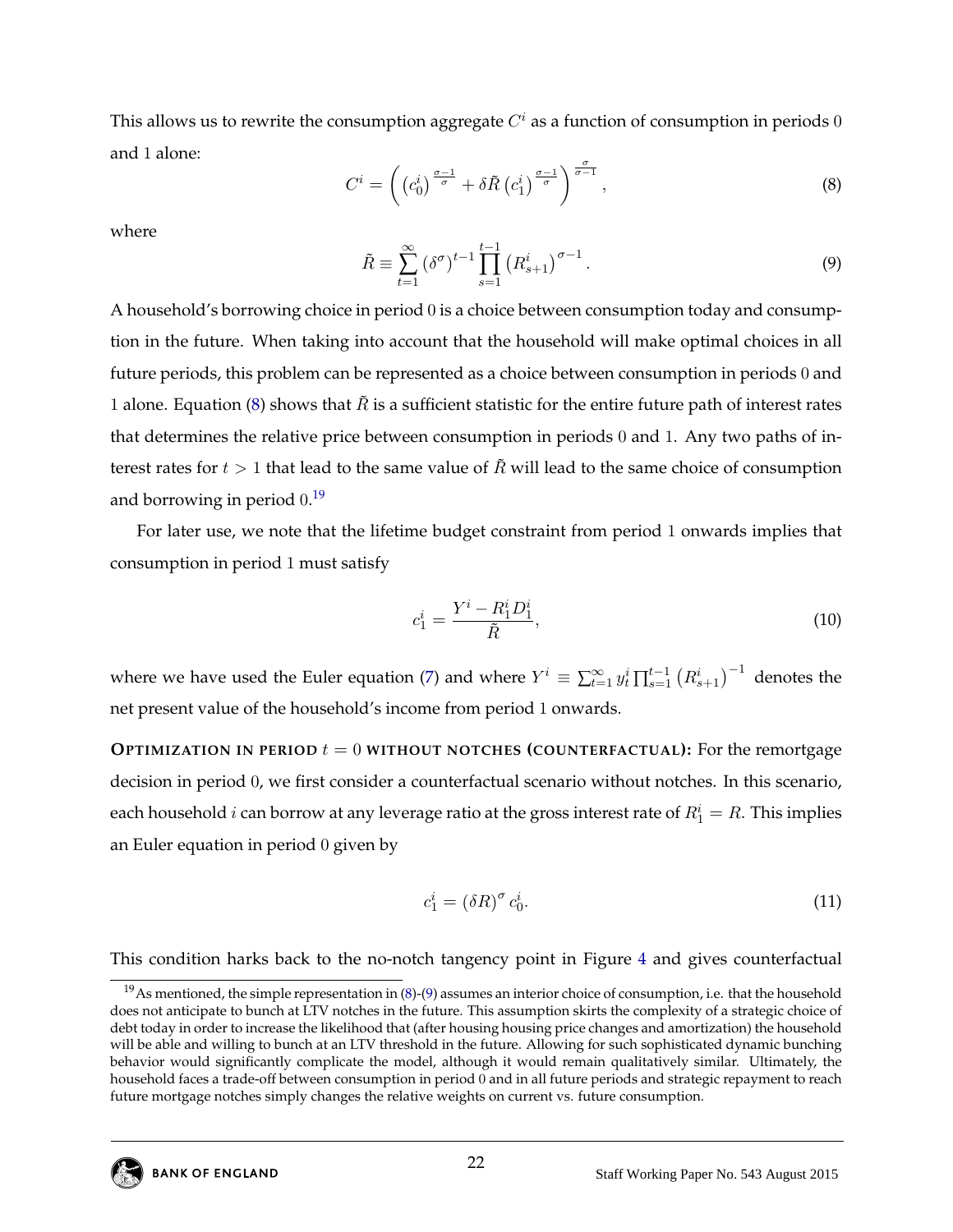consumption choices in periods 0 and 1. Using equation [\(10\)](#page-23-3) and the period-0 budget constraint, these consumption choices can be mapped back to a counterfactual choice of borrowing

<span id="page-24-0"></span>
$$
D_1^{iCF} = \frac{\frac{Y^i}{\tilde{R}} + (\delta R)^\sigma (R_0^i D_0^i - y_0^i)}{\frac{R}{\tilde{R}} + (\delta R)^\sigma}.
$$
\n(12)

This implies a counterfactual LTV ratio of  $\lambda_1^{iCF} = \frac{D_1^{iCF}}{P_0H^i}$ , which has the empirical distribution shown in Figure [3B](#page-42-0).

**OPTIMIZATION IN PERIOD**  $t = 0$  **WITH A NOTCH**: We now introduce an interest rate notch at the LTV ratio of  $\lambda^*$ . Households can borrow at  $R_1^i = R$  when choosing  $\lambda \leq \lambda^*$  and at  $R_1^i = R + \Delta R$ when choosing  $\lambda > \lambda^*$ .

As described in section [3.2,](#page-14-0) our empirical analysis identifies the LTV response by the marginal buncher who is indifferent between bunching at the notch  $\lambda^*$  and choosing the best interior position above the notch  $\lambda^I$ . The marginal buncher is illustrated in the budget set diagram in Figure [4,](#page-43-0) and the LTV response by this household is given by  $\Delta \lambda = \lambda^{CF} - \lambda^*$ . In what follows we use the indifference condition between the notch point and the best interior position to derive a relationship between the estimated LTV response  $\Delta\lambda$  and the intertemporal elasticity of substitution  $\sigma$ . Since we now focus on a specific type of remortgagor—the marginal buncher—we suppress the household index i in the expressions below.

We first derive the utility level at the unconstrained, interior position I. Since this is a standard tangency point, the choice of debt at this point  $D_1^I$  can be characterized in the same way as coun-terfactual debt in equation [\(12\)](#page-24-0), but evaluated at the higher interest rate  $R + \Delta R$  above the notch. Based on this debt level and the period-0 budget constraint  $c_0^I = y_0 - R_0 D_0 + D_1^I$ , consumption in period 0 can be written as

<span id="page-24-1"></span>
$$
c_0^I = \frac{\frac{Y}{\tilde{R}} + \frac{R + \Delta R}{\tilde{R}} (y_0 - R_0 D_0)}{\frac{R + \Delta R}{\tilde{R}} + \delta^{\sigma} (R + \Delta R)^{\sigma}}.
$$
\n(13)

This expression depends on the net present value of future income  $Y$ , which is not observed in the data. However, we can eliminate  $Y$  by exploiting the fact that household borrowing in the counterfactual scenario  $D_1^{CF}$  also depends on future income as can be seen in equation [\(12\)](#page-24-0). Isolating  $Y/\tilde{R}$  in equation [\(12\)](#page-24-0) and inserting into equation [\(13\)](#page-24-1), we obtain

<span id="page-24-2"></span>
$$
c_0^I = \frac{D_1^{CF} \left(\frac{R}{\tilde{R}} + (\delta R)^\sigma\right) + \left(\frac{R + \Delta R}{\tilde{R}} + (\delta R)^\sigma\right) (y_0 - R_0 D_0)}{\frac{R + \Delta R}{\tilde{R}} + \delta^\sigma (R + \Delta R)^\sigma}.
$$
(14)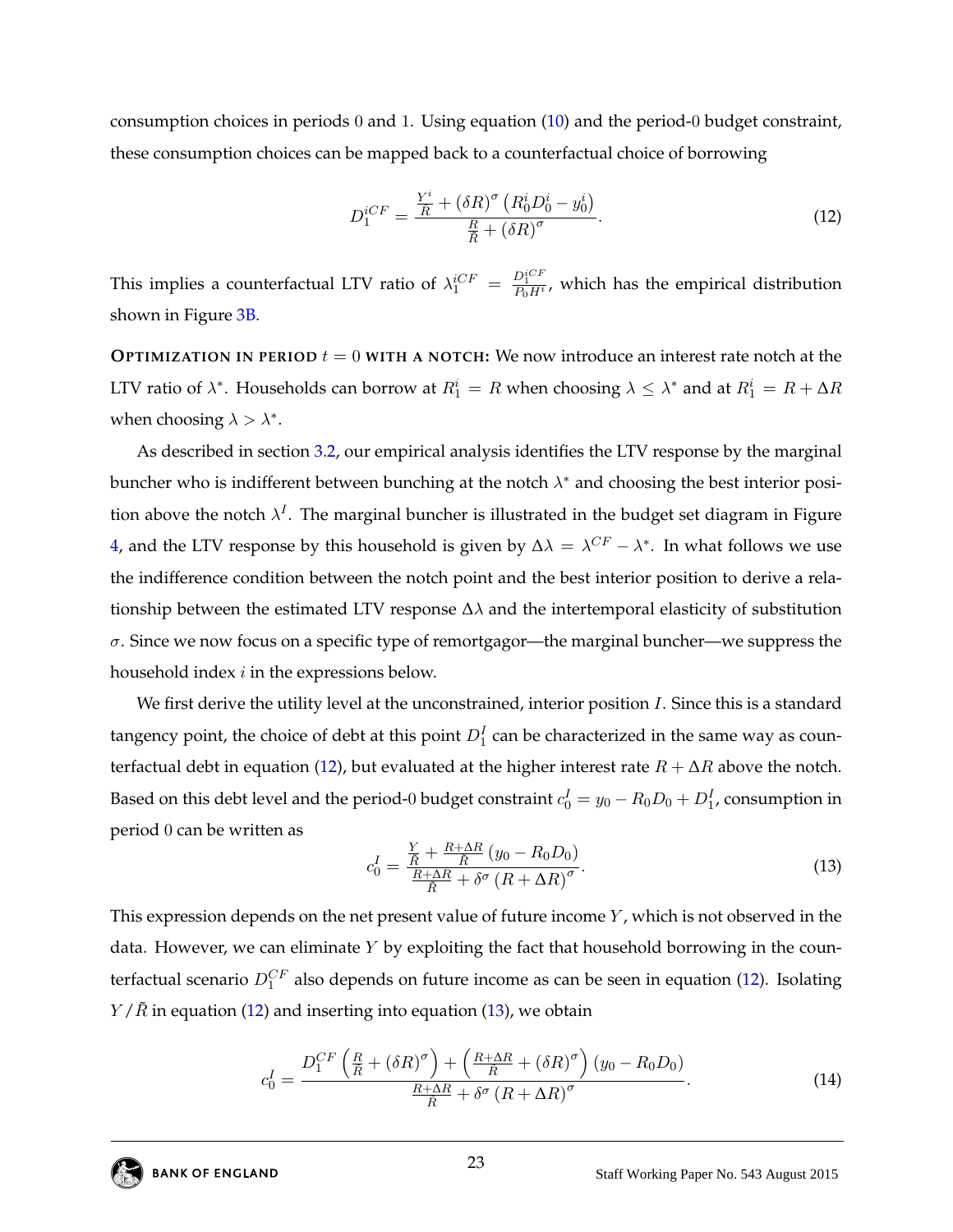The utility level implied by consumption  $c_0^I$  can be derived from the consumption aggregate [\(8\)](#page-23-0) and the Euler equation [\(11\)](#page-23-4), which can be rearranged as

<span id="page-25-0"></span>
$$
C^{I} = c_0^{I} \left( 1 + \delta^{\sigma} \tilde{R} \left( R + \Delta R \right)^{\sigma - 1} \right)^{\frac{\sigma}{\sigma - 1}}.
$$
\n(15)

Equations [\(14\)](#page-24-2) & [\(15\)](#page-25-0) together give consumption utility as a function of entities that we estimate, observe, or can calibrate. By noting that  $D_1^{CF} \simeq D_1^* (1 + \Delta \ln \lambda)$  and  $R + \Delta R \simeq (1 + \Delta \ln R) R$ , we can write

$$
C^{I} = C^{I} \left( \sigma, \Delta \ln \lambda, \Delta \ln R, X \right), \qquad (16)
$$

where X is a vector that includes  $(y_0 - R_0 D_0, D_1^*, R, \tilde{R}, \delta)$ . Apart from  $\sigma$ , the only variables in this expression that are not directly estimated or observed are the discount factor  $\delta$  and the future path of interest rates, as captured by  $\tilde{R}$ . We choose reasonable values for these two parameters in our baseline estimates, but show in Section [5.2](#page-28-0) that our results are virtually unchanged for a wide range of values.

We now turn to utility at the notch. From the budget constraint  $(5)$ , consumption in period 0 when bunching at the notch is given by

<span id="page-25-1"></span>
$$
c_0^* = y_0 - R_0 D_0 + D_1^*
$$
\n(17)

From equations [\(10\)](#page-23-3) and [\(12\)](#page-24-0), consumption in period 1 when bunching can be written as

<span id="page-25-2"></span>
$$
c_1^* = D_1^{CF} \left( \frac{R}{\tilde{R}} + (\delta R)^\sigma \right) + (\delta R)^\sigma (y_0 - R_0 D_0) - \frac{R}{\tilde{R}} D_1^*.
$$
 (18)

Here we have again used the counterfactual debt choice  $D_1^{CF}$  to eliminate future income expectations Y from the expression. Inserting the consumption levels  $c_0^*$  and  $c_1^*$  into the consumption aggregate [\(8\)](#page-23-0), we can express consumption utility at the notch as follows

$$
C^{N} = C^{N} \left( \sigma, \Delta \ln \lambda, X \right), \tag{19}
$$

where  $X$  includes the same variables as before.

Using the fact that the marginal buncher is indifferent between the notch and the best interior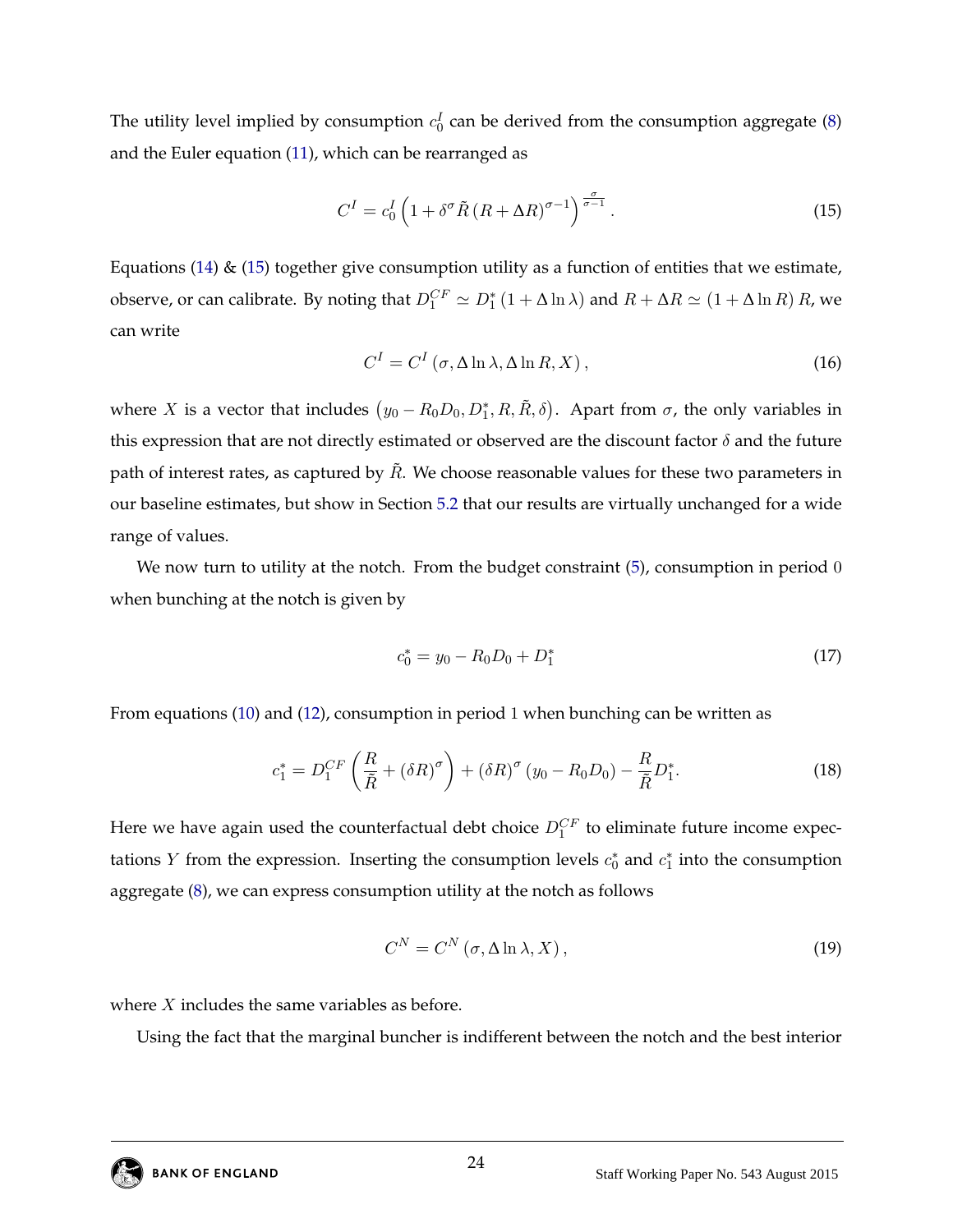<span id="page-26-1"></span>position above the notch, we can characterize the estimating equation as

<span id="page-26-0"></span>
$$
F(\sigma, \Delta \ln \lambda, \Delta \ln R, X) \equiv C^N(\sigma, \Delta \ln \lambda, X) - C^I(\sigma, \Delta \ln \lambda, \Delta \ln R, X) = 0,
$$
 (20)

corresponding to equation [\(2\)](#page-15-0) shown earlier. This equation allows us to estimate the structural elasticity  $\sigma$  based on our reduced-form bunching estimate  $\Delta \ln \lambda$ , the interest rate jump at the notch  $\Delta \ln R$ , and a set of observed and calibrated parameters in X. As mentioned above, the only unobserved variables in X are the discount factor  $\delta$  and the future interest rate path as reflected in the sufficient statistic  $\bar{R}$ . Our benchmark assumption will be that  $R_t = R$  in all future periods  $t > 1$  in which case we have  $\tilde{R} = \frac{1}{1-\delta^{\sigma}R^{\sigma-1}}.$ 

We conduct robustness checks for a large range of values of both  $\tilde{R}$  and  $\delta$  in the following section. Estimates of  $\sigma$  are not sensitive to these values. It is worth dwelling on the intuition for the robustness of our results as it highlights an advantage of using notches to estimate this elasticity. Both time preference and interest rate expectations affect borrowing choices by determining the relative value of future consumption. Changes in these parameters, however, affect the value of future consumption at the notch and at the interior—and therefore the terms  $C^N$  and  $C^I$ —by similar magnitudes. Their effect on the elasticity  $\sigma$  estimated from equation [\(20\)](#page-26-0) is thus second order. Put differently, changing the effective rate of time preference through  $\tilde{R}$  and  $\delta$  would affect the level of borrowing and shift the entire LTV distribution, but the response of borrowing to an interest rate notch—a local change in the relative price between consuming today and in the future—is governed primarily by the EIS.

**OPTIMIZATION FRICTIONS AND LIQUIDITY CONSTRAINTS:** The framework presented above assumes that there are no optimization frictions (such as switching costs or misperception). However, as discussed in section [4,](#page-16-0) households may well be prevented from bunching due to such frictions, in which case our estimate of  $\sigma$  would be downward biased. To deal with this general problem in empirical research, [Kleven & Waseem](#page-38-0) [\(2013\)](#page-38-0) developed a non-parametric frictions adjustment based on the presence of strictly dominated regions of behavior above notches. In their setting, strictly dominated regions of the income distribution just above tax notches could be used to estimate the fraction of agents that are non-optimizers while being agnostic about the specific reasons for not optimizing. Assuming that the fraction of non-optimizers is the same outside the dominated region (i.e., where it cannot be directly measured), [Kleven & Waseem](#page-38-0) [\(2013\)](#page-38-0) showed that it is possible to adjust the bunching estimates for the amount of optimization friction in order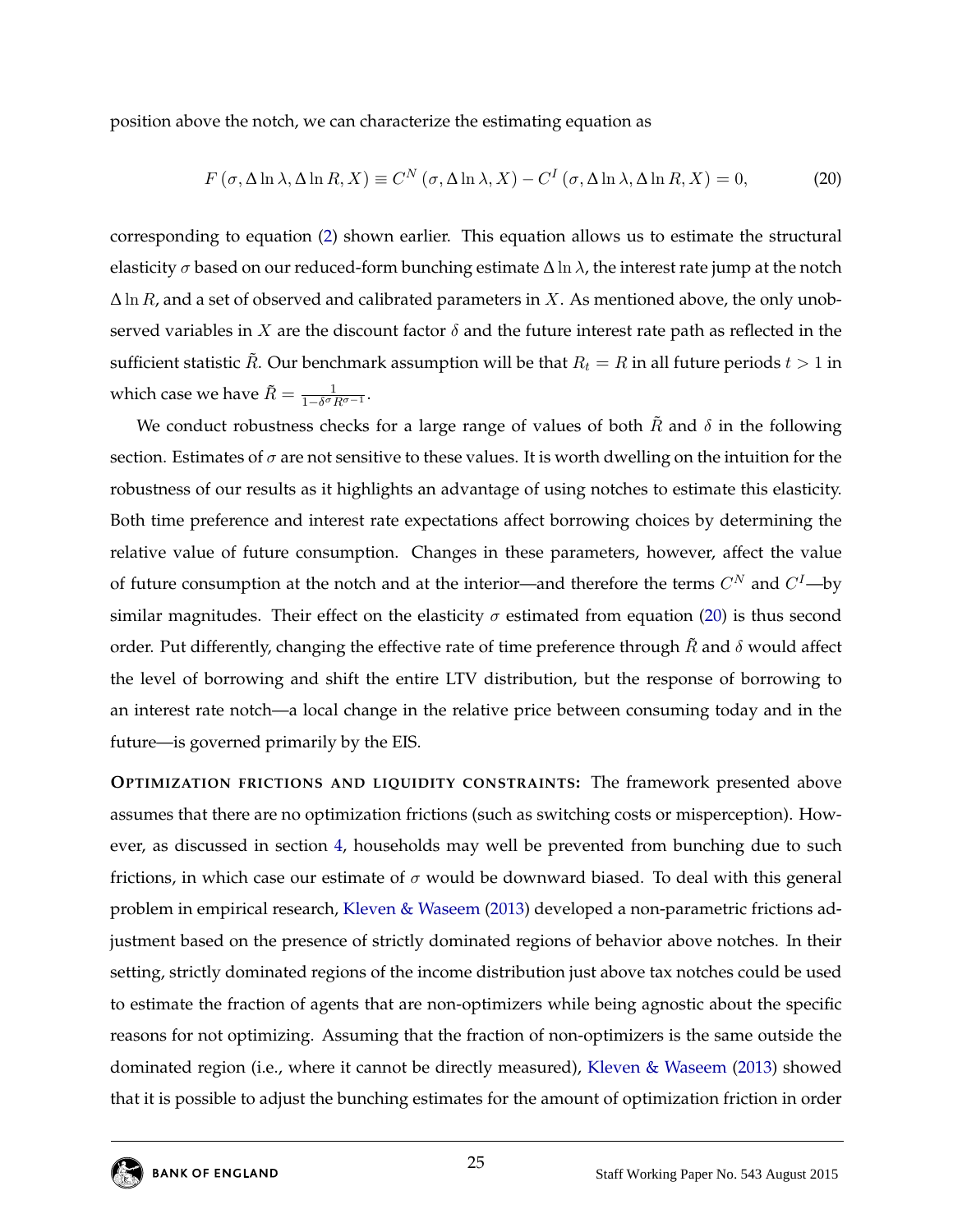to estimate true structural elasticities.

Here we propose a parametric version of the Kleven-Waseem friction approach. In our setting, there are no strictly dominated regions per se. Locating just above an LTV notch implies a large drop in future consumption, but allows for larger current consumption. If a consumer is perfectly impatient ( $\delta = 0$ ), locating in such regions will be optimal. However, as long as consumers value future consumption so that  $\delta > 0$ , there exists no non-negative elasticity of intertemporal substitution ( $\sigma \geq 0$ ) that can justify locating immediately above an LTV threshold. Even with a zero substitution elasticity, the higher interest rate above the notch creates a wealth effect that should make consumers reduce consumption and leverage today, which is inconsistent with locating extremely close to the notch. Hence, for a given value of  $\delta > 0$ , we can structurally derive an LTV range above the notch that is inconsistent with any  $\sigma \geq 0$ . The derivation of this dominated region is provided in appendix [B.](#page-57-0) We estimate the fraction of non-optimizers from this region and use this to adjust our estimates of bunching and  $\Delta \ln \lambda$  that enter into the estimation of  $\sigma$ . As long as the fraction of non-optimizers in the dominated region is a good proxy for optimization frictions elsewhere (where the amount of friction is unobserved), our adjusted estimates of  $\sigma$  are not biased by frictions.

Liquidity constraints can be viewed as another form of optimization friction that prevent some households from bunching. While the friction adjustment described above may capture some households who are unresponsive due to liquidity constraints, it cannot fully address the possibility of such constraints. Liquidity constraints are less likely to bind for households in the dominated region, as households in this region require only modest amounts of cash to bunch at the notch. However, as discussed in section [4,](#page-16-0) liquidity constraints are unlikely to be a first-order factor in our context given the patterns of equity extracted and LTIs that we observe in the data. Nevertheless, in the next section we present an additional test that can shed light on this question. There we ask how prevalent liquidity constraints would have to be for our (low) elasticity estimates to be consistent with a structural elasticity equal to 1, corresponding to the value often assumed in macro models. Inverting our estimating equation [\(20\)](#page-26-0), we can calculate the LTV response implied by  $\sigma = 1$  and use this hypothetical response to derive the fraction of liquidity-constrained households required to obtain the observed LTV response.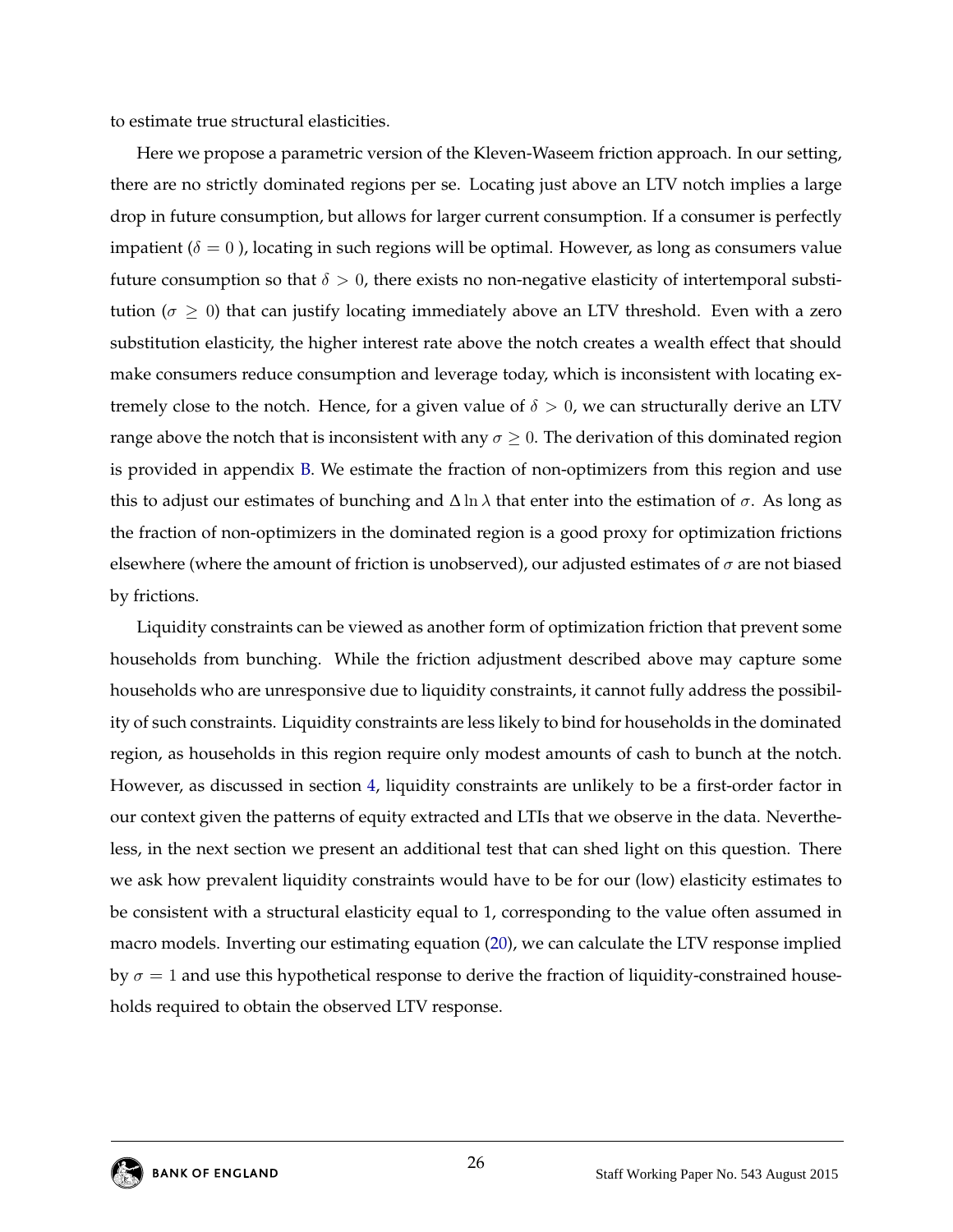#### <span id="page-28-0"></span>**5.2 Elasticity of Intertemporal Substitution**

In this section we present estimates of the structural elasticity  $\sigma$  based on equation [\(20\)](#page-26-0), which links the elasticity to the LTV response  $\Delta \ln \lambda$ , the interest rate jump  $\Delta \ln R$ , and a set of observed or assumed parameters  $X$ . The estimated LTV responses and interest rate jumps at each notch were reported in Table [2.](#page-47-0) As explained in section [3.2,](#page-14-0) in the presence of heterogeneity in  $\sigma$ , the LTV response  $\Delta \ln \lambda$  represents the average response across different  $\sigma$ -types. Hence our estimation of  $\sigma$  in this section capture the EIS consistent with the average LTV response.<sup>[20](#page-28-1)</sup>

The  $X$  parameters used in the estimation are summarized in Table [A.1.](#page-55-0) The table shows the average values of current income  $y_0$ , outstanding debt at time of refinancing  $R_0D_0$ , and new debt after refinancing  $D_1^*$  among households in the bunching region below each notch. The table also shows the assumed values of the two X parameters that we do not observe: the discount factor  $\delta$ (set equal to 0.95 in the baseline) and expected future interest rates for households at different LTV notches (set equal to the current interest rate they face below the notch). To convert the nominal interest rates in the table into real interest rates, we deduct an inflation rate of 2%, corresponding to the Bank of England's inflation target. Importantly, as we show later, the assumptions we make about the discount factor and future real interest rates have virtually no impact on the estimations. The length of a period  $\Delta t$  is defined as the duration of the initial interest rate (typically 2, 3 or 5 years)—corresponding to the time between remortgaging for most households—and is equal to 3.34 years on average. We convert annual values into this period length.

The estimation of  $\sigma$  is shown in Table [3.](#page-48-0) As above, standard errors are obtained by block bootstrapping with replacement. The first row of the table restates our estimates of bunching  $b$ , as reported in table [2.](#page-47-0) Using the friction methodology described above, the second row shows the fraction of borrowers  $a$  who face some form of optimization friction. For each notch, this is calculated as the number of borrowers observed in the dominated LTV region above the notch as a fraction of the counterfactual number of borrowers in this region. Optimization frictions are substantial: across all notches, more than a third of borrowers do not move down to the notch

<span id="page-28-1"></span><sup>&</sup>lt;sup>20</sup>The EIS at the average LTV response will in general be different from the average EIS due to the nonlinearity of the estimating equation [\(20\)](#page-26-0), creating a form of aggregation bias. It is possible to bound such bias in our setting, because we observe the possible range of LTV responses. The smallest possible response  $\Delta\lambda_{min}$  is determined by the dominated region (and represents an EIS of  $\sigma_{min}=0$ ), while the largest possible response  $\Delta\lambda_{max}$  is determined by the intersection of the actual and counterfactual LTV distributions (and represents an EIS of  $\sigma_{max} > 0$ ). Hence the largest possible variance in LTV responses (and therefore the largest possible aggregation bias in  $\sigma$ ) is obtained in the case where the average response  $\Delta\lambda$  is generated from  $\Delta\lambda_{min}$  and  $\Delta\lambda_{max}$  with appropriate population weights. We can therefore get an upper bound on aggregation bias by calculating the average EIS based on  $\sigma_{min}$  and  $\sigma_{max}$ . This exercise reveals that, even under such an extreme assumption on heterogeneity, the average EIS is only slightly different (larger) than the estimates we present in this section. Hence aggregation bias is in practice not a concern in our context.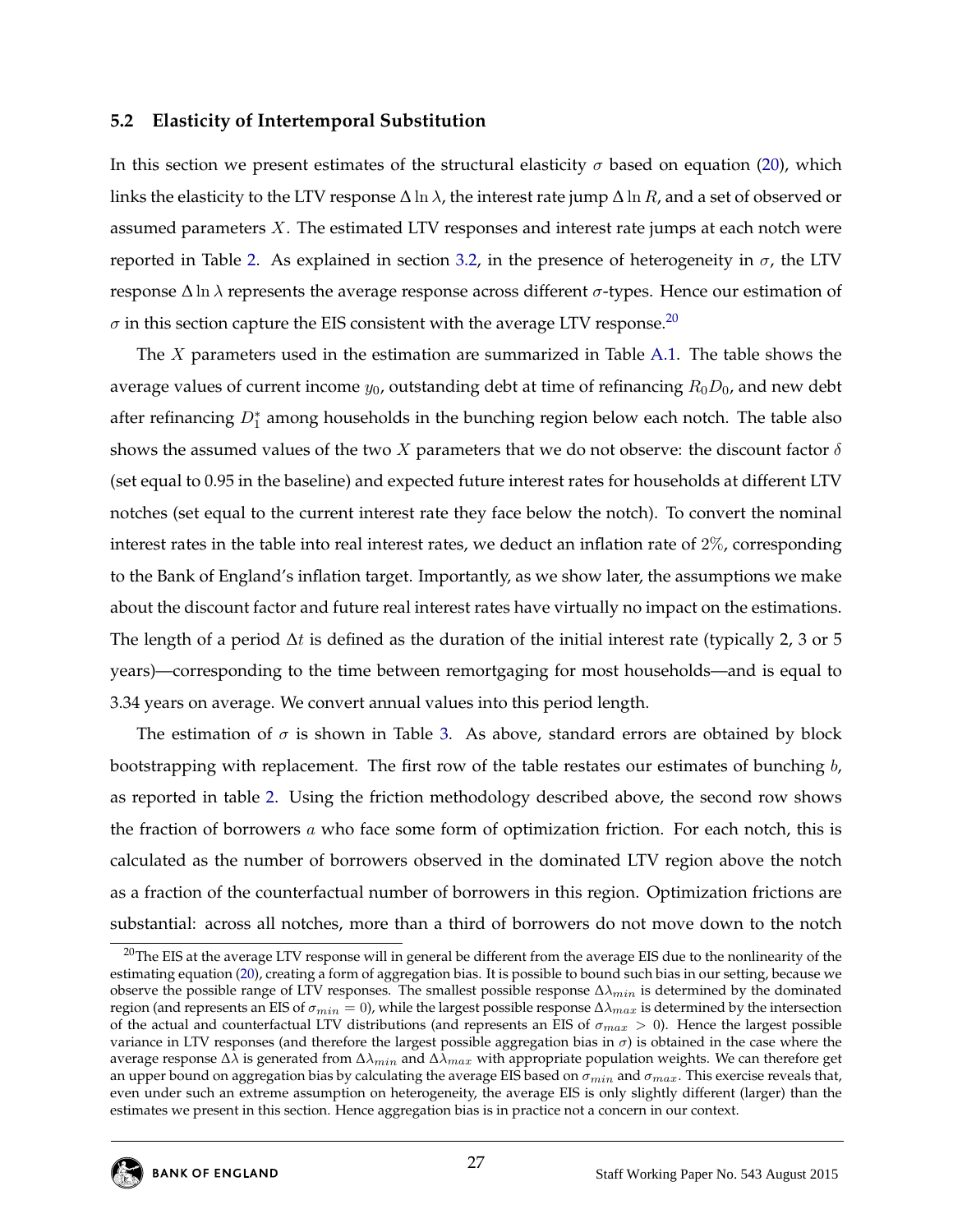<span id="page-29-1"></span>even though they are located in an LTV region that is dominated by the notch for any  $\sigma \geq 0$ . The fraction of non-optimizers is particularly large at the 60% notch, which is much smaller than the other notches. This is consistent with a fixed cost model of optimization: households optimize only when the stakes are sufficiently large. Having estimated the fraction of non-optimizers at each notch, we can re-estimate the amount of bunching that would be observed if only optimizers were present in the data. This is equal to  $b_{Adj} = \frac{b}{1-a}$ , reported in the third row of the table. Using the adjusted bunching mass, we re-estimate the LTV response  $\Delta\lambda$  for optimizers, reported in the fourth row. The average response at the pooled notch is 2.85%-points, compared to 1.74%-points without the friction adjustment as shown in table [2.](#page-47-0)

Finally, in the last row of Table [3,](#page-48-0) we report our estimates of the EIS  $\sigma$  based on equation [\(20\)](#page-26-0). The EIS is small, ranging from 0.05 to 0.23 across the different LTV notches, and is precisely estimated. The average EIS based on the pooled notch is just below 0.1. Note that the structural EIS is in general much lower and features less heterogeneity across LTV levels than the reduced-form debt elasticity shown in Table [2.](#page-47-0) This result echoes insights from early simulation studies of the life-cycle model showing that, under most calibrations, any given value of the EIS translates into a much larger savings elasticity with respect to the after-tax interest rate [\(Summers 1981;](#page-39-0) [Evans](#page-37-1) [1983\)](#page-37-1).[21](#page-29-0)

Having observed some heterogeneity in the EIS across LTV ratios, we turn to other dimensions of potential heterogeneity in Table [4.](#page-49-0) In this table we analyze how our EIS estimate varies with age, income, loan-to-income (LTI), house price appreciation since the previous mortgage, the interest rate change since the previous mortgage (assuming passive borrower behavior), and interactions between age and all the other covariates. For each covariate, we estimate  $\sigma$  in four quartiles of the distribution of the covariate, pooling across the five notches.

The overall finding from Table [4](#page-49-0) is that there are no dramatic patterns of heterogeneity. The EIS is relatively stable in most dimensions and our estimates are always below 0.3, a modest value compared to most previous estimates and to benchmark assumptions in calibration studies. Specifically, we find that the EIS is weakly increasing in age, quite stable across income groups, and weakly increasing in the LTI ratio. Interacting age with income and LTI, we find larger elasticities in the top quartile, around 0.2. Given that age, income and LTI are highly correlated with house-

<span id="page-29-0"></span> $^{21}$ [Summers](#page-39-0) [\(1981\)](#page-39-0) showed that, under his calibration, a structural EIS of 0.33 implies a savings elasticity of almost 3, while [Evans](#page-37-1) [\(1983\)](#page-37-1) showed that the relationship between the structural EIS and the savings elasticity depends critically on other parameters of the environment (although most of his calibrations imply a savings elasticity that is considerably larger than the EIS).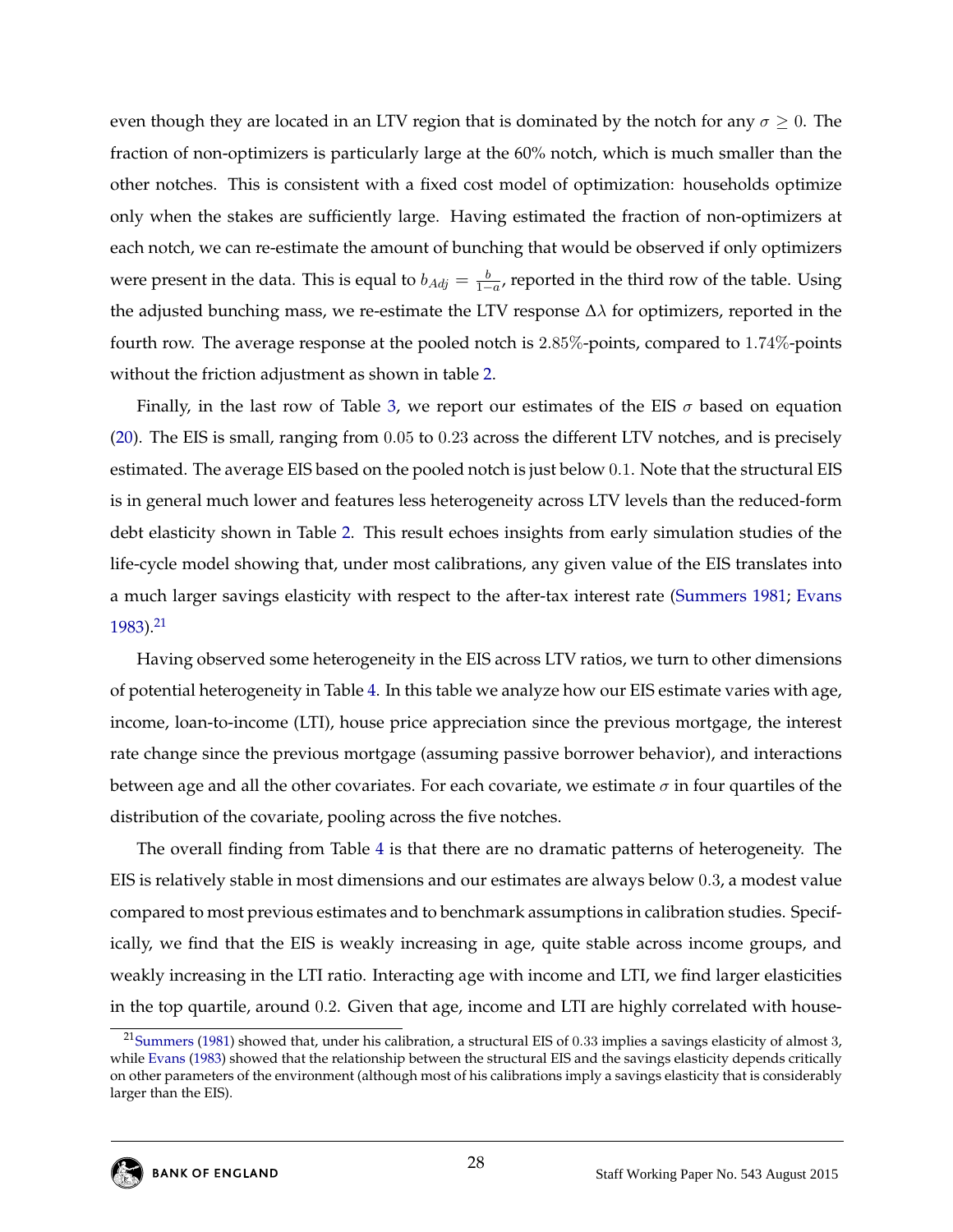<span id="page-30-0"></span>hold wealth (which we do not observe in the data), these findings suggest that heterogeneity with respect to wealth is not very strong either. Wealth and income are often argued to be important sources of EIS heterogeneity (see [Guvenen 2006\)](#page-38-11), but our evidence does not provide support for this channel being very important.

It is interesting to view these heterogeneity results in the context of two potential confounders discussed above: portfolio composition effects (which would inflate our EIS estimates, other things equal) and liquidity constraints (which would attenuate our EIS estimates). We have argued that liquidity constraints are unlikely to have large effects in our setting due to the fact that most households extract enough equity that it would be feasible for them to move down to a notch, but we cannot rule our that such constraints play a role for some households. Both liquidity constraints and portfolio composition effects lead to the prediction that the observed EIS should be larger among households with larger non-housing assets (stock, bonds, cash deposits, etc.), including assets that can be liquidated when remortgaging. Given that age, income and LTI are correlated with financial wealth, the absence of strong heterogeneity in these dimensions limit the potential importance of these potential confounders.

The strongest source of heterogeneity in our data is house price appreciation. Borrowers in the top quartile of the distribution of house price growth have an EIS of 0.24, three times larger than the full sample. Interestingly, house price growth is also strongly related to equity extracted, which increases from 2.4% of the house value in the bottom quartile of house price growth to 5.9% in the top quartile. The strong relationship between house price increases and equity-based borrowing is consistent with the findings for the US by Mian  $\&$  Sufi [\(2011\)](#page-39-6). Hence, we find that homeowners who experience large house price increases extract more equity when refinancing, are more likely to bunch at LTV notches, and as a result feature a larger EIS. It is unlikely that this pattern is driven by liquidity constraints, because even in the third quartile of house price growth (where the EIS is still very low) equity extraction is large enough to make it feasible for most borrowers to move down to a notch by extracting less equity. It is possible that house price growth acts as a proxy for deeper EIS determinants. Large house price growth is strongly related to being located in London, which is very different housing market (one that was hardly affected by the recession, see Best  $\&$ [Kleven 2015\)](#page-36-9) and consist of a very different set of borrowers.

Our findings place the EIS in the lower range of estimates in the existing literature. We have argued that liquidity constraints are unlikely to significantly attenuate the underlying bunching estimates, and here we consider another exercise that underpins this point. Using the technique out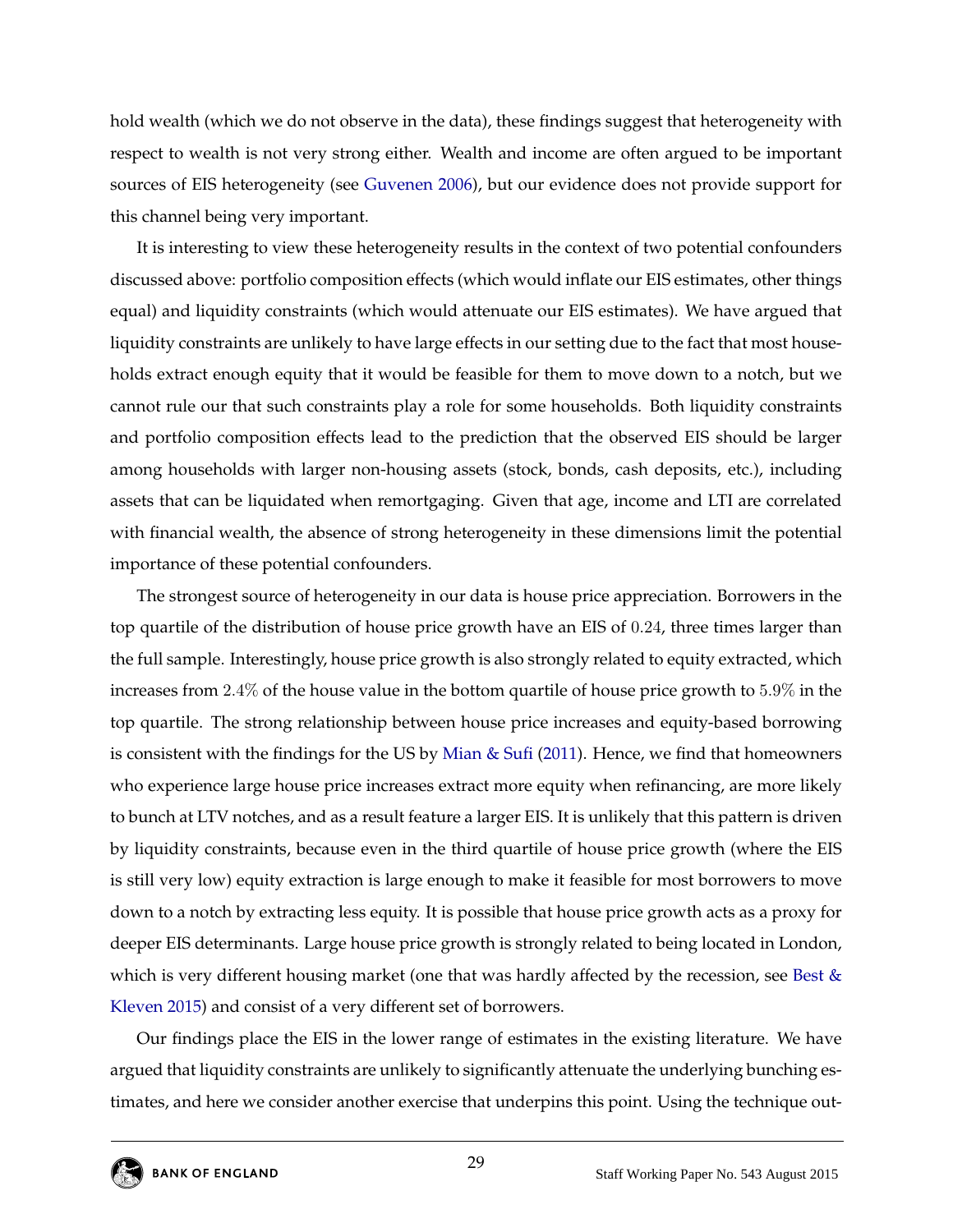lined in the previous section, Table [A.2](#page-56-0) shows the fraction of the population that would have to be liquidity constrained in order to explain our EIS estimates if the true structural EIS were equal to 1 (a commonly assumed value in macro models). The first row of the table shows the LTV responses that we should observe if the average household had  $\sigma = 1$  and was unconstrained in its LTV choice. These hypothetical responses are naturally much larger than the actual responses reported in Table [2.](#page-47-0) The second row of table shows the fraction of constrained households needed to obtain the observed responses given that the unconstrained responses are those in the first row. The fraction of liquidity constrained households would have to be very large, between 60%-80% across the different notches, which seems far beyond the conceivable prevalence of such constraints. Combined with the previously discussed reasons why liquidity constraints are less important in our setting than in other settings, this test strongly suggests that our low EIS estimates are not driven by liquidity constraints.

### **5.3 Robustness and Extensions**

In estimating the EIS we made a number of modeling assumptions and assigned values to some unobserved parameters. We now describe a number of robustness checks, the results of which are reported in Table [5,](#page-50-0) showing that our estimates are virtually unchanged under a variety of alternative assumptions. Specifically, our EIS estimates are robust to other assumptions on the path of future interest rates, the discount rate, hyperbolic discounting, risk aversion and uncertainty. The table shows results for the pooled average notch, but the robustness of our estimates also holds for each notch separately.

**FUTURE INTEREST RATES:** We have made an admittedly crude assumption on future interest rates, namely that they stay constant at their current level in all future periods. Such beliefs seem unrealistic given the historically low interest rates during the period we study. In Panel A of Table [5](#page-50-0) we compare the EIS estimates obtained when varying the future interest rate between  $2\%$ and 15% (in nominal terms), with the baseline assumption of unchanged interest rates shown as  $r_1 = 3.35\%$ . The real interest rates are 2%-points lower as we continue to deduct the Bank of England's inflation target of 2% from nominal interest rates. We keep the assumption of constant future interest rates, but this entails no loss of generality given that future interest rates affect our estimates only through the sufficient statistic  $\tilde{R}$  defined in equation [\(9\)](#page-23-2). Alternative time-varying paths of future interest rates leading to the same value of  $\tilde{R}$  would yield the same estimate of  $\sigma$ . In the table we report the implied value of  $\tilde{R}$  for each estimation. The table shows that the estimates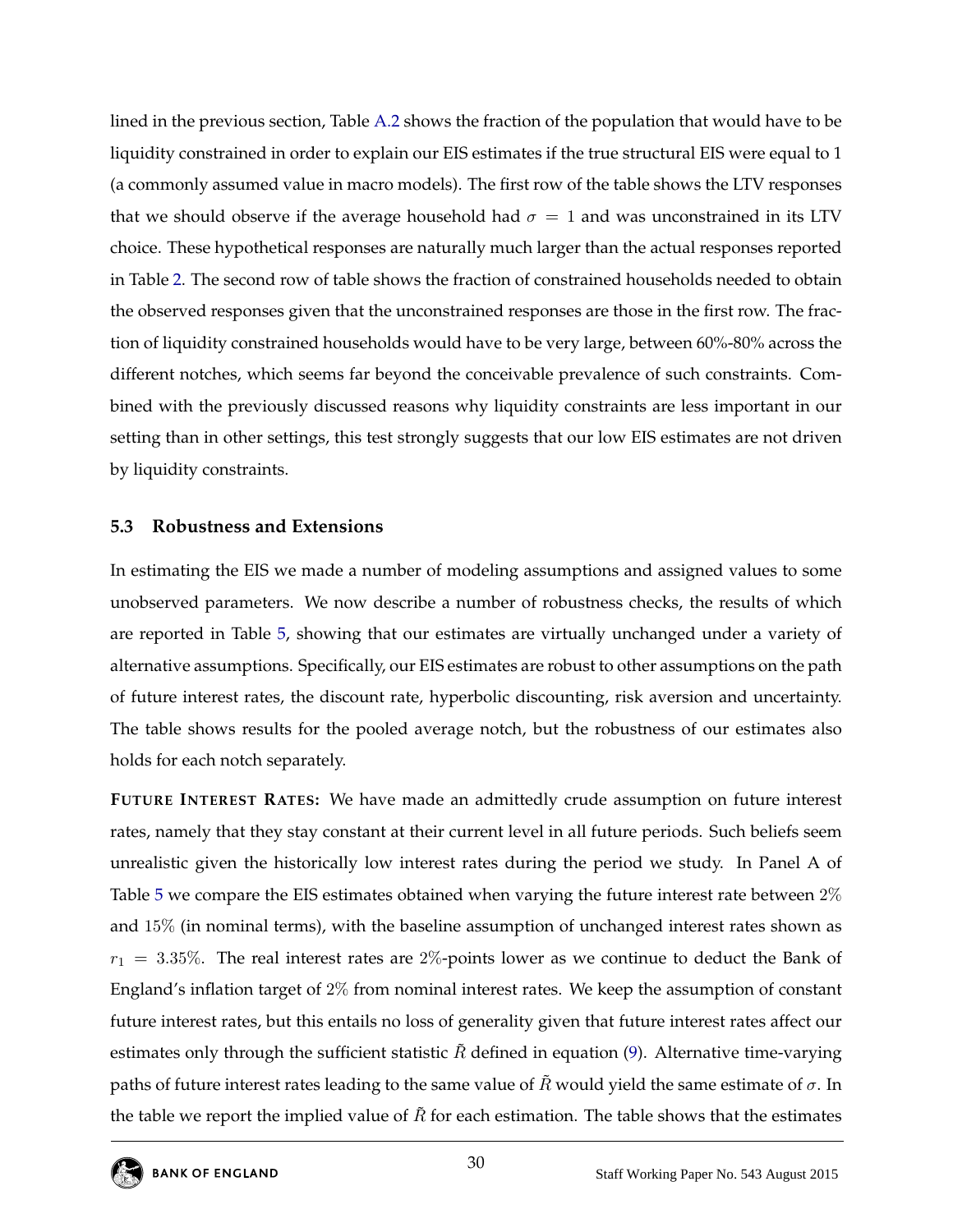<span id="page-32-1"></span>of  $\sigma$  are very robust to future interest rates, with the elasticity varying from 0.074 to 0.091 over the large range of interest rates we consider, despite the large changes in  $\tilde{R}$  across the different scenarios.

**DISCOUNT FACTOR AND HYPERBOLIC DISCOUNTING:** In Panel B of Table [5](#page-50-0) we vary the discount factor  $\delta$  between 0.7 and 0.99. We find that our results are extremely robust to the discount rate, with the estimated  $\sigma$  varying from 0.081 to 0.076 over the large range of discount factors considered.

Our life-cycle model makes the standard assumption that future periods are discounted at a constant geometric rate  $\delta$ . [Laibson](#page-38-12) [\(1997\)](#page-38-12) and others have argued that hyperbolic discounting is more consistent with the experimental evidence on intertemporal choice. We therefore re-estimate our model allowing for hyperbolic discounting using the  $(\beta, \delta)$  model. We allow for different degrees of present bias  $\beta$  (keeping the baseline assumption of  $\delta = 0.95$ ), with our baseline model corresponding to  $\beta = 1$ . The results in Panel C show that even very strong degrees of present bias barely move our estimates. What is the intuition for the irrelevance of present bias in our estimation of  $\sigma$ ? While the reluctance of many households in our sample to take advantage of the lower interest rate below the closest notch may seem "myopic" at first glance, the rate of time preference (whether geometric or hyperbolic) plays only a secondary role in this choice. Discount rates reflect mainly in the desired *level* of the LTV, whereas the *response* of the LTV to the local price change created by the notch is governed by the curvature of preferences as captured by the EIS. This distinction between level and curvature effects is also the reason why both the standard geometric discount factor and future interest rates have very small impacts on our estimations.

**UNCERTAINTY AND RISK AVERSION:** Our baseline model assumes perfect foresight, sidestepping the question of uncertainty. Moreover, the CRRA functional form imposes that the coefficient of relative risk aversion is equal to the reciprocal of the EIS. To explore the role of uncertainty and risk aversion, we extend the model to a more flexible functional form that separates risk aversion and the EIS. Specifically, we follow the recursive preference specification of [Epstein & Zin](#page-37-10) [\(1989\)](#page-37-10) and [Weil](#page-39-11) [\(1990\)](#page-39-11):

<span id="page-32-0"></span>
$$
C_{t} = \frac{\left(\left(1-\beta\right)c_{t}^{\frac{\sigma-1}{\sigma}} + \beta\left[1+\left(1-\beta\right)\left(1-\gamma\right)\left(E_{t}\left[C_{t+1}\right]\right)\right]^{\frac{1-\frac{1}{\sigma}}{1-\frac{\sigma}{\sigma}}} - 1}{\left(1-\beta\right)\left(1-\gamma\right)}.\tag{21}
$$

Here  $\gamma$  is the coefficient of relative risk aversion over static gambles, while  $\sigma$  is the elasticity of in-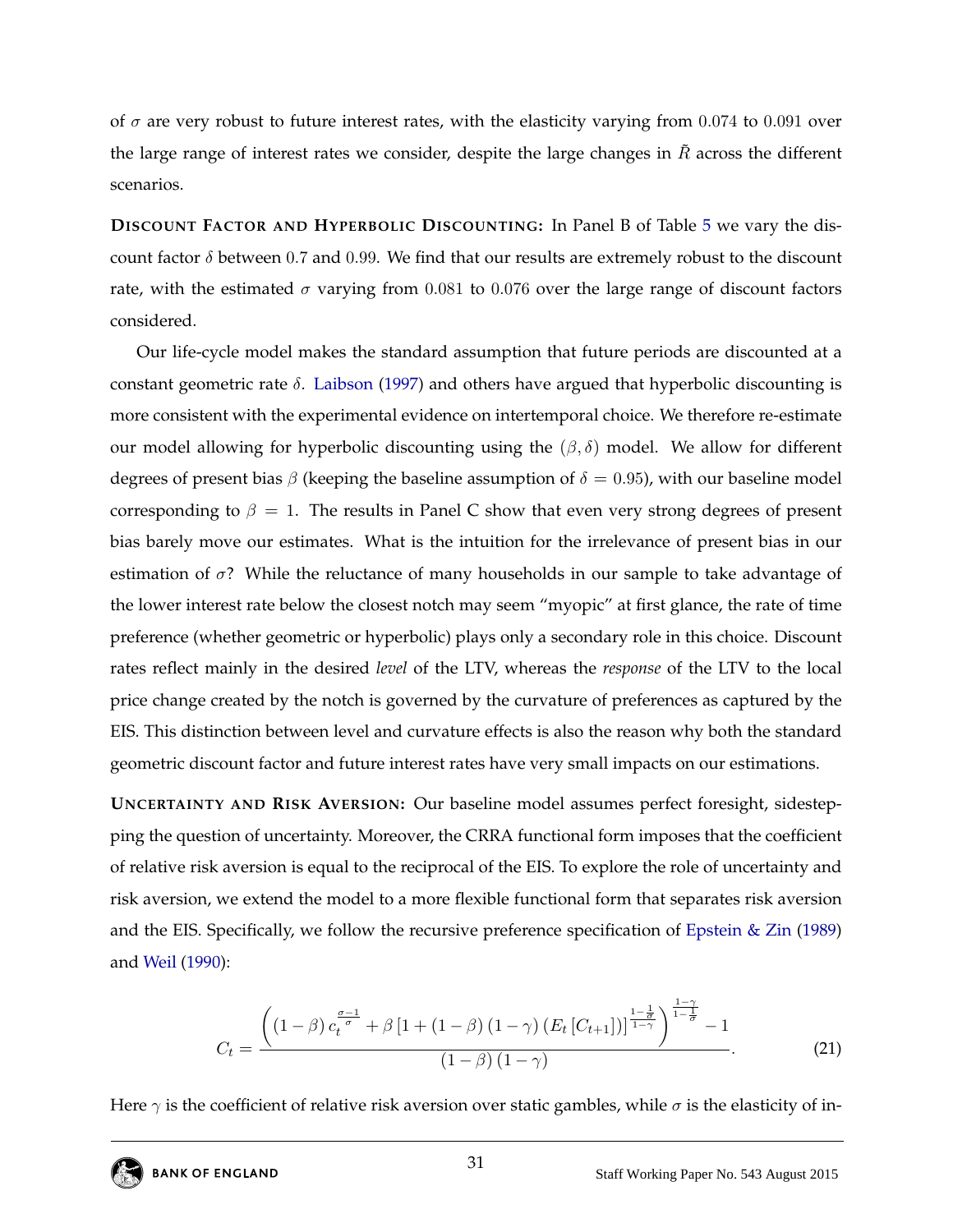<span id="page-33-1"></span>tertemporal substitution as before. In Appendix [C](#page-58-0) we provide an analytical solution to the estimating indifference equation under the preference specification [\(21\)](#page-32-0). To simplify, this characterization assumes that future interest rates  $R_t$  are independently and identically distributed in each period, while the path of future income  $y_t$  remains certain. Under these assumptions, the indifference equation is shown to be identical to the one derived in Section [5.1,](#page-21-3) with the modification that  $\tilde{R}$  is calculated with respect to the certainty-equivalent expected interest rate  $\hat{R}_{t+1}\equiv \left(E_t\left\{R_{t+2}^{1-\gamma}\right\}\right)$  $\left\{ \begin{matrix} 1-\gamma \\ t+2 \end{matrix} \right\}$   $\left\{ \begin{matrix} \frac{1}{1-\gamma} \\ \frac{1}{1-\gamma} \end{matrix} \right\}$ Both uncertainty and the coefficient of risk aversion affect the estimated EIS only through the value of  $\tilde{R}$ .

The estimation results with Epstein-Zin-Weil preferences are shown in Panel D of Table [5,](#page-50-0) where we vary the coefficient of risk aversion  $\gamma$  between 0 and 100. In these estimations we allow for large uncertainty over interest rates: the four interest rate levels considered in Panel A (ranging from 2% to 15%) are equally likely in each future period. As we can see from the table, the coefficient of risk aversion has virtually no impact on the EIS.

While these results rely on a number of assumptions, they highlight a more general insight. Choosing whether or not to bunch is a risk-free proposition: Failing to bunch provides extra consumption today, while bunching provides a certain reduction in future interest payments. The degree of risk aversion merely affects the pricing kernel at which these streams of payments are valued. Future income and interest rates, while uncertain, are not affected by the bunching choice and thus provide the same stream of financial flows in both the  $C^N$ - and the  $C^I$ -terms of the indifference equation. These financial flows are not separable in utility from the choice of LTV, but this non-separability is second-order in the bunching decision.

### <span id="page-33-0"></span>**6 Conclusion**

Recent years have seen a surge of interest in household leverage, especially homeowner leverage, and its role for the macro economy and the recent financial crisis. While there has been work on the response of homeowner borrowing to credit supply and house prices [\(Mian & Sufi 2009,](#page-39-5) [2011\)](#page-39-6), the response to interest rates has remained an elusive topic for economists due to the difficulties of finding plausibly exogenous variation. This is unfortunate given that the after-tax interest rate is one of the main determinants of household debt that can be directly affected by policy makers through monetary policy, tax policy, regulatory policies, etc. In this paper we have taken a step to fill this gap in knowledge based on a novel source of quasi-experimental variation in interest rates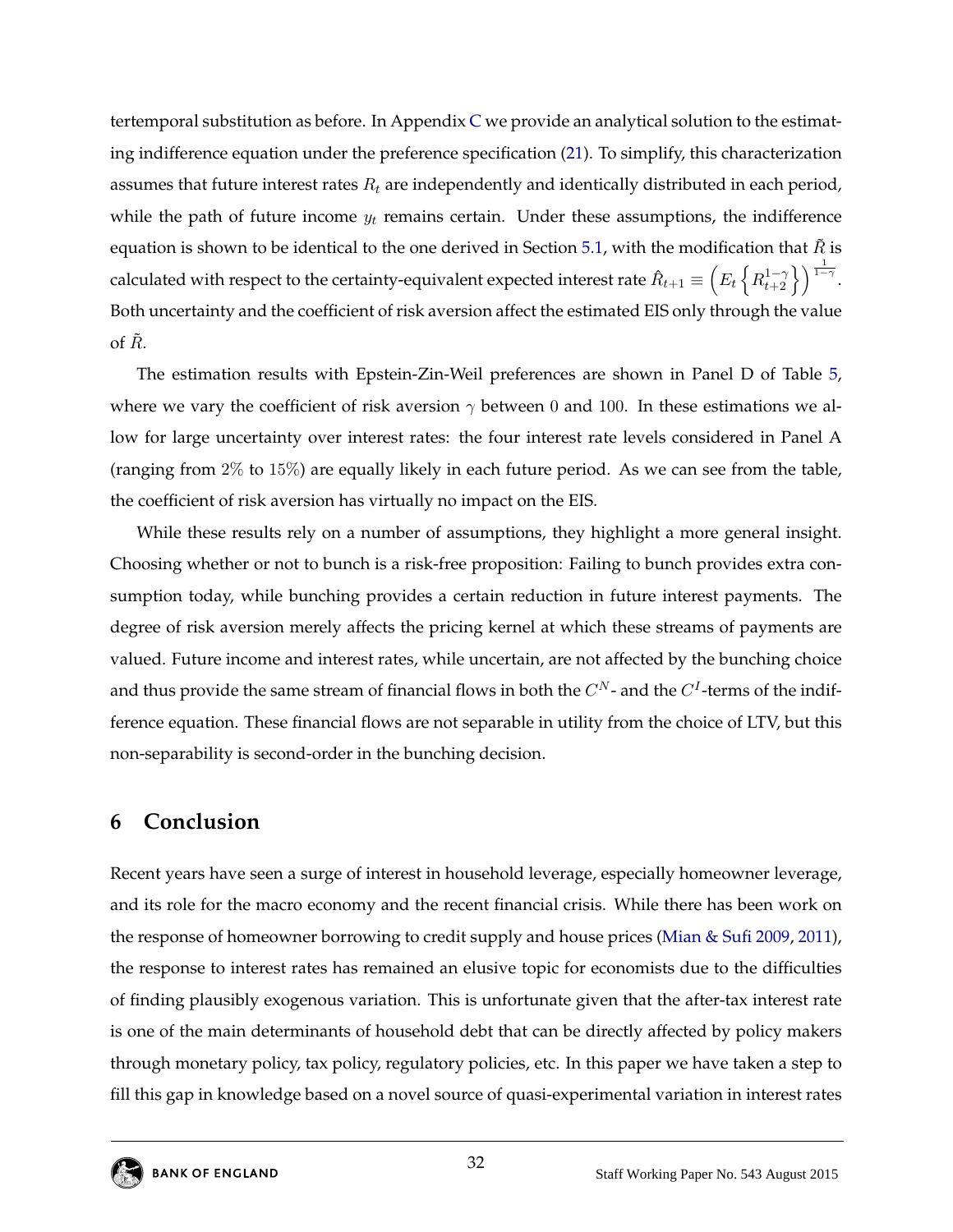<span id="page-34-0"></span>coming from mortgage contract notches in the UK.

We have highlighted that mortgage debt responses to interest rates are related to a more fundamental structural parameter: the Elasticity of Intertemporal Substitution (EIS). The EIS is arguably one of the most important parameters in economics as it plays a central role in almost any economic model involving intertemporal choice. It governs consumption and savings responses to interest rate changes, affects the reaction of consumption to income shocks, is an important parameter for asset pricing, and provides a key statistic for evaluating a range of macroeconomic and microeconomic policies. Despite its importance, there exists no empirical consensus on a reasonable range for this parameter due to limitations in data and research designs. Empirical estimates range between 0 and 2 depending on the setting and empirical design, which is an an enormous range in terms of its policy implications and allows calibration studies too much freedom to be truly informative. We find that the EIS is small, around 0.1-0.2. This is close to the level obtained in the early macro-based literature [\(Hall 1988\)](#page-38-2), although we have arrived at this conclusion using a fundamentally different approach. Such low values of the EIS have important implications for the extent to which business cycles can be propagated through intertemporal substitution in consumption as posited by all standard business cycle models.

A potential limitation of our research design is that we cannot precisely measure the level of consumption, because we do not observe all the elements of the intertemporal budget constraint. Specifically, while we observe income, housing wealth and mortgage debt, we do not observe nonhousing wealth such as stock holdings and cash deposits. This leaves open the possibility that the intertemporal substitution effects we estimate are driven partly by portfolio composition effects rather than by consumption reallocation. While this would have been an important concern had we found large values of the EIS, it is not a qualitatively important issue given that we find small elasticities. The presence of portfolio composition effects imply that our estimates represent upper bounds on the true EIS and this serves to reinforce our main conclusions. This is consistent with the fact that we find even lower elasticities, around 0.05-0.1, among households that are the least likely to have much non-housing wealth such as younger, lower-income households.

Finally, in this paper we have focused on remortgagors in order to separate mortgage demand responses from housing demand responses. The responsiveness of housing demand to interest rates is an interesting question in its own right, and studying this empirically would be necessary to paint a complete picture of how interest rate changes affect the housing market and the economy. By combining data on remortgagors (who can respond on the debt margin) with data on home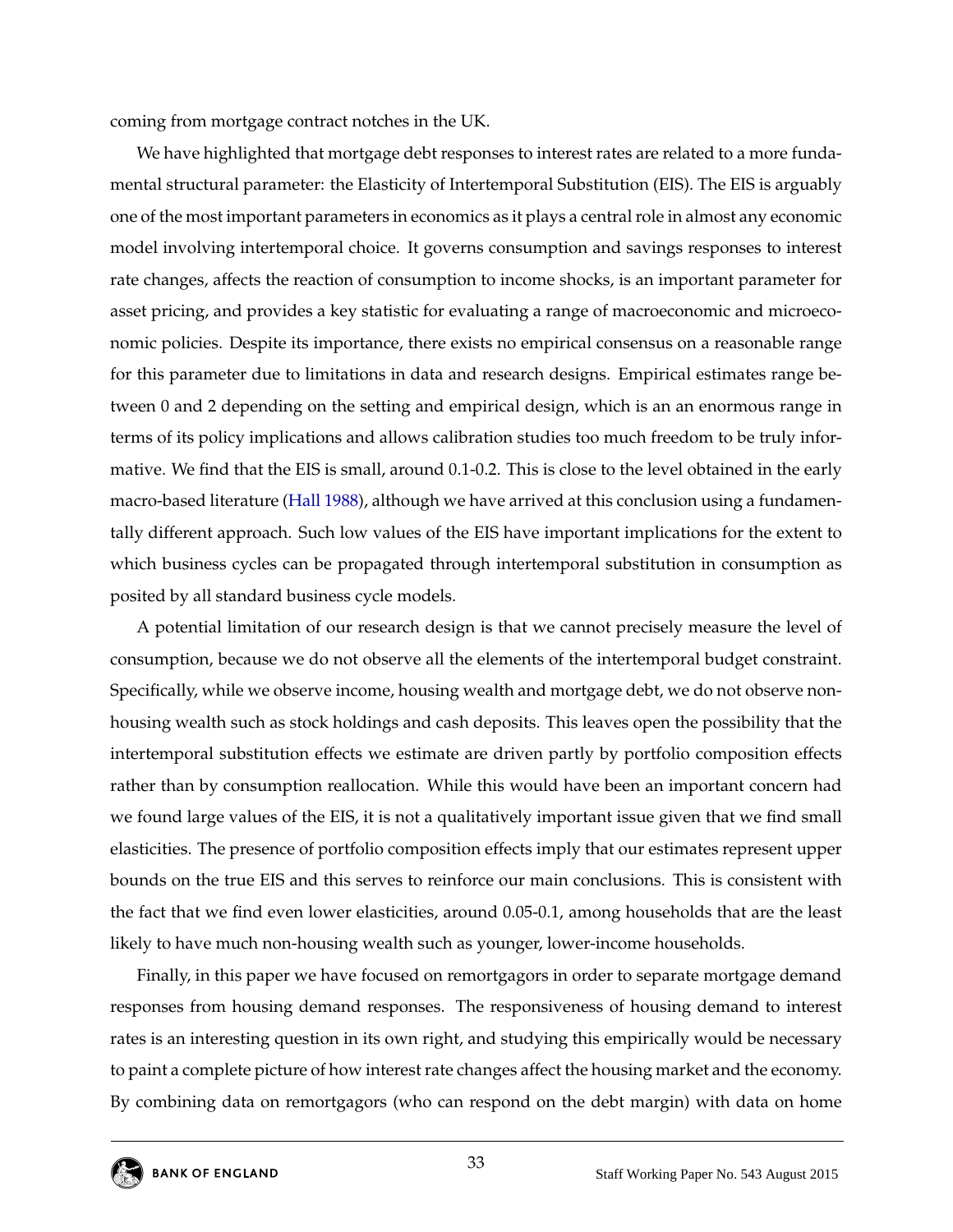buyers (who can respond on both the debt and housing margins), it is possible to develop a strategy that separately identifies the impact of interest rates on debt and housing. The fact that bunching is much stronger among home buyers than among remortgagors (as we can infer from Figure [2\)](#page-41-0) suggests that there *is* a response on the housing margin as well. We leave the detailed study of such responses for future research.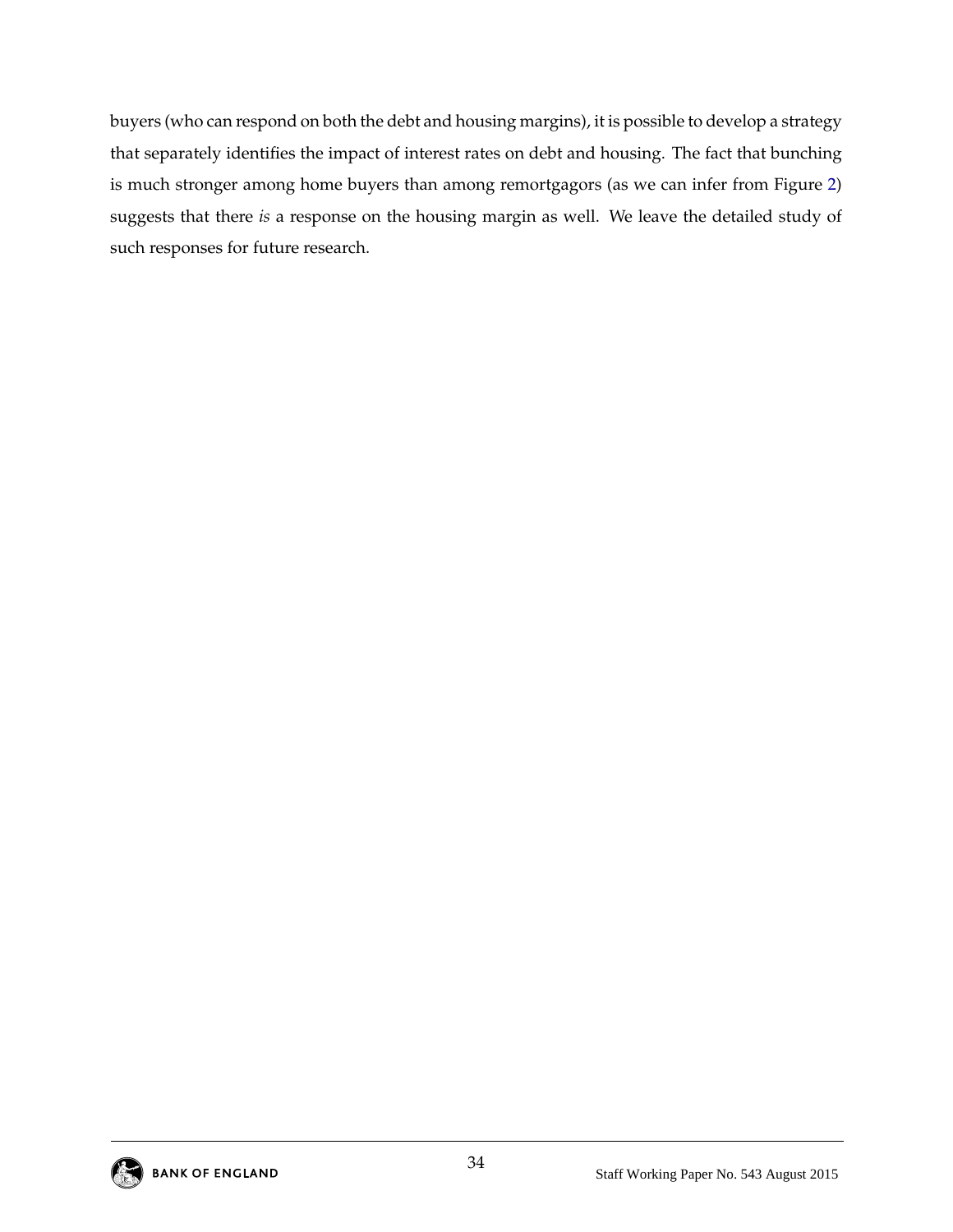### **References**

- <span id="page-36-7"></span>AGARWAL, SUMIT, LIU, CHUNLIN, & SOULELES, NICHOLAS S. 2007. The Reaction of Consumer Spending and Debt to Tax Rebates – Evidence From Consumer Credit Data. *Journal of Political Economy*, **115**(6), 986–1019. [4](#page-5-0)
- <span id="page-36-5"></span>ATTANASIO, ORAZIO P., & WEBER, GUGLIELMO. 1993. Consumption Growth, the Interest Rate and Aggregation. *Review of Economic Studies*, **60**(3), 631–649. [4](#page-5-0)
- <span id="page-36-6"></span>ATTANASIO, ORAZIO P., & WEBER, GUGLIELMO. 1995. Is Consumption Growth Consistent with Intertemporal Optimization? Evidence from the Consumer Expenditure Survey. *Journal of Political Economy*, **103**(6), 1121–1157. [4](#page-5-0)
- <span id="page-36-3"></span>ATTANASIO, ORAZIO P., & WEBER, GUGLIELMO. 2010. Consumption and Saving: Models of Intertemporal Allocation and Their Implications for Public Policy. *Journal of Economic Literature*, **48**, 693–751. [4](#page-5-0)
- <span id="page-36-1"></span>ATTANASIO, ORAZIO P., GOLDBERG, PINELOPI K., & KYRIAZIDOU, EKATERINI. 2008. Credit Constraints in the Market for Consumer Durables: Evidence From Micro Data on Car Loans. *International Economic Review*, **49**(2), 401–436. [3,](#page-4-1) [17](#page-18-2)

<span id="page-36-8"></span>AUCLERT, ADRIEN. 2015. *Monetary Policy and the Redistribution Channel*. Mimeo: MIT. [4](#page-5-0)

- <span id="page-36-2"></span>BERNHEIM, B. DOUGLAS. 2002. Taxation and Saving. *Chap. 18, pages 1173–1249 of:* AUERBACH, ALAN J., & FELDSTEIN, MARTIN (eds), *Handbook of Public Economics, vol.3*. North Holland: Elsevier Science Publishers. [4](#page-5-0)
- <span id="page-36-9"></span>BEST, MICHAEL CARLOS, & KLEVEN, HENRIK JACOBSEN. 2015. *Housing Market Responses to Transaction Taxes: Evidence From Notches and Stimulus in the UK*. Mimeo: LSE. [4,](#page-5-0) [29](#page-30-0)
- <span id="page-36-4"></span>CAMPBELL, JOHN Y., & MANKIW, N. GREGORY. 1989. The Response of Consumption to Income: A Cross-Country Investigation. *European Economic Review*, **35**(4), 723–756. [4](#page-5-0)
- <span id="page-36-0"></span>CHETTY, RAJ, FRIEDMAN, JOHN, OLSEN, TORE, & PISTAFERRI, LUIGI. 2011. Adjustment Costs, Firm Responses, and Micro vs. Macro Labor Supply Elasticities: Evidence from Danish Tax Records. *Quarterly Journal of Economics*, **126**(2), 749–804. [2,](#page-3-1) [4,](#page-5-0) [11](#page-12-0)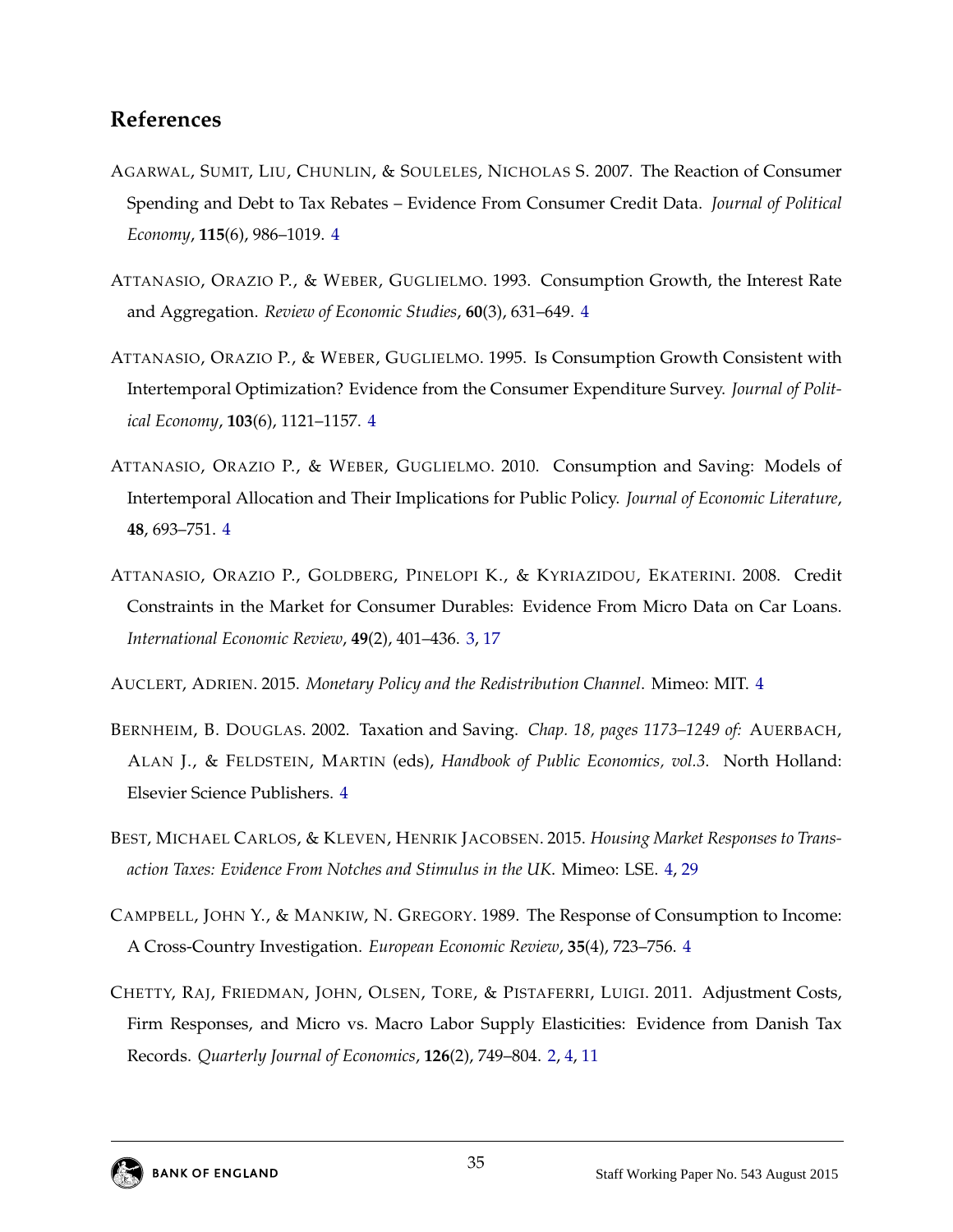- <span id="page-37-6"></span>CHODOROW-REICH, GABRIEL. 2014. The Employment Effects of Credit Market Disruptions: Firm-Level Evidence From the 2008-09 Financial Crisis. *Quarterly Journal of Economics*, **129**(1), 1–59. [4](#page-5-0)
- <span id="page-37-9"></span>CLOYNE, JAMES, & SURICO, PAOLO. 2013. *Household Debt and the Dynamic Effects of Income Tax Changes*. CEPR Discussion Paper 9649. [21](#page-22-3)
- <span id="page-37-7"></span>CLOYNE, JAMES, FERREIRA, CLODOMIRO, & SURICO, PAOLO. 2015. *Monetary Policy When Households Have Debt: New Evidence on the Transmission Mechanism*. Mimeo: Bank of England. [4](#page-5-0)
- <span id="page-37-3"></span>DEFUSCO, ANTHONY, & PACIOREK, ANDREW. 2014. *The Interest Rate Elasticity of Mortgage Demand: Evidence From Bunching at the Conforming Loan Limit*. Mimeo: Wharton School, University of Pennsylvania. [3](#page-4-1)
- <span id="page-37-8"></span>DI MAGGIO, MARCO, KERMANI, AMIR, & RAMCHARAN, RODNEY. 2015. *Monetary Policy Pass-Through: Household Consumption and Voluntary Deleveraging*. Mimeo. [4](#page-5-0)
- <span id="page-37-5"></span>EINAV, LIRAN, FINKELSTEIN, AMY, & SCHRIMPF, PAUL. 2015. The Response of Drug Expenditure to Non-Linear Contract Design: Evidence From Medicare Part D. *Quarterly Journal of Economics*, forthcoming. [4](#page-5-0)
- <span id="page-37-10"></span>EPSTEIN, LARRY G., & ZIN, STANLEY E. 1989. Substitution, Risk Aversion, and the Temporal Behavior of Consumption and Asset Returns: A Theoretical Framework. *Econometrica*, **57**(4), 937–969. [31,](#page-32-1) [49,](#page-50-1) [57](#page-58-1)
- <span id="page-37-1"></span>EVANS, OWEN J. 1983. Tax Policy, the Interest Elasticity of Saving, and Capital Accumulation: Numerical Analysis of Theoretical Models. *American Economic Review*, **73**(3), 398–410. [2,](#page-3-1) [28](#page-29-1)
- <span id="page-37-2"></span>FOLLAIN, JAMES R., & DUNSKY, ROBERT M. 1997. The Demand for Mortgage Debt and the Income Tax. *Journal of Housing Research*, **8**(2), 155–199. [3](#page-4-1)
- <span id="page-37-4"></span>GROSS, DAVID B., & SOULELES, NICHOLAS S. 2002. Do Liquidity Constraints and Interest Rates Matter for Consumer Behavior? Evidence From Credit Card Data. *Quarterly Journal of Economics*, **117**(1), 149–185. [3](#page-4-1)
- <span id="page-37-0"></span>GRUBER, JONATHAN. 2006. *A Tax-Based Estimate of the Elasticity of Intertemporal Substitution*. NBER Working Paper 11945. [1,](#page--1-0) [4](#page-5-0)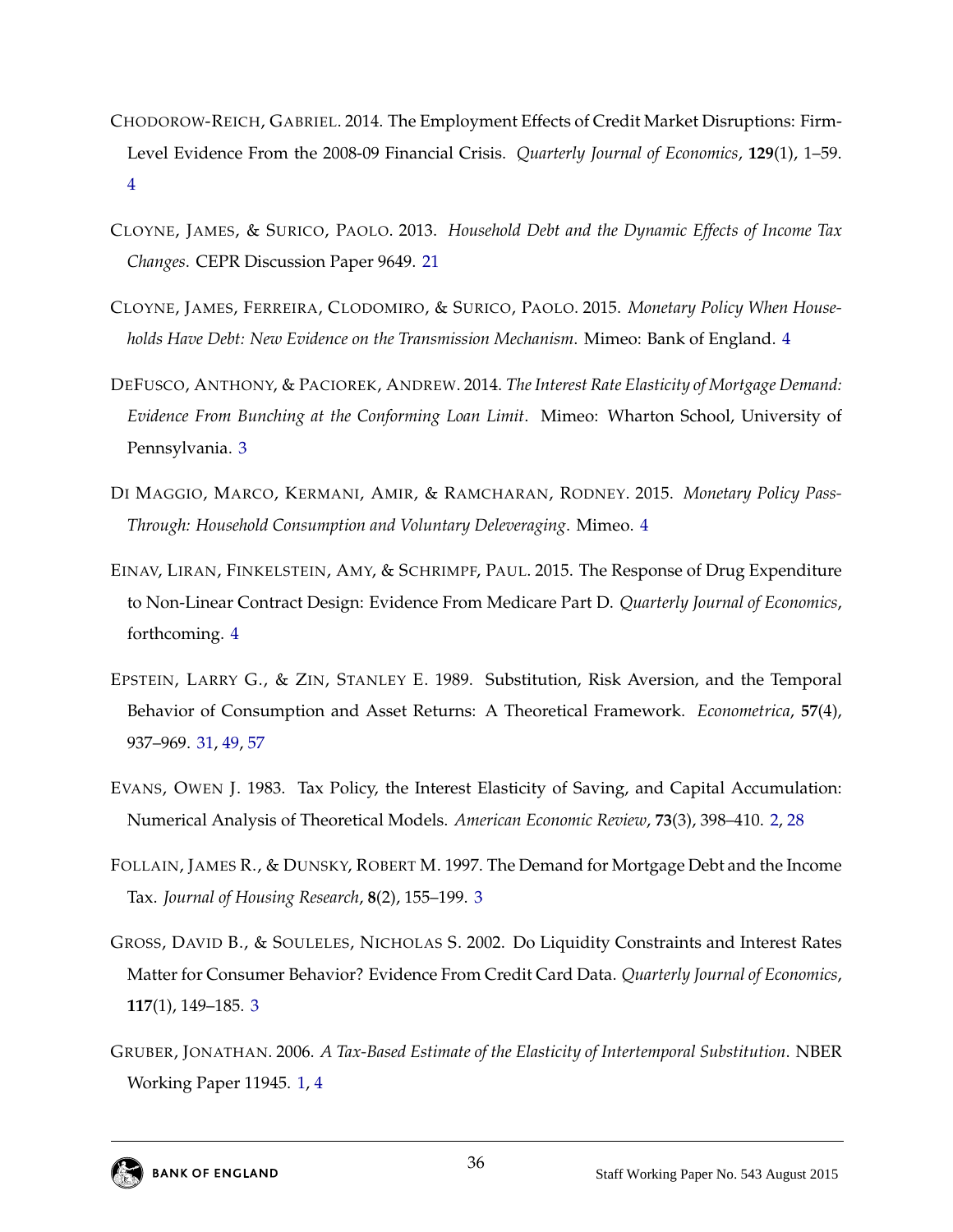- <span id="page-38-11"></span>GUVENEN, FATIH. 2006. Reconciling Conflicting Evidence on the Elasticity of Intertemporal Substitution: A Macroeconomic Perspective. *Journal of Monetary Economics*, **53**(7), 1451–1472. [29](#page-30-0)
- <span id="page-38-2"></span>HALL, ROBERT E. 1988. Intertemporal Substitution in Consumption. *Journal of Political Economy*, **96**(2), 339–357. [4,](#page-5-0) [33](#page-34-0)
- <span id="page-38-1"></span>JAPPELLI, TULLIO, & PISTAFERRI, LUIGI. 2007. Do People Respond to Tax Incentives? An Analysis of the Italian Reform to the Deductibility of Home Mortgage Interests. *European Economic Review*, **51**, 247–271. [3](#page-4-1)
- <span id="page-38-3"></span>JOHNSON, DAVID S., PARKER, JONATHAN A., & SOULELES, NICHOLAS S. 2006. Household Expenditure and the Income Tax Rebates of 2001. *American Economic Review*, **96**(5), 1589–1610. [4](#page-5-0)
- <span id="page-38-9"></span>JUSTER, F. THOMAS, & SHAY, ROBERT P. 1964. *Consumer Sensitivity to Finance Rates: An Empirical and Analytical Investigation*. NBER Occasional Paper 88. [17](#page-18-2)
- <span id="page-38-8"></span>KAPLAN, GREG, VIOLANTE, GIANLUCA, & WEIDNER, JUSTIN. 2014. The Wealthy Hand-to-Mouth. *Brookings Papers on Economic Activity*, **Spring**, 77–138. [17](#page-18-2)
- <span id="page-38-4"></span>KEYS, BENJAMIN, PISKORSKI, TOMASZ, SERU, AMIT, & YAO, VINCENT. 2015. *Mortgage Rates, Household Balance Sheets and the Real Economy*. Mimeo. [4](#page-5-0)
- <span id="page-38-5"></span>KING, ROBERT G., & REBELO, SERGIO. 1990. Public Policy and Economic Growth: Developing Neoclassical Implications. *Journal of Political Economy*, **98**(5), S126–S150. [4](#page-5-0)
- <span id="page-38-6"></span>KLEVEN, HENRIK JACOBSEN. 2015. Bunching Designs. *Annual Review of Economics*, in preparation for volume 8, 2016. [9](#page-10-1)
- <span id="page-38-0"></span>KLEVEN, HENRIK JACOBSEN, & WASEEM, MAZHAR. 2013. Using Notches to Uncover Optimization Frictions and Structural Elasticities: Theory and Evidence from Pakistan. *Quarterly Journal of Economics*, **128**(2), 669–723. [2,](#page-3-1) [3,](#page-4-1) [4,](#page-5-0) [8,](#page-9-2) [11,](#page-12-0) [12,](#page-13-1) [14,](#page-15-1) [15,](#page-16-4) [17,](#page-18-2) [19,](#page-20-1) [25](#page-26-1)
- <span id="page-38-10"></span>KOCHERLAKOTA, NARAYANA R. 1996. The Equity Premium: It's Still a Puzzle. *Journal of Economic Literature*, **34**(1), 42–71. [19](#page-20-1)
- <span id="page-38-7"></span>KOPCZUK, WOJCIECH, & MUNROE, DAVID. 2014. Mansion Tax: The Effect of Transfer Taxes on the Residential Real Estate Market. *American Economic Journal: Economic Policy*, forthcoming. [12](#page-13-1)
- <span id="page-38-12"></span>LAIBSON, DAVID. 1997. Golden Eggs and Hyperbolic Discounting. *Quarterly Journal of Economics*, **112**(2), 443–478. [31](#page-32-1)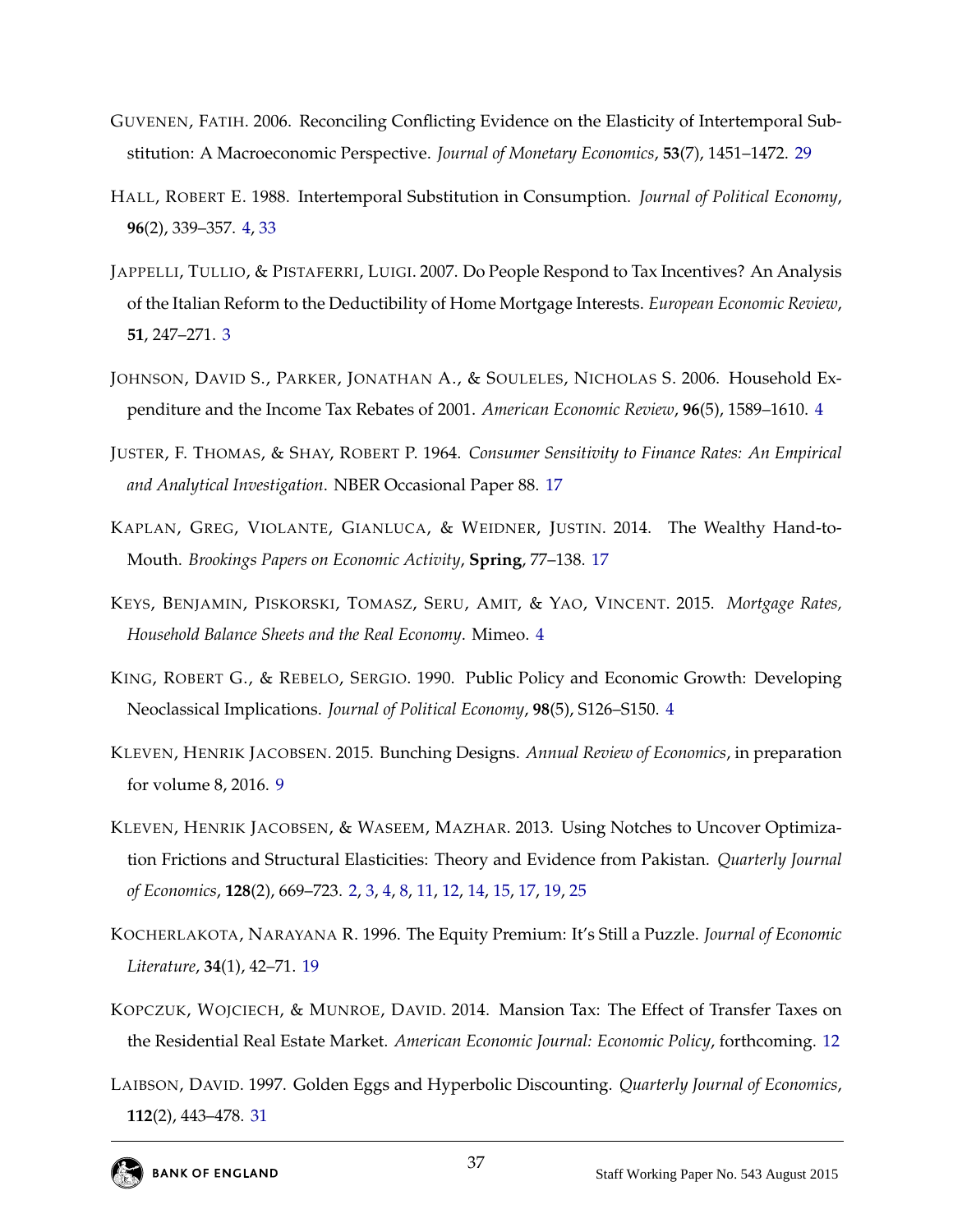- <span id="page-39-1"></span>MARTINS, NUNO C., & VILLANUEVA, ERNESTO. 2006. The Impact of Mortgage Interest Rate Subsidies on Household Borrowing. *Journal of Public Economics*, **90**, 1601–1623. [3](#page-4-1)
- <span id="page-39-9"></span>MEHRA, RAJNISH, & PRESCOTT, EDWARD C. 1985. The Equity Premium: A Puzzle. *Journal of Monetary Economics*, **15**, 145–161. [19](#page-20-1)
- <span id="page-39-5"></span>MIAN, ATIF, & SUFI, AMIR. 2009. The Consequences of Mortgage Credit Expansion: Evidence from the U.S. Mortgage Default Crisis. *Quarterly Journal of Economics*, **124**(4), 1449–1496. [4,](#page-5-0) [32](#page-33-1)
- <span id="page-39-6"></span>MIAN, ATIF, & SUFI, AMIR. 2011. House Prices, Home Equity-Based Borrowing, and the US Household Leverage Crisis. *American Economic Review*, **101**(5), 2132–2156. [4,](#page-5-0) [18,](#page-19-1) [29,](#page-30-0) [32](#page-33-1)
- <span id="page-39-7"></span>MIAN, ATIF, & SUFI, AMIR. 2012. The Effects of Fiscal Stimulus: Evidence From the 2009 Cash For Clunkers Program. *Quarterly Journal of Economics*, **127**(3), 1107–1142. [4](#page-5-0)
- <span id="page-39-8"></span>MISHKIN, FREDERIC S. 1995. Symposium on the Monetary Transmission Mechanism. *Journal of Economic Perspectives*, **9**(4), 3–10. [4](#page-5-0)
- <span id="page-39-4"></span>SAEZ, EMMANUEL. 2010. Do Taxpayers Bunch at Kink Points? *American Economic Journal: Economic Policy*, **2**(3). [4,](#page-5-0) [19](#page-20-1)
- <span id="page-39-10"></span>SIEGEL, JEREMY J., & THALER, RICHARD H. 1997. Anomalies: The Equity Premium Puzzle. *Journal of Economic Perspectives*, **11**(1), 191–200. [19](#page-20-1)
- <span id="page-39-0"></span>SUMMERS, LAWRENCE H. 1981. Capital Taxation and Accumulation in a Life Cycle Growth Model. *American Economic Review*, **71**(4), 533–544. [2,](#page-3-1) [4,](#page-5-0) [28](#page-29-1)
- <span id="page-39-3"></span>VISSING-JØRGENSEN, ANNETTE. 2002. Limited Asset Market Participation and the Elasticity of Intertemporal Substitution. *Journal of Political Economy*, **110**(4), 825–853. [4](#page-5-0)
- <span id="page-39-11"></span>WEIL, PHILLIPPE. 1990. Nonexpected Utility in Macroeconomics. *Quarterly Journal of Economics*, **105**(1), 29–42. [31,](#page-32-1) [49,](#page-50-1) [57](#page-58-1)
- <span id="page-39-2"></span>ZELDES, STEPHEN P. 1989. Consumption and Liquidity Constraints: An Empirical Investigation. *Journal of Political Economy*, **97**(2), 305–346. [4](#page-5-0)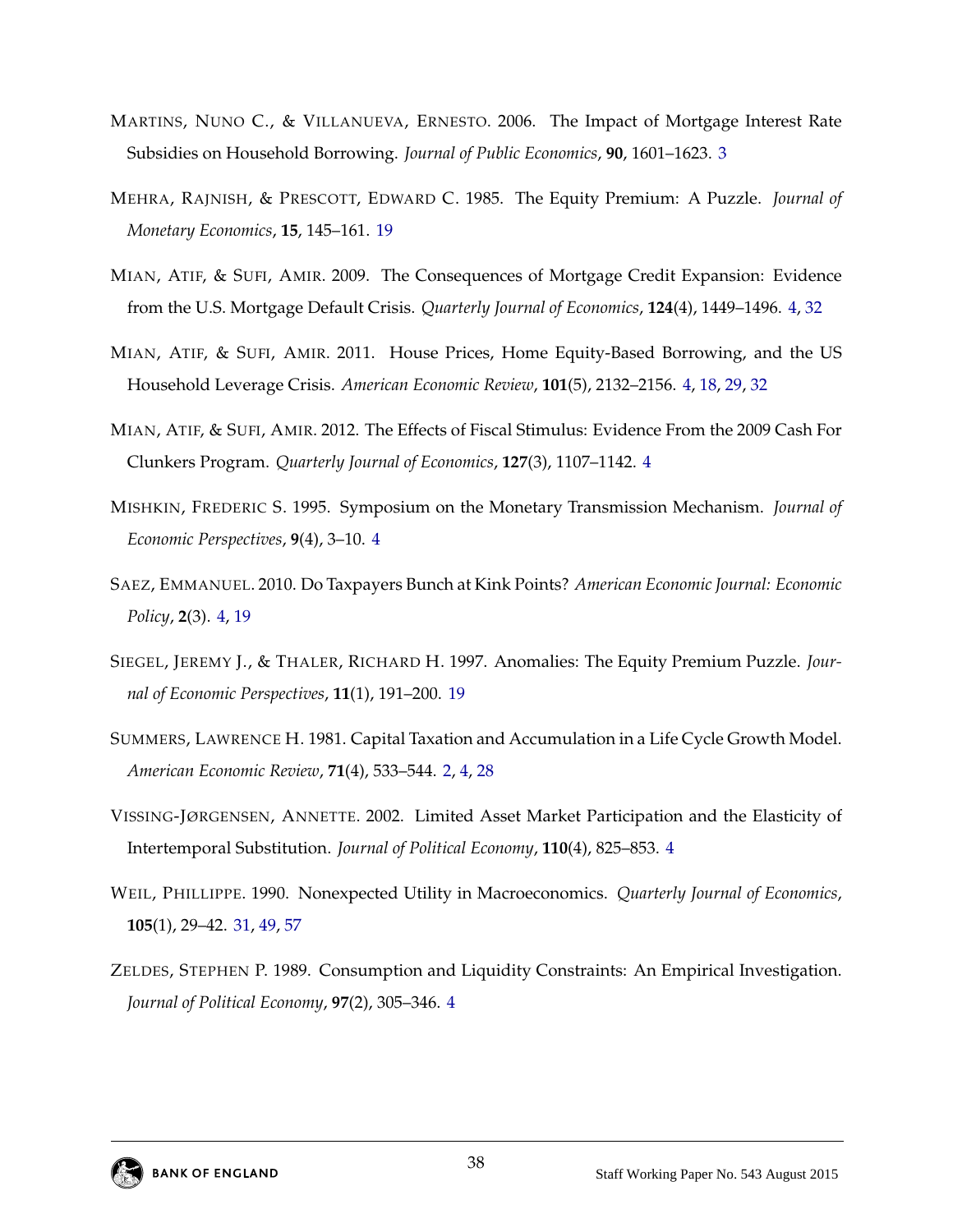<span id="page-40-0"></span>

#### <span id="page-40-1"></span>**FIGURE 1: CONDITIONAL INTEREST RATE JUMPS AT NOTCHES**

Notes: The figure shows the conditional interest rate as a function of the Loan To Value (LTV) ratio from regression [\(1\)](#page-9-1):

$$
r_i = f(LTV_i) + \beta_1 \text{lender}_i + \beta_2 \text{type}_i \otimes \text{dur}_i \otimes \text{month}_i + \beta_3 \text{repayment}_i + \beta_4 \text{reason}_i
$$
  
+
$$
s_1 (\text{age}_i) + s_2 (\text{income}_i) I \{\text{single}_i\} + s_3 (\text{income}_i) I \{\text{couple}_i\} + s_4 (\text{term}_i) + \nu_i
$$

where  $r_i$  is the nominal (net) mortgage interest rate for individual  $i$ ,  $f$  (  $.)$  is a step function with steps at each 0.25%-point bin of the LTV, lender<sub>i</sub> is a vector of lender dummies, type<sub>i</sub> is a vector of mortgage type dummies, dur<sub>i</sub> is a vector of dummies for the duration of the initial mortgage period, month $_i$  is a vector of month, repayment $_i$  is a vector of dummies for the repayment type, reason<sub>i</sub> is a vector of dummies for the reason for the remortgage, and  $s_j$  (.),  $j=1,...,4$  are cubic splines with knots at the quintiles of the distributions of age, income (separately for singles and couples), and the total mortgage term, and ⊗ denotes the outer product. In each LTV bin in the figure we plot the coefficient on the LTV bin dummy plus a constant given by the mean predicted value  $E\left[\hat{r}_i\right]$  from all the other covariates (i.e., omitting the contribution of the LTV bin dummies). The figure shows that the mortgage interest rate evolves as a step function with sharp jumps at LTV ratios of 60%, 70%, 75%, 80%, and 85%.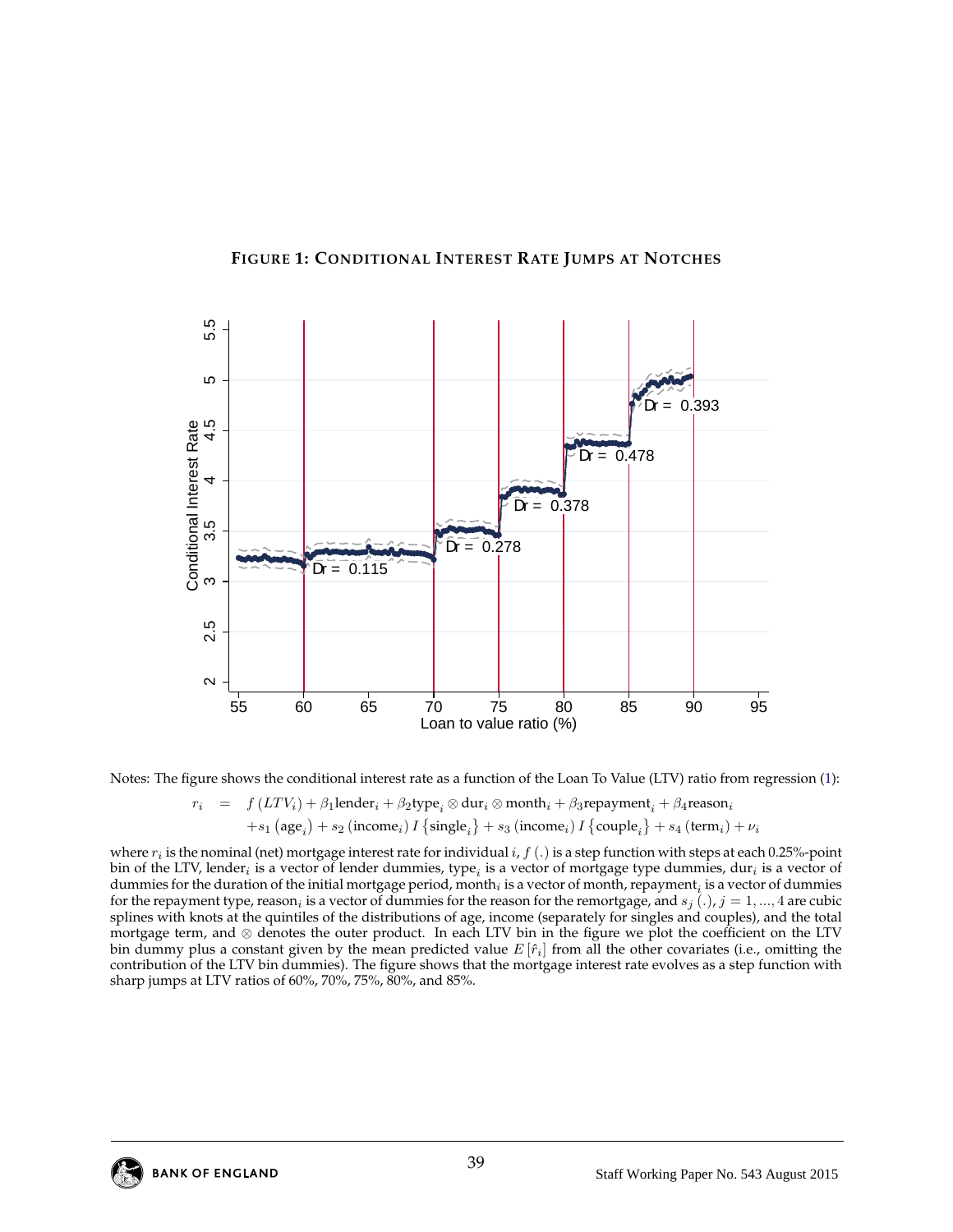**FIGURE 2: OBSERVED LTV DISTRIBUTIONS**

<span id="page-41-0"></span>

Notes: The figure shows the distribution of Loan to Value (LTV) ratios of mortgages in the full sample of house buyers and remortgagors (panel A) and in the panel of remortgagors (panel B). Black dots denote the number of mortgages in bins 0.25%-points wide, while orange dots denote the number of mortgages in bins with their upper bounds at the notch points (denoted by dashed, vertical lines) at 60%, 70%, 75%, 80%, 85%, 90%, and 95% LTV.

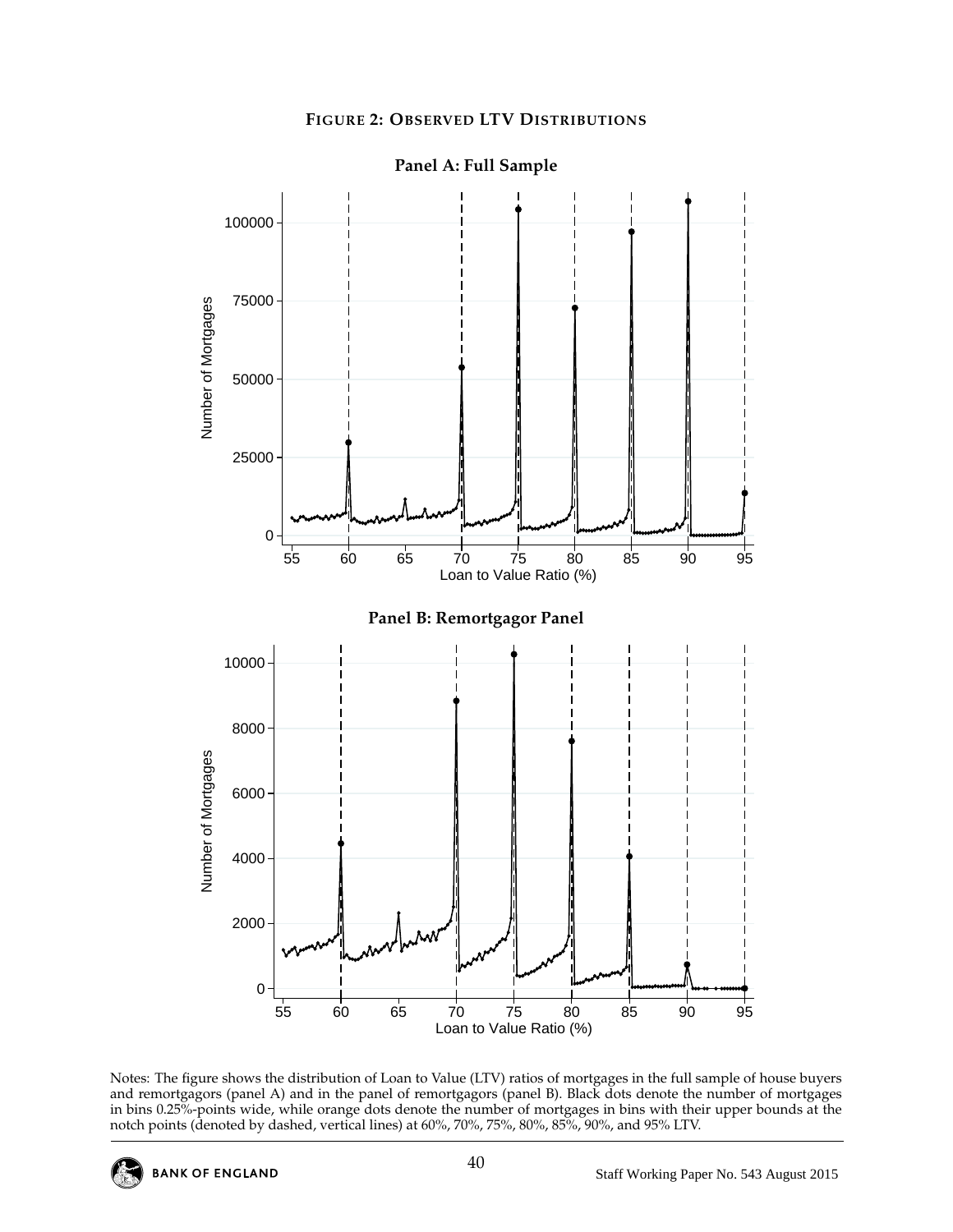<span id="page-42-0"></span>**FIGURE 3: CONSTRUCTING THE COUNTERFACTUAL LTV DISTRIBUTION**



<span id="page-42-1"></span>**Panel A: Passive LTV Distribution**

Notes: The figure shows the two steps in the construction of the counterfactual Loan to Value (LTV) distribution in the remortgagor panel. Both panels show the actual LTV distribution in black dots, constructed in the same way as described in the note to figure [2.](#page-41-0) Panel A shows the distribution of passive LTVs based only on the LTV of the previous mortgage, amortization, and the house value at the time of the remortgage in grey crosses. Panel B shows the distribution of counterfactual LTVs which adjusts passive LTVs for the average equity extraction of non-bunchers in the actual distribution, in grey crosses. 41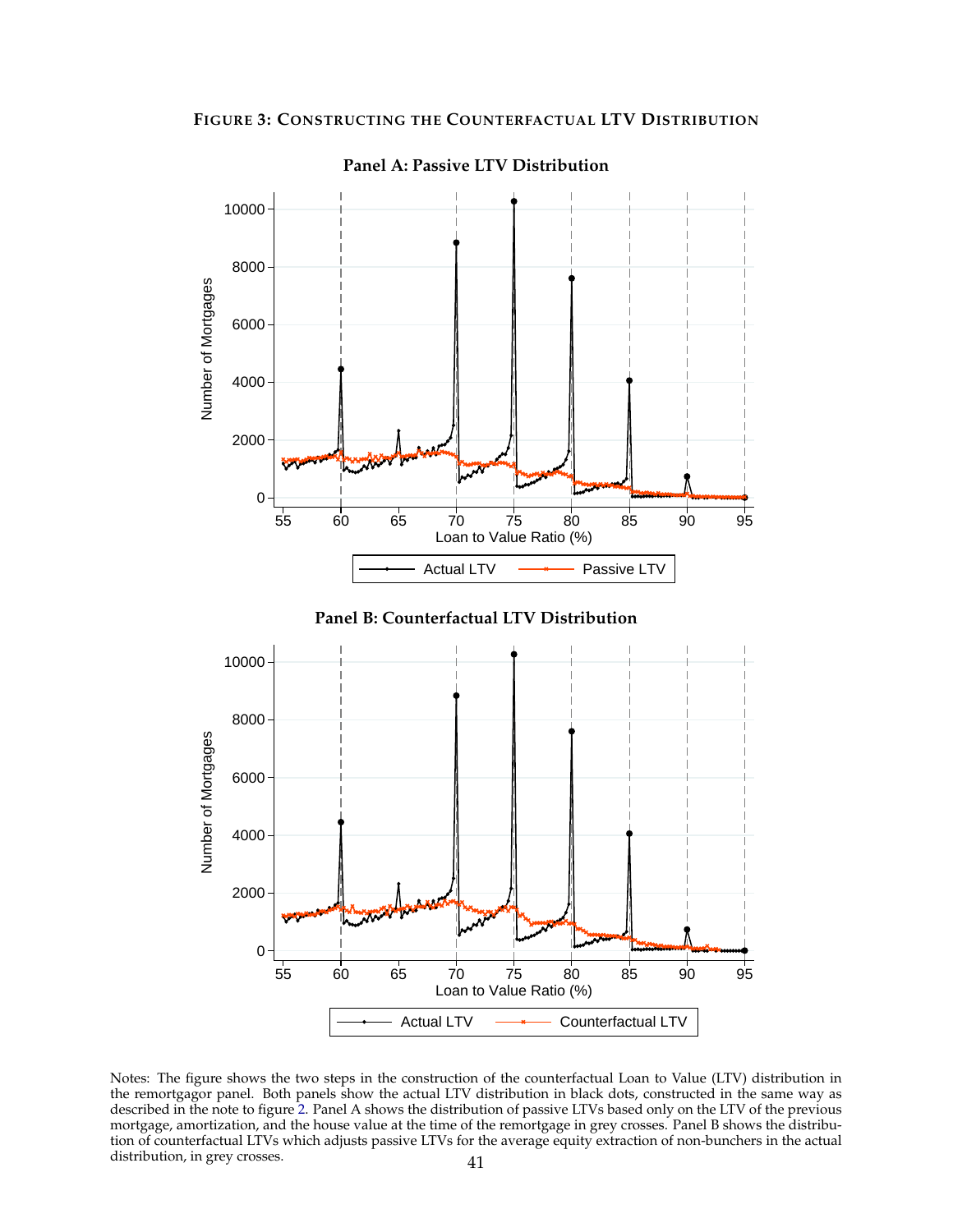#### **FIGURE 4: THE MARGINAL BUNCHING HOUSEHOLD**

<span id="page-43-0"></span>

Notes: The figure shows the choice faced by a remortgaging household faced with a notched interest rate schedule in a budget set diagram with consumption in the current period,  $c_0$ , on the horizontal axis and consumption in the future,  $c_1$ , on the vertical axis. An interest rate notch at a threshold LTV of  $\lambda^*$  implies a threshold level of debt,  $D^*$ and current consumption  $c_0^*$  above which future consumption drops discretely. The solid black line depicts the budget constraint with slope  $-R$  below  $c_0^*$  and slope  $-(R+\Delta R)$  above  $c_0^*$ . The indifference curves shown are those of the marginal bunching household that is indifferent between bunching at the notch and receiving  $c_0^*$ , and a point  $c_0^I$  in the interior of the higher interest rate bracket. This household would have chosen a point  $c_0^* + \Delta c_0$  in the absence of the interest rate notch. As described in sections [3.2](#page-14-0) and [5.1,](#page-21-3) the optimality conditions for  $c_0^I$  and  $c_0^* + \Delta c_0$  together with the household's indifference between  $c_0^I$  and  $c_0^*$  identify the curvature of the indifference curves—the Elasticity of Intertemporal Substitution (EIS)—in terms of observable and/or estimable quantities.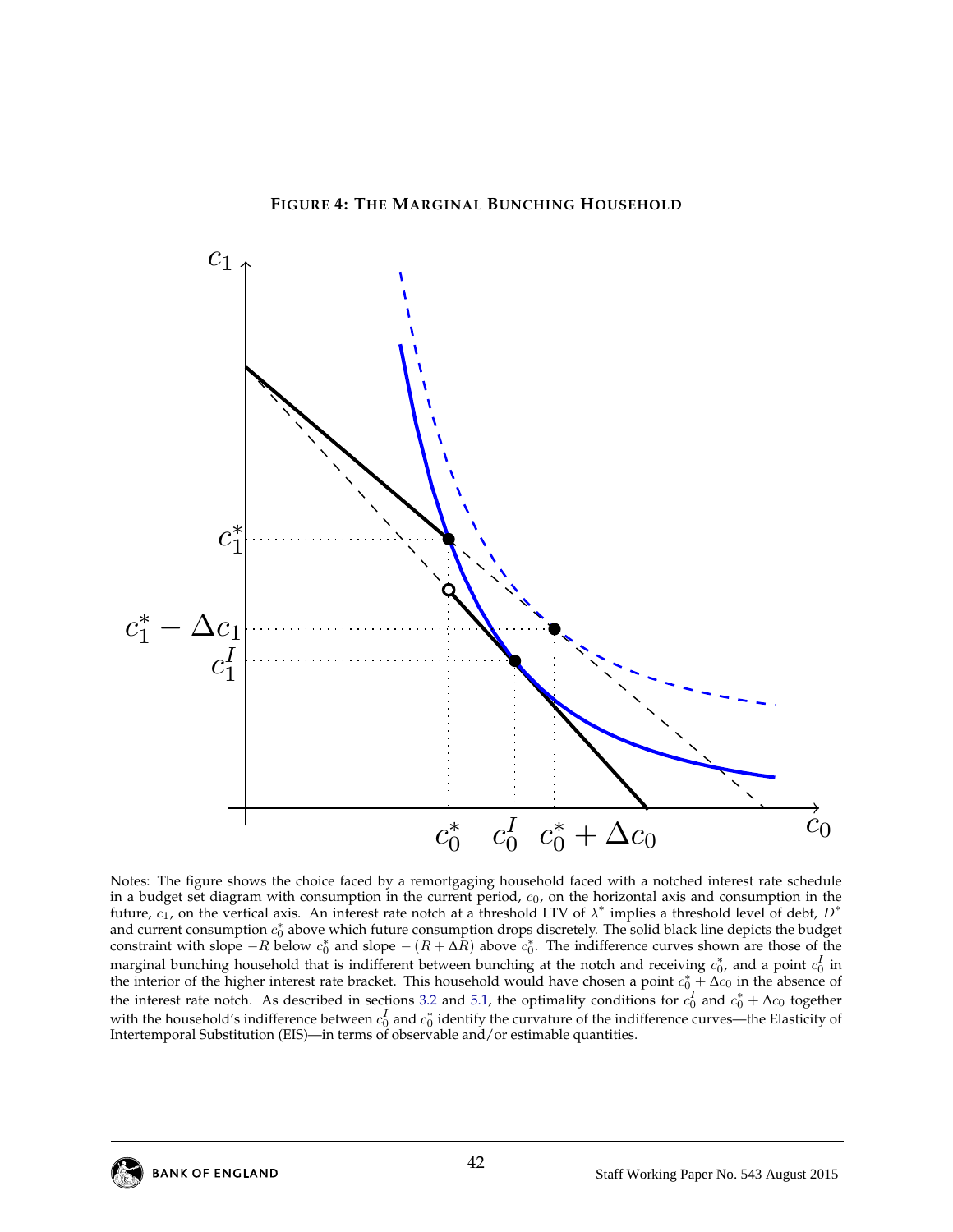<span id="page-44-0"></span>

#### **FIGURE 5: BUNCHING ESTIMATION POOLING NOTCHES**

Notes: The figure shows the actual ( $f(\lambda)$  in black dots) and counterfactual ( $f_0(\lambda)$  in orange crosses) distributions of LTV  $(\lambda)$ , pooling all notches (60%, 70%, 75%, 80%, 85%). The green squares show the conditional interest rate in each LTV bin from regression described in section [2.3](#page-9-0) and the footnote to figure [1.](#page-40-0) The counterfactual LTV distribution is obtained using the method outlined in section [3.1](#page-11-1) and the footnote to figure [3.](#page-42-0) The figure also shows the conditional interest rate for people below the notch, r, and the jump in the conditional interest rate at the notch  $\Delta r$  on the left. On the right, the figure shows the normalized amount of bunching in the actual distribution  $b$ , calculated as described in section [3.2,](#page-14-0) as  $\int_{\lambda}^{\lambda^*}$  $\int_{\lambda_-}^{\lambda_-} [f(\lambda) - f_0(\lambda)] d\lambda / f_0(\lambda^*)$  where  $\lambda^*$  is the position of the notch, which is normalized to 0 in this figure, and  $\lambda_-\$  is the lower bound of the excluded range, for which we use -1 in our estimation.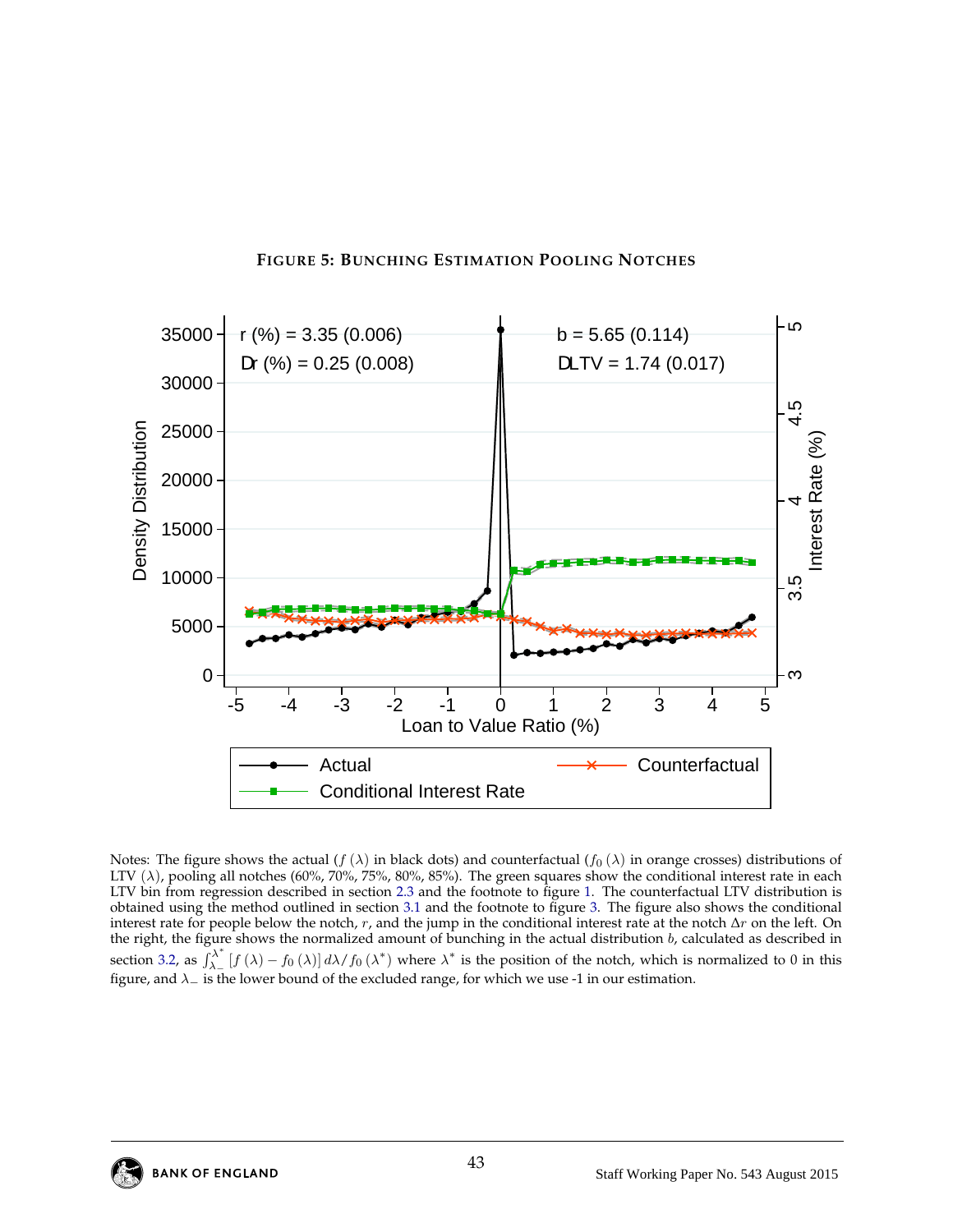

### **FIGURE 6: <sup>B</sup>UNCHING AT <sup>I</sup>NDIVIDUAL <sup>N</sup>OTCHES**

<span id="page-45-0"></span> the footnote to figure [1.](#page-40-1) The counterfactual LTV distribution is obtained using the method outlined in section [3.1](#page-11-2) and the footnote to figure [3.](#page-42-1) The figure also shows 3<sup>5</sup> 76 77 78 79 80 81 82 83 84 85<br> **1200** Loan to Value Ratio (%)<br> **1200** Counterfactual<br> **1300** Counterfactual<br> **1400** Counterfactual<br> **1400** Counterfactual LTV distribution is obtained u<br>
te for people below the notch,  $\frac{1}{\text{tional Interest Rate}}$  Counterfactual<br>fival Interest Rate<br>nel D) LTV. The green squares sho<br>actual LTV distribution is obtained<br>below the notch,  $r$ , and the jump<br>e actual distribution  $b$ , calculated is figure, and  $\lambda_$  is the  $\frac{1}{9}$ <br>3 90<br>
3 90<br>
3 There 3. There  $\lambda^*$  i 81 82 83 84 85 86 87 88 89 90<br> **Conditional Interest Rate**<br>
Conditional Interest Rate<br>
Conditional Interest Rate<br>
Conditional Interest Rate<br>
Conditional Interest Rate<br>
Rate in each LTV bin from regression described<br>
are t tional Interest Rate<br>
tributions of LTV ( $\lambda$ ), at the notche<br>
each LTV bin from regression des<br>
tion 3.1 and the footnote to figure :<br>
the notch  $\Delta r$  on the left. On the rig<br>  $[f(\lambda) - f_0(\lambda)] d\lambda / f_0(\lambda^*)$  where<br>
we use -1 in Notes: The figure shows the actual  $(f(\lambda))$  in black dots) and counterfactual  $(f_0(\lambda))$  in orange crosses) distributions of LTV  $(\lambda)$ , at the notches at 70% (Panel A), 75% (Panel B), 80% (Panel C) and 85% (Panel D) LTV. The green squares show the conditional interest rate in each LTV bin from regression described in section [2.3](#page-9-3) andthe conditional interest rate for people below the notch, r, and the jump in the conditional interest rate at the notch ∆r on the left. On the right, the figure shows the normalized amount of bunching in the actual distribution b, calculated as described in section [3.2,](#page-14-1) as  $\int_{\lambda}^{\lambda^*} [f(\lambda) - f_0(\lambda)] d\lambda / f_0(\lambda^*)$  where  $\lambda^*$  is the position of the normalized to 0 in this figure and  $\lambda$ , is notch, which is normalized to 0 in this figure, and  $\lambda_-$  is the lower bound of the excluded range, for which we use -1 in our estimation.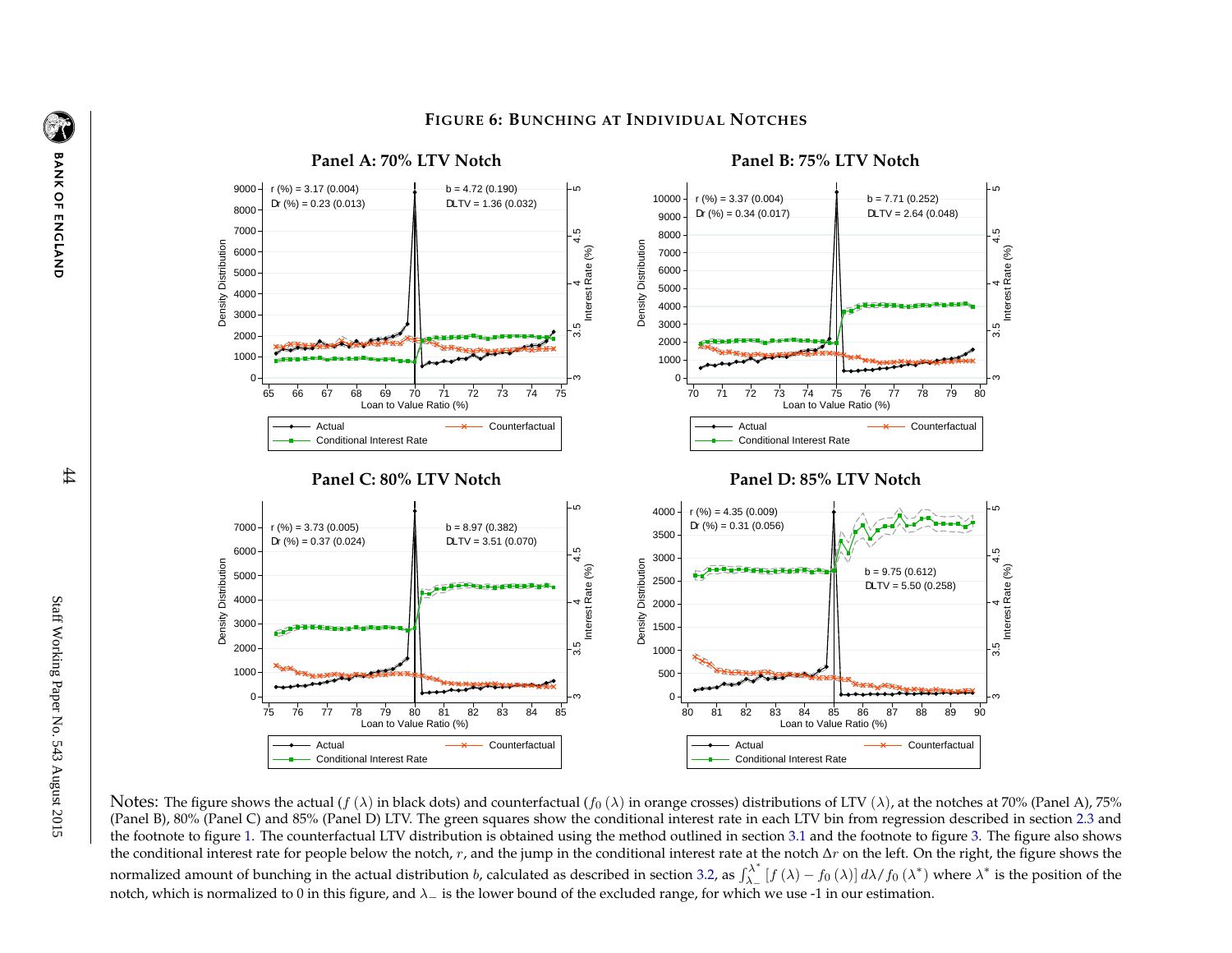<span id="page-46-0"></span>

|                                    | (1)          | (2)          | (3)                      |
|------------------------------------|--------------|--------------|--------------------------|
|                                    | Full sample  | Remortgagors | <b>Remortgagor Panel</b> |
|                                    | mean/sd      | mean/sd      | mean/sd                  |
| Interest Rate $(\% )$              | 4.11         | 4.25         | 3.99                     |
|                                    | (1.31)       | (1.39)       | (1.24)                   |
| Loan Size $(E)$                    | 144,598.0    | 140,563.2    | 149,144.9                |
|                                    | (121, 464.9) | (121, 455.5) | (117,560.8)              |
| Property Value $(E)$               | 260,160.7    | 265,574.6    | 268,813.9                |
|                                    | (256, 564.6) | (270, 117.5) | (237, 418.6)             |
| Loan to Value Ratio (%)            | 60.0         | 56.9         | 58.8                     |
|                                    | (21.9)       | (21.4)       | (19.7)                   |
| Gross Income $(E)$                 | 57,718.5     | 57,975.8     | 58,702.0                 |
|                                    | (83,160.2)   | (83,960.3)   | (76,309.9)               |
| Loan to Income Ratios              | 2.79         | 2.71         | 2.78                     |
|                                    | (1.81)       | (2.00)       | (1.29)                   |
| Repayments to Income $(\%)$        | 21.9         | 22.7         | 21.7                     |
|                                    | (40.5)       | (49.5)       | (12.5)                   |
| Proportion with Joint Income       | 0.54         | 0.55         | 0.55                     |
|                                    | (0.50)       | (0.50)       | (0.50)                   |
| Mortgage Term (years)              | 20.7         | 19.1         | 20.1                     |
|                                    | (7.37)       | (6.87)       | (6.63)                   |
| Proportion of Fixed Rate Mortgages | 0.68         | 0.65         | 0.72                     |
|                                    | (0.47)       | (0.48)       | (0.45)                   |
| Proportion of Remortgage Products  | 0.57         | 0.88         | 0.76                     |
|                                    | (0.49)       | (0.32)       | (0.43)                   |
| Borrower's Age                     | 40.0         | 41.6         | 40.2                     |
|                                    | (9.95)       | (9.53)       | (8.80)                   |
| Observations                       | 2,841,309    | 1,854,430    | 564,882                  |

#### **TABLE 1: SUMMARY STATISTICS**

Notes: The table shows summary statistics of the three samples used in our analysis. Column (1) shows our full sample: all usable mortgages in the PSD (house purchases and remortgages) including (a) observations where we can find information on the product fee in MoneyFacts (b) any remortgagor's previous mortgage (which we can use without fee information). Column (2) restricts the sample to remortgagors only (all remortgage products and any remortgagor's previous mortgage). Finally, column (3) shows the sample of remortgagors in the panel (remortgagors we can link over time and where we can construt a counterfactual LTV ratio).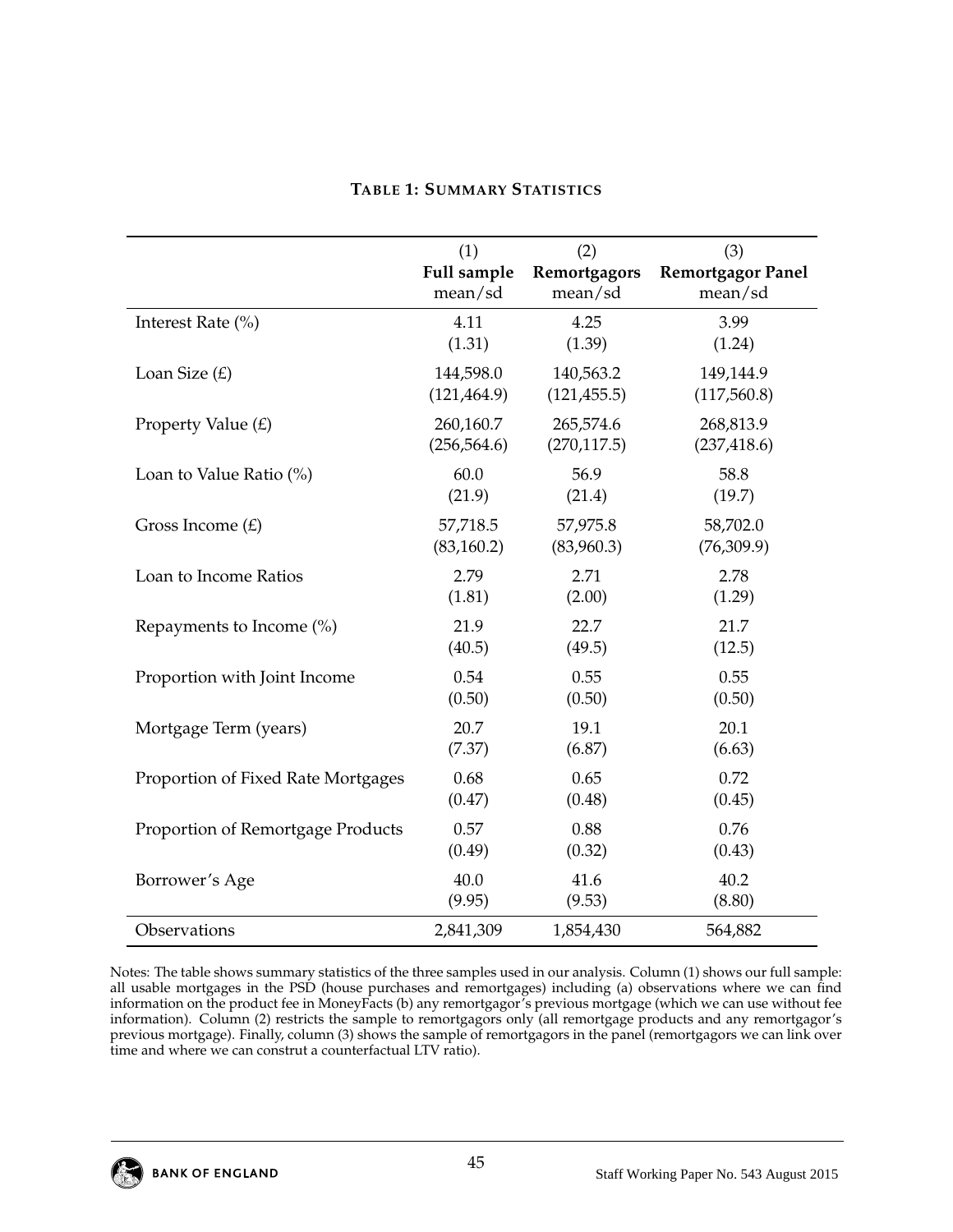<span id="page-47-0"></span>

| Notch<br>Statistic                     |             |                                       |            |            |             |            |  |  |  |
|----------------------------------------|-------------|---------------------------------------|------------|------------|-------------|------------|--|--|--|
|                                        | 60          | 70                                    | 75         | 80         | 85          | Pooled     |  |  |  |
| Panel A: Raw Bunching Evidence         |             |                                       |            |            |             |            |  |  |  |
| $r(\%)$                                | 3.08        | 3.17                                  | 3.37       | 3.73       | 4.35        | 3.35       |  |  |  |
|                                        | (0.01)      | (0.00)                                | (0.00)     | (0.01)     | (0.01)      | (0.01)     |  |  |  |
| $\Delta r (\%)$                        | 0.12        | 0.23                                  | 0.34       | 0.37       | 0.31        | 0.25       |  |  |  |
|                                        | (0.01)      | (0.01)                                | (0.02)     | (0.02)     | (0.06)      | (0.01)     |  |  |  |
| $\boldsymbol{b}$                       | 2.00        | 4.72                                  | 7.71       | 8.97       | 9.75        | 5.65       |  |  |  |
|                                        | (0.13)      | (0.19)                                | (0.25)     | (0.38)     | (0.61)      | (0.11)     |  |  |  |
| $\triangle LTV$                        | 0.54        | 1.36                                  | 2.64       | 3.51       | 5.50        | 1.74       |  |  |  |
|                                        | (0.03)      | (0.03)                                | (0.05)     | (0.07)     | (0.26)      | (0.02)     |  |  |  |
| <b>Panel B: Descriptive Statistics</b> |             |                                       |            |            |             |            |  |  |  |
| $L^*$                                  | 178,538.25  | 181,863.03                            | 168,813.06 | 160,525.39 | 146,879.70  | 170,048.94 |  |  |  |
|                                        | (1, 333.37) | (1,032.00)                            | (734.82)   | (710.09)   | (991.63)    | (463.59)   |  |  |  |
| $V^*$                                  | 298,822.56  | 260,326.70                            | 225,294.78 | 200,861.78 | 172,969.72  | 236,388.34 |  |  |  |
|                                        | (2, 231.82) | (1, 476.34)                           | (983.02)   | (887.24)   | (1, 167.37) | (661.44)   |  |  |  |
| $\Delta t$ (yrs)                       | 3.27        | 3.21                                  | 3.24       | 3.56       | 3.65        | 3.34       |  |  |  |
|                                        | (0.02)      | (0.01)                                | (0.01)     | (0.02)     | (0.02)      | (0.01)     |  |  |  |
| $\Delta$ Equity / $V$ (%)              | 3.34        | 4.11                                  | 5.26       | 6.12       | 5.89        | 4.88       |  |  |  |
|                                        | (0.09)      | (0.06)                                | (0.07)     | (0.07)     | (0.12)      | (0.04)     |  |  |  |
|                                        |             | Panel C: Mortgage Demand Elasticities |            |            |             |            |  |  |  |
| $\Delta c_0$                           | 1,611       | 3,543                                 | 5,946      | 7,050      | 9,506       | 4,104      |  |  |  |
|                                        | (87.72)     | (83.22)                               | (113.97)   | (145.09)   | (455.76)    | (39.86)    |  |  |  |
| $\Delta c_1$                           | 2,418       | 5,065                                 | 8,181      | 9,807      | 12,241      | 5,802      |  |  |  |
|                                        | (105.98)    | (105.92)                              | (150.37)   | (237.88)   | (677.98)    | (66.36)    |  |  |  |
| $r^*$ (%)                              | 13.20       | 11.78                                 | 10.35      | 9.71       | 7.18        | 10.92      |  |  |  |
|                                        | (1.11)      | (0.62)                                | (0.46)     | (0.47)     | (0.81)      | (0.27)     |  |  |  |
| Elasticity $\varepsilon$               | 0.07        | 0.19                                  | 0.40       | 0.56       | 1.37        | 0.25       |  |  |  |
|                                        | (0.01)      | (0.01)                                | (0.02)     | (0.03)     | (0.26)      | (0.01)     |  |  |  |

#### **TABLE 2: FROM BUNCHING TO MORTGAGE DEMAND ELASTICITIES**

Notes: The table shows our reduced form estimates using bunching at the various LTV notches separately, and pooling the notches from 60% to 85%. r is the conditional nominal interest rate below the notch,  $\Delta r$  is the interest rate jump at the notch, estimated as described in section [2.3,](#page-9-0) b is our normalized bunching estimate, and  $\Delta LTV$  is our estimate of the leverage response, estimated as described in section [3.2.](#page-14-0)  $L^*$  and  $V^*$  are the average loan size and property value among individuals less than 1% below the notch, respectively. ∆t is the average time between mortgages (in years), and ∆Equity / V is the average equity extracted as a proportion of the house value.  $\Delta c_0$  is the average foregone current consumption by bunchers, and  $\Delta c_1$  is the average increased consumption in the future for bunchers, implying an annualized rate of return of  $r^* = (\Delta c_1/\Delta c_0)^{1/\Delta t} - 1$ . Together,  $r$ ,  $r^*$  and  $\Delta LTV$  imply a reduced-form mortgage demand elasticity of  $\varepsilon = (\Delta LTV/LTV^*) / [(r^* - r) / (1 + r)].$  The standard errors, shown in parentheses, are obtained by bootstrapping the estimation routine, stratifying by notch, 100 times.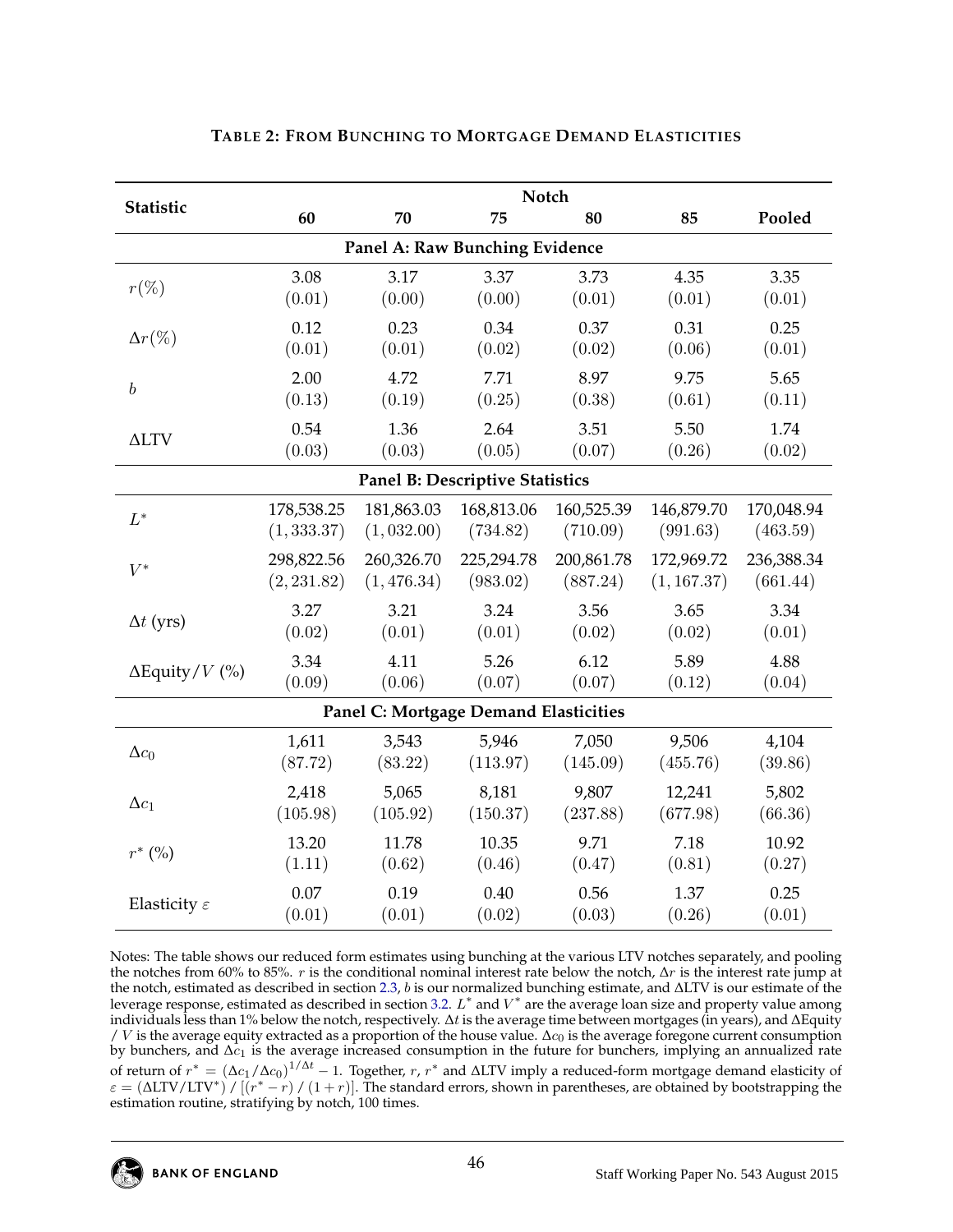| <b>Statistic</b> | <b>Notch</b> |        |        |        |        |        |  |
|------------------|--------------|--------|--------|--------|--------|--------|--|
|                  | 60           | 70     | 75     | 80     | 85     | Pooled |  |
| $\boldsymbol{b}$ | 2.00         | 4.72   | 7.71   | 8.97   | 9.75   | 5.65   |  |
|                  | (0.13)       | (0.19) | (0.25) | (0.38) | (0.61) | (0.11) |  |
| $\boldsymbol{a}$ | 0.67         | 0.17   | 0.33   | 0.14   | 0.05   | 0.36   |  |
|                  | (0.11)       | (0.05) | (0.06) | (0.03) | (0.02) | (0.04) |  |
| $b_{Adj}$        | 6.12         | 5.71   | 11.53  | 10.39  | 10.27  | 8.76   |  |
|                  | (1.61)       | (0.44) | (1.06) | (0.63) | (0.65) | (0.65) |  |
| $\Delta\lambda$  | 1.68         | 1.70   | 4.08   | 4.22   | 6.15   | 2.85   |  |
|                  | (0.45)       | (0.15) | (0.38) | (0.23) | (0.34) | (0.22) |  |
| EIS $\sigma$     | 0.10         | 0.05   | 0.15   | 0.11   | 0.23   | 0.08   |  |
|                  | (0.05)       | (0.01) | (0.03) | (0.01) | (0.04) | (0.01) |  |

<span id="page-48-0"></span>**TABLE 3: FROM BUNCHING TO ELASTICITIES OF INTERTEMPORAL SUBSTITUTION**

Notes: The table shows the results of our structural estimation as described in section [5.2.](#page-28-0) b is our normalized bunching estimate as described in section [3.2](#page-14-0) and the footnote to figure [6.](#page-45-0) a is the adjustment factor for optimization frictions (the number of individuals observed in the dominated region defined by  $\sigma = 0$  in the actual distribution divided by the number of individuals in the same region in the counterfactual distribution), and  $b_{Adj} = b/(1-a)$  is our bunching estimate, adjusted for optimization frictions.  $\Delta\lambda$  is the leverage response corresponding to  $b_{Adj}$ .  $\sigma$  is the Elasticity of Intertemporal Substitution (EIS) that solves the marginal buncher's indifference condition [\(20\)](#page-26-0). The standard errors, shown in parentheses, are obtained by bootstrapping the estimation routine, stratifying by notch, 100 times.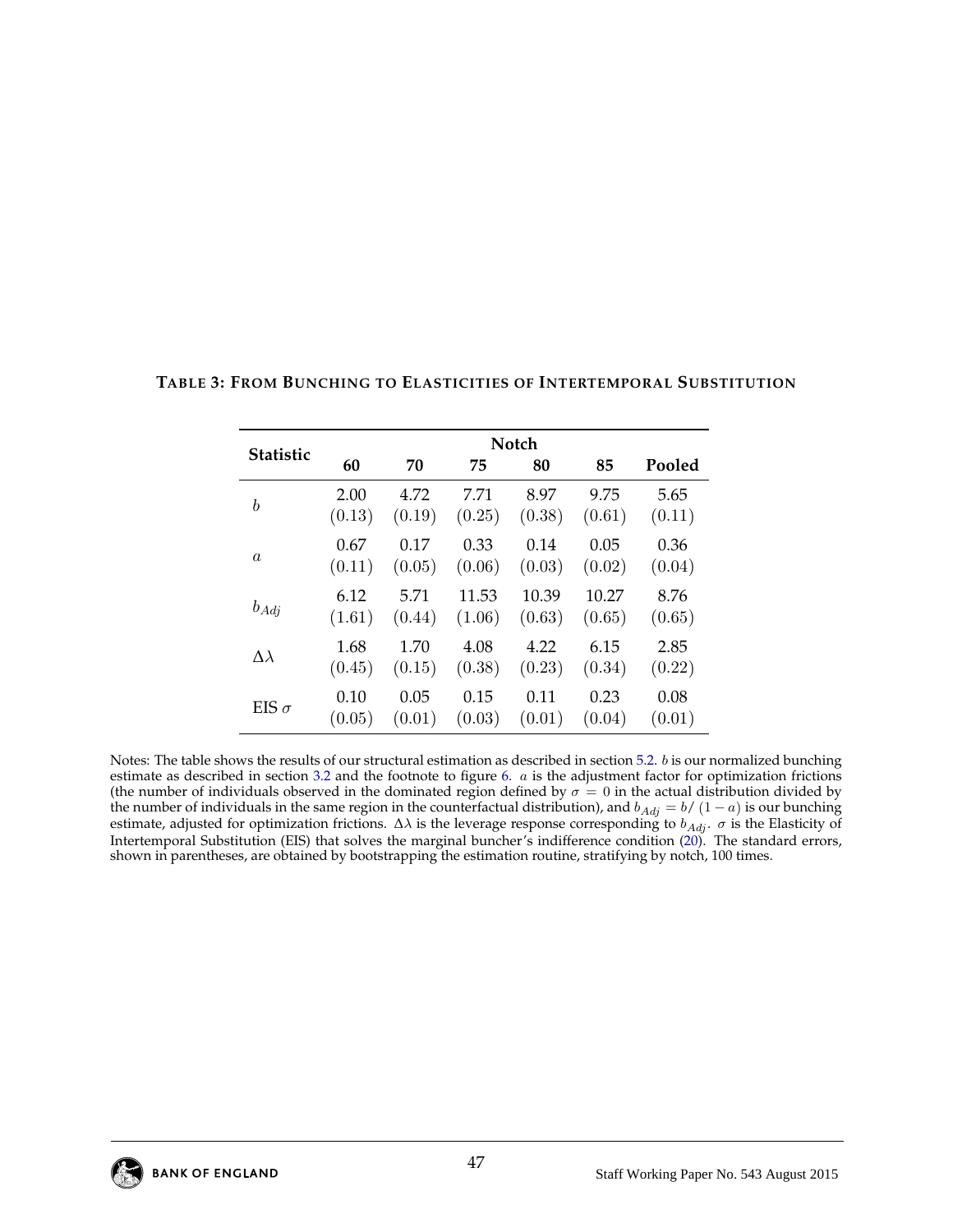|                                       | Quartile     |        |        |        |  |  |
|---------------------------------------|--------------|--------|--------|--------|--|--|
| Covariate                             | $\mathbf{1}$ | 2      | 3      | 4      |  |  |
| Age                                   | 0.05         | 0.06   | 0.10   | 0.09   |  |  |
|                                       | (0.01)       | (0.02) | (0.04) | (0.03) |  |  |
| Income                                | 0.09         | 0.08   | 0.05   | 0.07   |  |  |
|                                       | (0.03)       | (0.02) | (0.01) | (0.04) |  |  |
| Loan to Income                        | 0.05         | 0.06   | 0.06   | 0.10   |  |  |
|                                       | (0.03)       | (0.02) | (0.01) | (0.03) |  |  |
| <b>House Price Growth Rate</b>        | 0.07         | 0.05   | 0.04   | 0.24   |  |  |
|                                       | (0.03)       | (0.01) | (0.01) | (0.06) |  |  |
| <b>Interest Rate Change (Passive)</b> | 0.04         | 0.05   | 0.08   | 0.11   |  |  |
|                                       | (0.01)       | (0.01) | (0.02) | (0.05) |  |  |
| Interactions With Age:                |              |        |        |        |  |  |
| $Age \times Income$                   | 0.08         | 0.06   | 0.05   | 0.14   |  |  |
|                                       | (0.03)       | (0.02) | (0.02) | (0.04) |  |  |
| Age $\times$ Loan to Income           | 0.02         | 0.08   | 0.07   | 0.21   |  |  |
|                                       | (0.01)       | (0.02) | (0.01) | (0.05) |  |  |
| Age $\times$ House Price Growth       | 0.11         | 0.04   | 0.05   | 0.26   |  |  |
|                                       | (0.03)       | (0.01) | (0.01) | (0.06) |  |  |
| Age $\times$ Interest Rate Change     | 0.07         | 0.05   | 0.07   | 0.13   |  |  |
|                                       | (0.04)       | (0.01) | (0.01) | (0.03) |  |  |

#### <span id="page-49-0"></span>**TABLE 4: HETEROGENEITY IN THE ELASTICITY OF INTERTEMPORAL SUBSTITUTION**

Notes: The table shows the heterogeneity in our estimated EIS  $\sigma$  (using the pooled average notch) by age, income, loan to income (LTI), house price growth, interest rate change since the previous mortgage (assuming passive borrower behavior). The table also shows heterogeneity for each of these covariates interacted with age. For each covariate, we partition the remortgagor panel into 4 quartiles and separately estimate  $\sigma$  in each quartile. The standard errors, shown in parentheses, are obtained by bootstrapping the estimation routine, stratifying by notch, 100 times.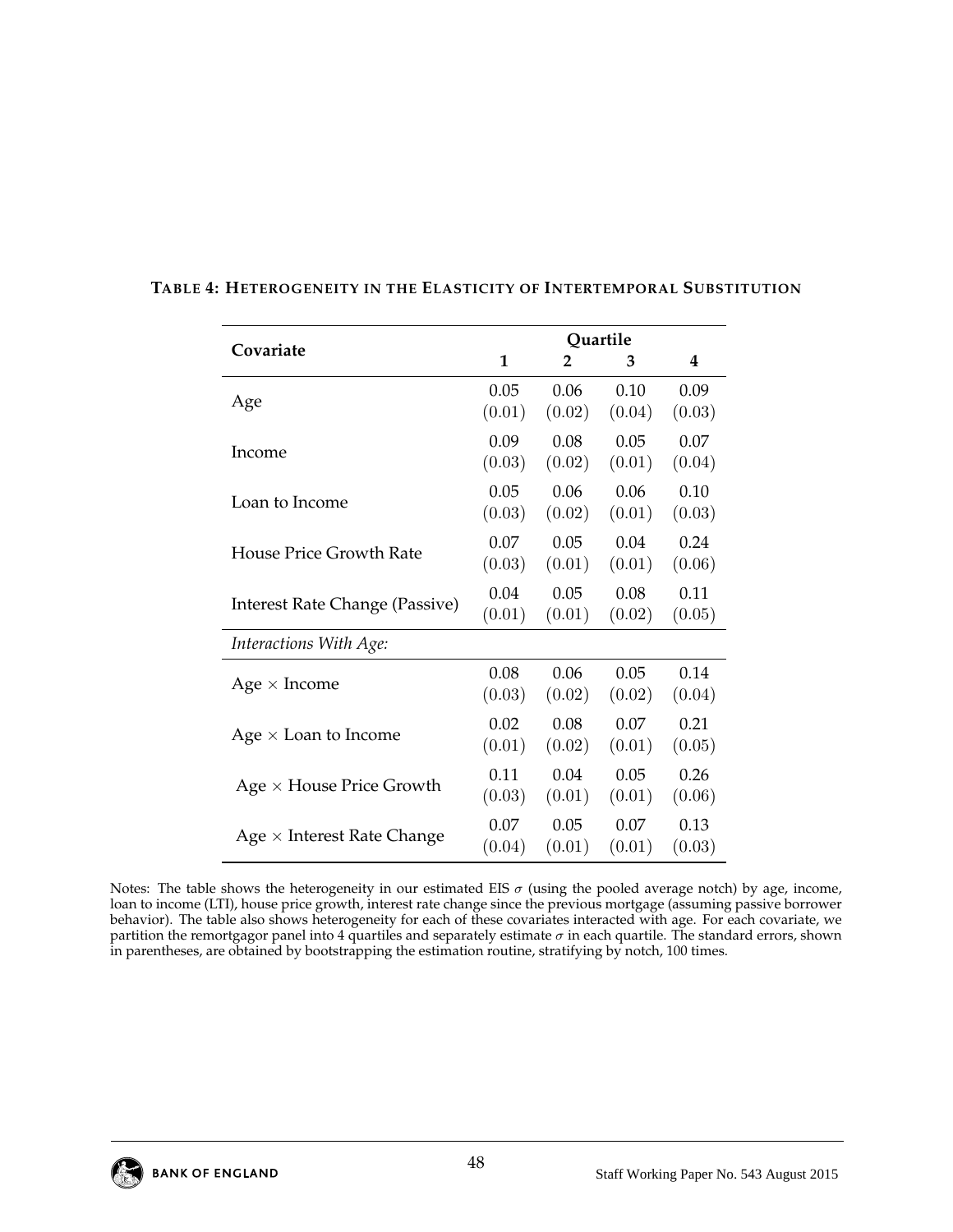<span id="page-50-1"></span><span id="page-50-0"></span>

|             | Panel A: Future Interest Rates $\{r_t\}_2^{\infty}$ |                |          |          |  |  |  |  |  |
|-------------|-----------------------------------------------------|----------------|----------|----------|--|--|--|--|--|
|             | 2%                                                  | $r_1 = 3.35\%$ | 7%       | 15%      |  |  |  |  |  |
| $\sigma$    | 0.0743                                              | 0.0764         | 0.0817   | 0.0909   |  |  |  |  |  |
|             | (0.0111)                                            | (0.0115)       | (0.0123) | (0.0138) |  |  |  |  |  |
| Ř           | 79.0507                                             | 18.8395        | 6.6208   | 3.1167   |  |  |  |  |  |
|             | (10.8433)<br>(0.4790)                               |                | (0.0134) | (0.0228) |  |  |  |  |  |
|             | Panel B: Discount Factor $\delta$                   |                |          |          |  |  |  |  |  |
|             | 0.7                                                 | 0.9            | 0.95     | 0.99     |  |  |  |  |  |
| $\sigma$    | 0.0811                                              | 0.0772         | 0.0764   | 0.0759   |  |  |  |  |  |
|             | (0.0133)                                            | (0.0118)       | (0.0115) | (0.0113) |  |  |  |  |  |
| Ř           | 7.7614                                              | 15.0856        | 18.8395  | 23.2255  |  |  |  |  |  |
|             | (0.7344)                                            | (0.7306)       | (0.4790) | (0.1150) |  |  |  |  |  |
|             | Panel C: Hyperbolic Discounting $\beta$             |                |          |          |  |  |  |  |  |
|             | 0.5                                                 | 0.7            | 0.9      | 1        |  |  |  |  |  |
| $\sigma$    | 0.0766                                              | 0.0765         | 0.0765   | 0.0764   |  |  |  |  |  |
|             | (0.0115)                                            | (0.0115)       | (0.0115) | (0.0115) |  |  |  |  |  |
| $\tilde{R}$ | 18.8328                                             | 18.8361        | 18.8385  | 18.8395  |  |  |  |  |  |
|             | (0.4812)                                            | (0.4801)       | (0.4793) | (0.4790) |  |  |  |  |  |
|             | Panel D: Risk Aversion $\gamma$ (With Uncertainty)  |                |          |          |  |  |  |  |  |
|             | 0                                                   | 5              | 10       | 100      |  |  |  |  |  |
| $\sigma$    | 0.0764                                              | 0.0795         | 0.0781   | 0.0749   |  |  |  |  |  |
|             | (0.0115)                                            | (0.0120)       | (0.0117) | (0.0112) |  |  |  |  |  |
| Ř.          | 18.8395                                             | 9.0514         | 11.8217  | 39.4246  |  |  |  |  |  |
|             | (0.4790)                                            | (0.0524)       | (0.1340) | (2.5203) |  |  |  |  |  |

Notes: The table shows the robustness of our estimates of the elasticity of intertemporal substitution  $\sigma$  to a number of the assumptions of our structural model. Each panel shows our estimate of  $\sigma$  for a different parameter assumption and the effect of changing the assumption on  $\tilde{R} = 1/\left(1 - \beta^{\sigma} R^{\sigma-1}\right)$  together with bootstrapped standard errors. Panel A relaxes the assumption that future (nominal) interest rates  ${r_t}_{2}^{\infty}$  are equal to the current rate  $r_1$  by considering future nominal (our estimates incorporate 2% inflation) interest rates from 2% to 15%. Panel B considers discount factors ranging from 0.7, through our baseline assumption of 0.95, to 0.99. Panel C relaxes our assumption that households discount the future with traditional geometric discounting, and allows for quasi-hyperbolic  $\beta - \delta$  discounting with present bias parameters β from 0.5 to 1 (standard discounting). Panel D relaxes our assumption of CES/CRRA utility and allows for separate parameters governing risk aversion ( $\gamma$ ) and intertemporal substitution ( $\sigma$ ) as in [Epstein &](#page-37-10) [Zin](#page-37-10) [\(1989\)](#page-37-10) and [Weil](#page-39-11) [\(1990\)](#page-39-11) (see appendix [C](#page-58-0) for detailed derivations) exploring risk aversion parameters from 0 (risk neutrality) to 100 (extreme risk aversion). In all cases, while the parameters considered have large effects on  $\tilde{R}$ , the estimates of  $\sigma$  are remarkably robust.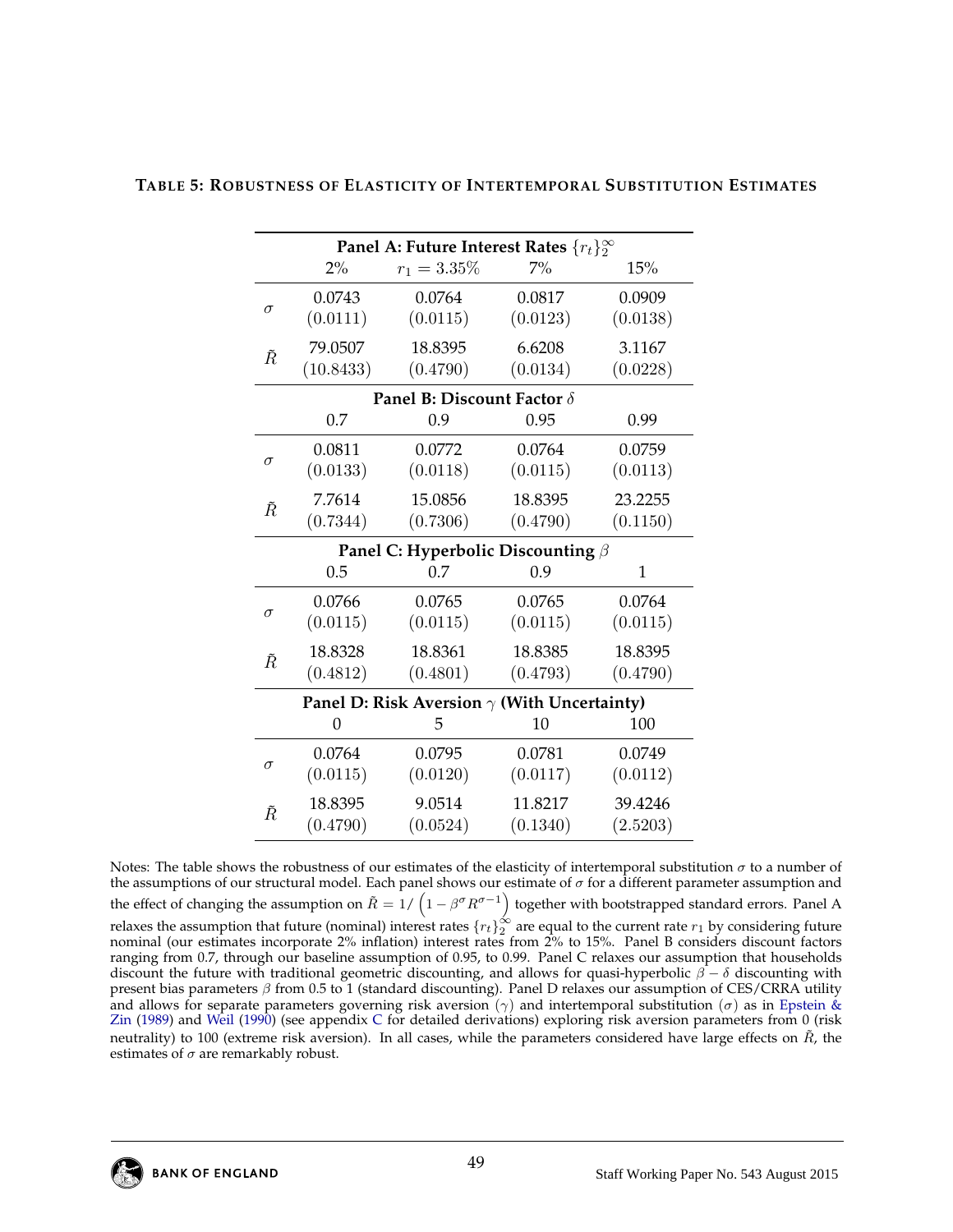### <span id="page-51-0"></span>**A Appendix Figures & Tables**



#### **FIGURE A.1: REMORTGAGES HAPPEN WHEN THE RESET RATE KICKS IN**

Notes: The figure shows the distribution of the time to remortgage, excluding individuals where the date on which the reset rate kicks in is unobserved. The figure shows individuals who remortgage within 60 days of their reset rate kicking in in green, individuals who remortgage more than 60 days after their reset rate kicks in in blue, and individuals who remortgage more than 60 days before their reset rate kicks in in orange.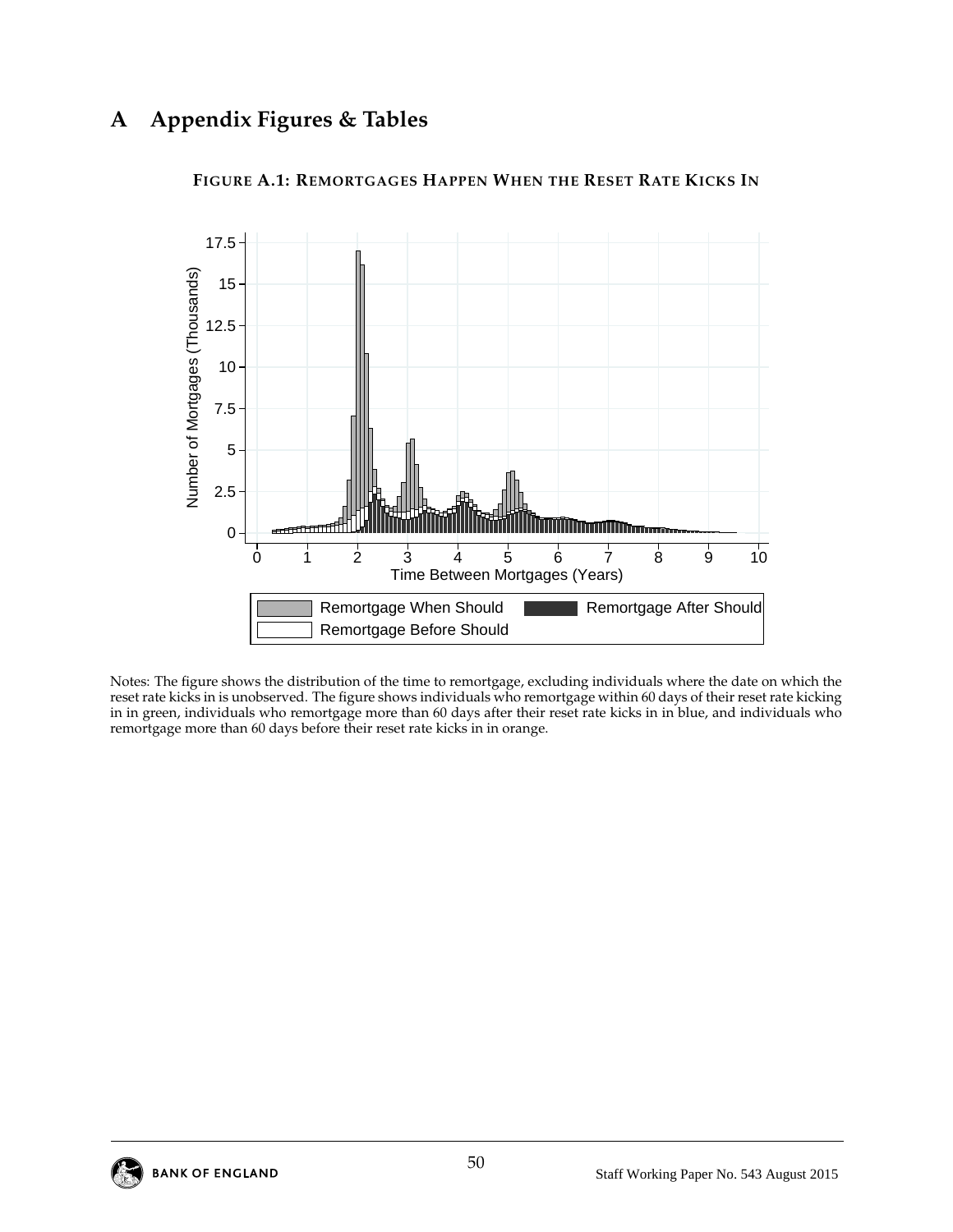#### <span id="page-52-0"></span>**FIGURE A.2: CONDITIONAL INTEREST RATE JUMPS WITHOUT BORROWER DEMOGRAPHICS**



Notes: The figure shows the conditional interest rate as a function of the Loan To Value (LTV) ratio from a regression like [\(1\)](#page-9-1) as shown in figure [1,](#page-40-0) but omitting borrower characteristics:

 $r_i = f(LTV_i) + \beta_1$ lender<sub>i</sub> +  $\beta_2$ type<sub>i</sub> ⊗ dur<sub>i</sub> ⊗ month<sub>i</sub> +  $\beta_3$ repayment<sub>i</sub> +  $\beta_4$ reason<sub>i</sub> + s<sub>4</sub> (term<sub>i</sub>) +  $\nu_i$ 

where  $r_i$  is the nominal (net) mortgage interest rate for individual  $i$ ,  $f$  (.) is a step function with steps at each 0.25%point bin of the LTV, lender<sub>i</sub> is a vector of lender dummies, type<sub>i</sub> is a vector of mortgage type dummies, dur<sub>i</sub> is a vector of dummies for the duration of the initial mortgage period, month<sub>i</sub> is a vector of month, repayment<sub>i</sub> is a vector of dummies for the repayment type, reason $_i$  is a vector of dummies for the reason for the remortgage, and  $s_4$  (.),is a cubic spline with knots at the quintiles of the distribution of the total mortgage term, and ⊗ denotes the outer product. In each LTV bin in the figure we plot the coefficient on the LTV bin dummy plus a constant given by the mean predicted value  $E\left[\hat{r}_i\right]$  from all the other covariates (i.e., omitting the contribution of the LTV bin dummies). The figure shows that the mortgage interest rate evolves as a step function with sharp jumps at LTV ratios of 60%, 70%, 75%, 80%, and 85%.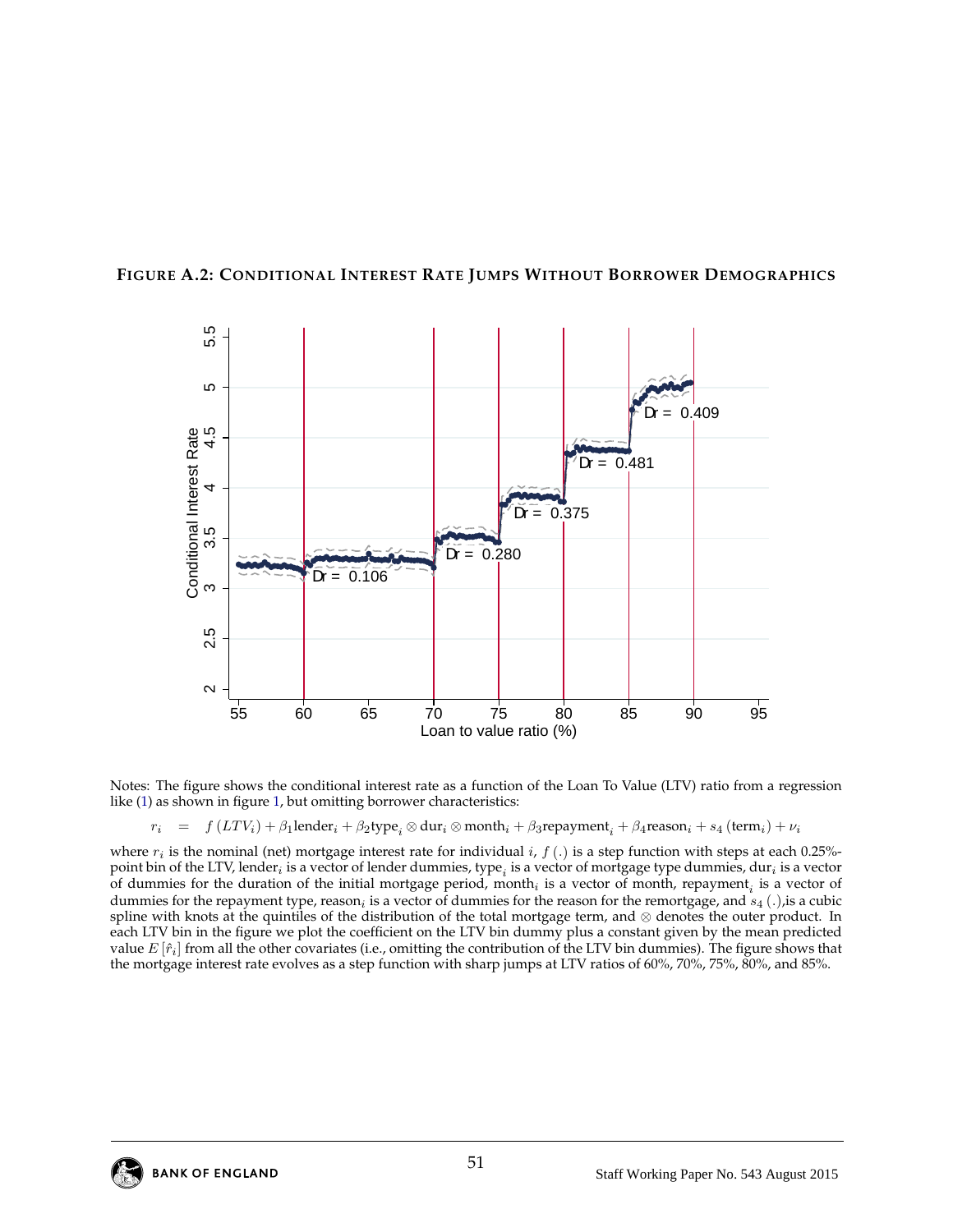<span id="page-53-0"></span>



Notes: The figure shows the moving average of equity extracted on the y-axis, calculated among households that do not bunch in the actual LTV distribution. The x-axis is the passive LTV, i.e. the LTV that results from applying the amortization to the previous mortgage and using the new lender-assessed property valuation. This moving average is used to adjust the passive LTV distribution to obtain the counterfactual LTV distribution.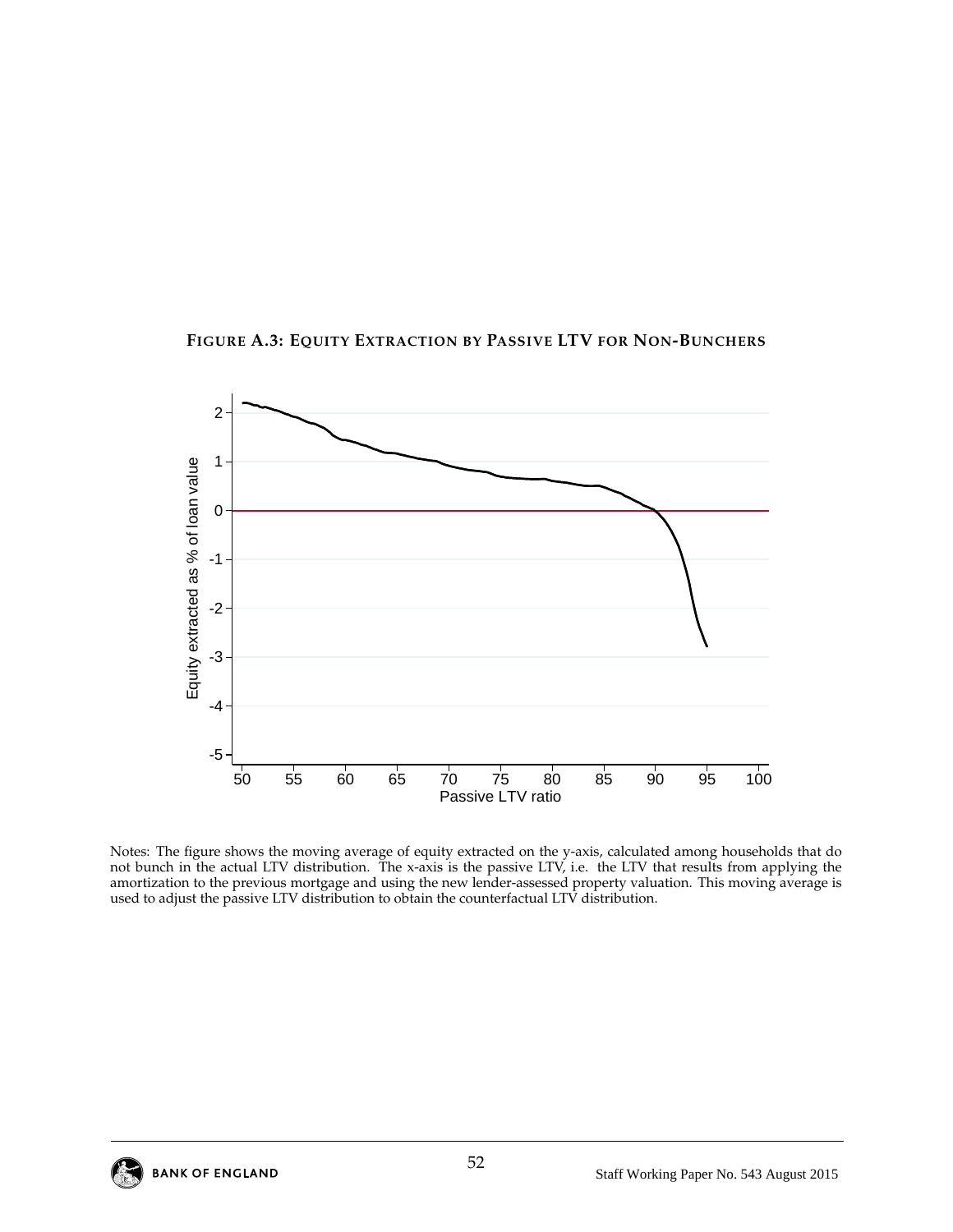<span id="page-54-0"></span>



Notes: The figure shows the empirical distributions of the loan-to-income (LTI) ratio among bunchers (defined as those located in a 1%-point range just below one of the notches) and among non-bunchers (defined as those located in a 4% points range just above one of the notches). The similarity of the two distributions suggests that liquidity constraints is not a central explanation for not bunching at a notch in our setting.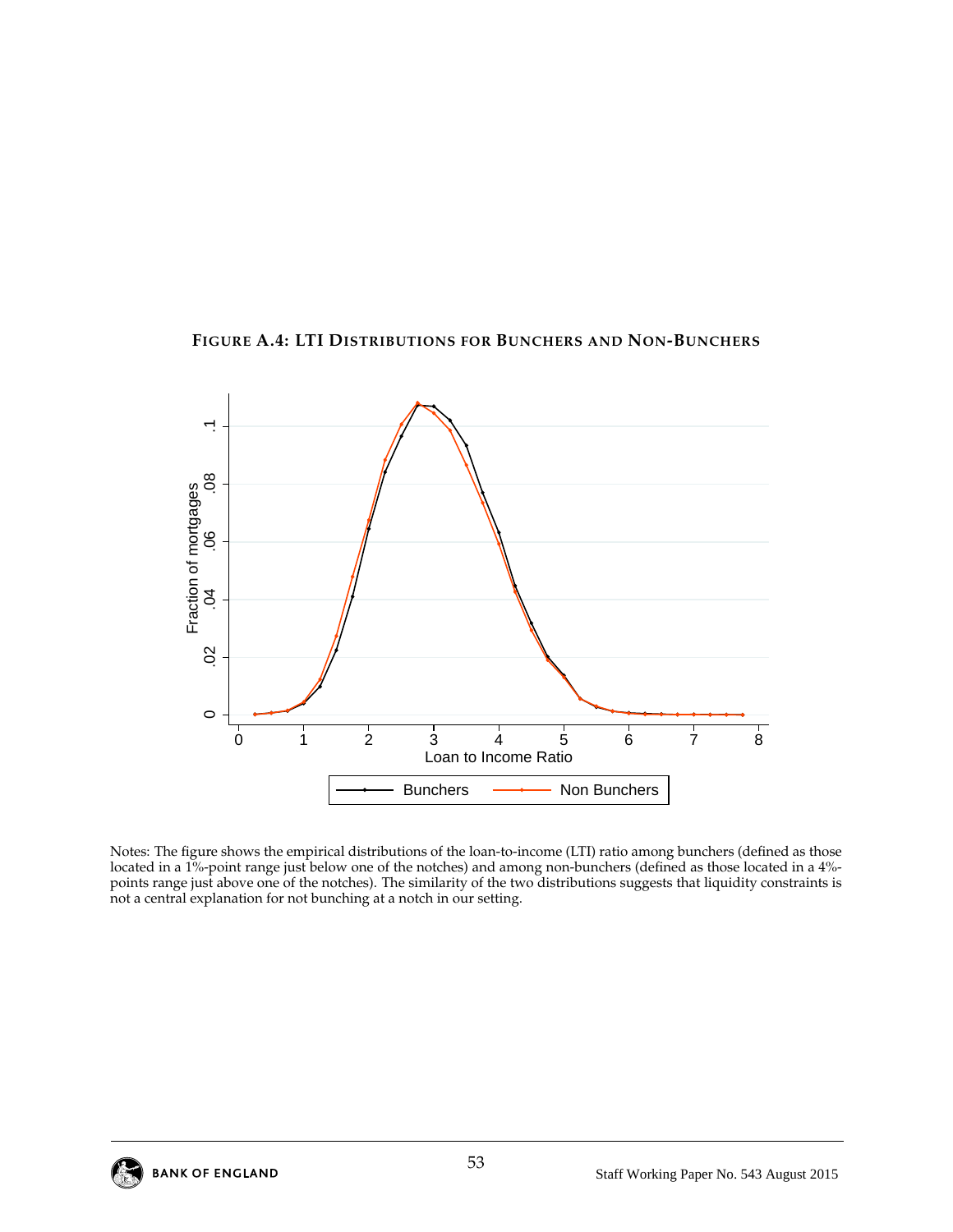<span id="page-55-0"></span>

|                          | <b>Notch</b> |            |            |            |            |            |  |  |
|--------------------------|--------------|------------|------------|------------|------------|------------|--|--|
| Parameter                | 60           | 70         | 75         | 80         | 85         | Pooled     |  |  |
| $y_0$                    | 48,894.10    | 46,929.45  | 43,202.83  | 41,468.96  | 39,659.52  | 44,413.05  |  |  |
|                          | (492.43)     | (397.96)   | (231.68)   | (182.29)   | (237.44)   | (162.80)   |  |  |
| $R_0D_0$                 | 168,970.20   | 171,344.61 | 156,860.92 | 147,657.06 | 136,031.48 | 158,783.11 |  |  |
|                          | (1, 348.37)  | (971.79)   | (709.30)   | (621.31)   | (890.40)   | (450.05)   |  |  |
| $D_1^*$                  | 178,538.25   | 181,863.03 | 168,813.06 | 160,525.39 | 146,879.70 | 170,048.94 |  |  |
|                          | (1, 333.37)  | (1,032.00) | (734.82)   | (710.09)   | (991.63)   | (463.59)   |  |  |
| ${r_t}_{2}^{\infty}$ (%) | 3.08         | 3.17       | 3.37       | 3.73       | 4.35       | 3.35       |  |  |
|                          | (0.01)       | (0.00)     | (0.00)     | (0.01)     | (0.01)     | (0.01)     |  |  |
| $\delta$                 | 0.95         | 0.95       | 0.95       | 0.95       | 0.95       | 0.95       |  |  |
| $\Delta t$ (yrs)         | 3.27         | 3.21       | 3.24       | 3.56       | 3.65       | 3.34       |  |  |
|                          | (0.02)       | (0.01)     | (0.01)     | (0.02)     | (0.02)     | (0.01)     |  |  |

**TABLE A.1: PARAMETERS FOR STRUCTURAL ESTIMATION**

Notes: The table shows the parameters used in the structural estimation of the Elasticity of Intertemporal Substitution (EIS), the contents of  $X$  in the indifference equation [\(20\)](#page-26-0). All parameters are averages of the individuals in the remortgagor panel whose LTV is less than 1% below a notch, trimming the top and bottom 5% of equity extracted to minimize the influence of outlier equity extraction.  $y_0$  is average income,  $R_0D_0$  is the average outstanding balance,  $D_1^*$  is the average loan size, δ is the households' discount factor, and ∆t is the average time between mortgages.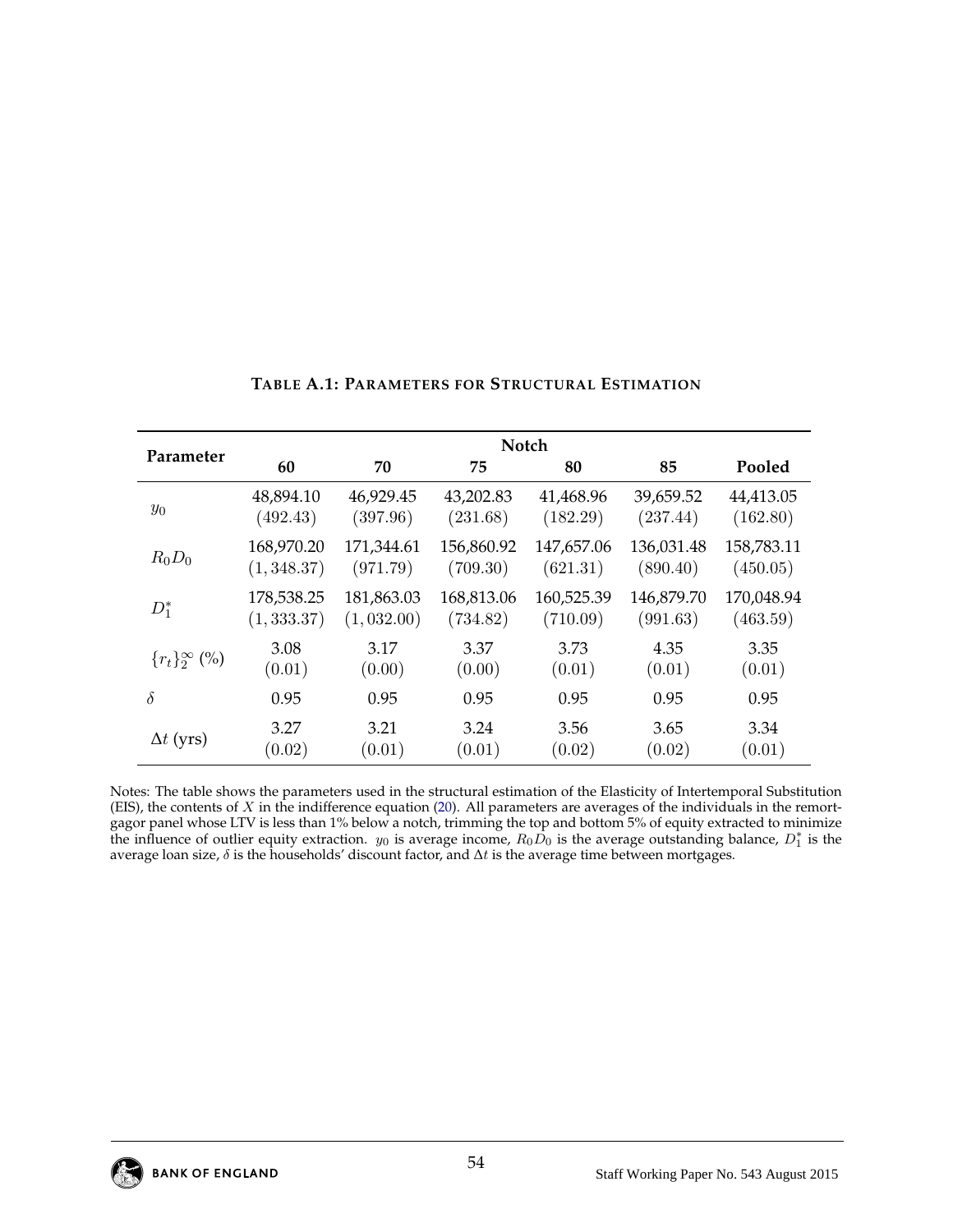|                             |                |                |                 | <b>Notch</b>                 |                |                |
|-----------------------------|----------------|----------------|-----------------|------------------------------|----------------|----------------|
| <b>Statistic</b>            | 60             | 70             | 75              | 80                           | 85             | Pooled         |
| $\Delta\lambda\,(\sigma=1)$ | 5.37<br>(0.23) | 8.22<br>(0.25) | 10.99<br>(0.31) | - 13.56<br>$(0.50)$ $(1.39)$ | -13.58         | 9.51<br>(0.17) |
| <b>Fraction Constrained</b> | 0.69<br>(0.34) | 0.79<br>(0.02) | 0.63<br>(0.04)  | 0.69<br>(0.02)               | 0.55<br>(0.04) | 0.70<br>(0.02) |

<span id="page-56-0"></span>**TABLE A.2: FRACTION OF LIQUIDITY CONSTRAINED HOUSEHOLDS UNDER**  $\sigma = 1$ 

Notes: The table shows the fraction of liquidity constrained households required to obtain the LTV responses in the data, if the actual EIS were  $\sigma=1.$   $\Delta\lambda$  is the LTV response that would be observed for a household with  $\sigma=1.$  "Fraction Constrained" is the fraction of the households who must be unable to respond due to liquidity constraints if the true structural EIS were equal to 1.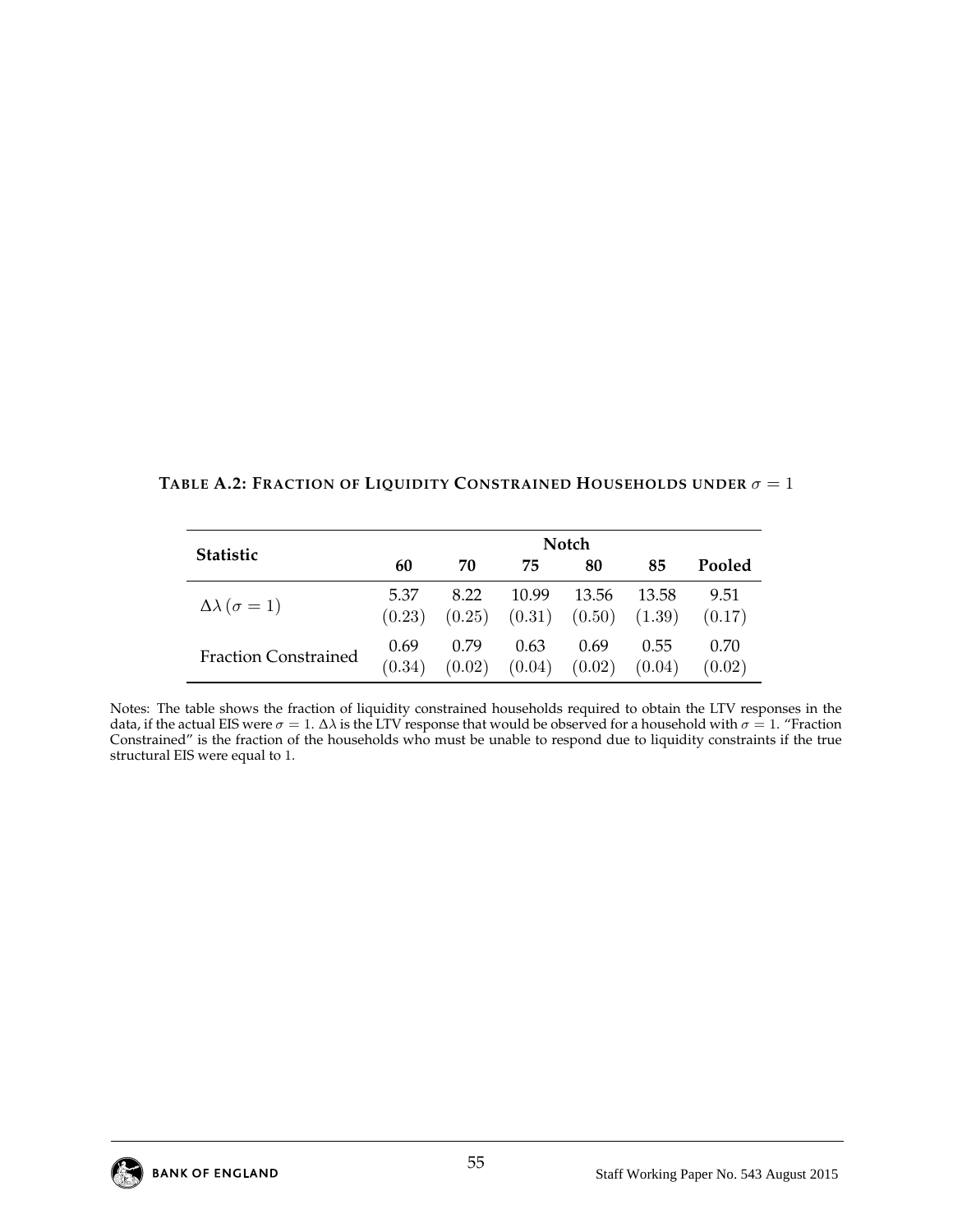### <span id="page-57-0"></span>**B Dominated Region**

The upper bound of the dominated region is given by the  $\Delta\lambda$  that solves the indifference condition for the marginal buncher [\(20\)](#page-26-0) when  $\sigma = 0$ . Combining equations [\(14\)](#page-24-2) and [\(13\)](#page-24-1), consumption utility at the marginal buncher's most preferred interior point can be written as

$$
C^{I} = D_{1}^{*} \left[ \frac{D_{1}^{CF}}{D_{1}^{*}} \left( \frac{R}{\tilde{R}} + (\beta R)^{\sigma} \right) + \left( \frac{R + \Delta R}{R} + (\beta R)^{\sigma} \right) \frac{y_{0} - R_{0}D_{0}}{D_{1}^{*}} \right] \times \left[ \left( \frac{R + \Delta R}{\tilde{R}} \right)^{1 - \sigma} + (\beta \tilde{R})^{\sigma} \right]^{\frac{1}{\sigma - 1}}
$$

Similarly, using [\(17\)](#page-25-1) and [\(18\)](#page-25-2), consumption utility at the notch is

$$
C^{N} = D_{1}^{*} \left[ \left( 1 + \frac{y_{0} - R_{0}D_{0}}{D_{1}^{*}} \right)^{\frac{\sigma-1}{\sigma}} + \beta \tilde{R} \left( \frac{D_{1}^{CF}}{D_{1}^{*}} \left( \frac{R}{\tilde{R}} + (\beta R)^{\sigma} \right) + (\beta R)^{\sigma} \frac{y_{0} - R_{0}D_{0}}{D_{1}^{*}} - \frac{R}{\tilde{R}} \right)^{\frac{\sigma-1}{\sigma}} \right]^{\frac{\sigma}{\sigma-1}}
$$

Combining these, and noting that  $D_1^{CF}/D_1^* = 1 + \Delta\lambda/\lambda^*$ , for general  $\sigma \ge 0$ , the indifference condition  $C^{I} = C^{N}$  is given by

$$
\left[ \left( (\beta R)^{\sigma} + \frac{R}{\tilde{R}} \right) \left( 1 + \frac{y_0 - R_0 D_0}{D_1^*} + \frac{\Delta \lambda}{\lambda^*} \right) + \frac{\Delta R}{\tilde{R}} \frac{y_0 - R_0 D_0}{D_1^*} \right] \times \left[ \left( \frac{R + \Delta R}{\tilde{R}} \right)^{1 - \sigma} + (\beta \tilde{R})^{\sigma} \right]^{\frac{1}{\sigma - 1}}
$$
\n
$$
= \left[ \left( 1 + \frac{y_0 - R_0 D_0}{D_1^*} \right)^{\frac{\sigma - 1}{\sigma}} + \beta \tilde{R} \left( (\beta R)^{\sigma} \left( 1 + \frac{y_0 - R_0 D_0}{D_1^*} + \frac{\Delta \lambda}{\lambda^*} \right) + \frac{R}{\tilde{R}} \frac{\Delta \lambda}{\lambda^*} \right)^{\frac{\sigma - 1}{\sigma}} \right]^{\frac{1}{\sigma - 1}}
$$

As  $\sigma \to 0$ , the right hand side of this expression becomes a minimum function, and so the indifference condition becomes

$$
\frac{\left(1+\frac{R}{\tilde{R}}\right)\left(1+\frac{y_0-R_0D_0}{D_1^*}+\frac{\Delta\lambda}{\lambda^*}\right)+\frac{\Delta R}{\tilde{R}}\frac{y_0-R_0D_0}{D_1^*}}{1+\frac{R+\Delta R}{\tilde{R}}} = \min\left\{1+\frac{y_0-R_0D_0}{D_1^*},1+\frac{y_0-R_0D_0}{D_1^*}+\frac{\Delta\lambda}{\lambda^*}\left(1+\frac{R}{\tilde{R}}\right)\right\}
$$
\n
$$
= 1+\frac{y_0-R_0D_0}{D_1^*}
$$

where the second equality follows since  $\Delta\lambda$ ,  $\lambda^*$ ,  $R$ , and  $\tilde{R}$  are all positive. Solving this yields

$$
\Delta\lambda = \lambda^* \frac{\Delta R}{R + \tilde{R}} \tag{B.1}
$$

as the upper bound of the dominated region.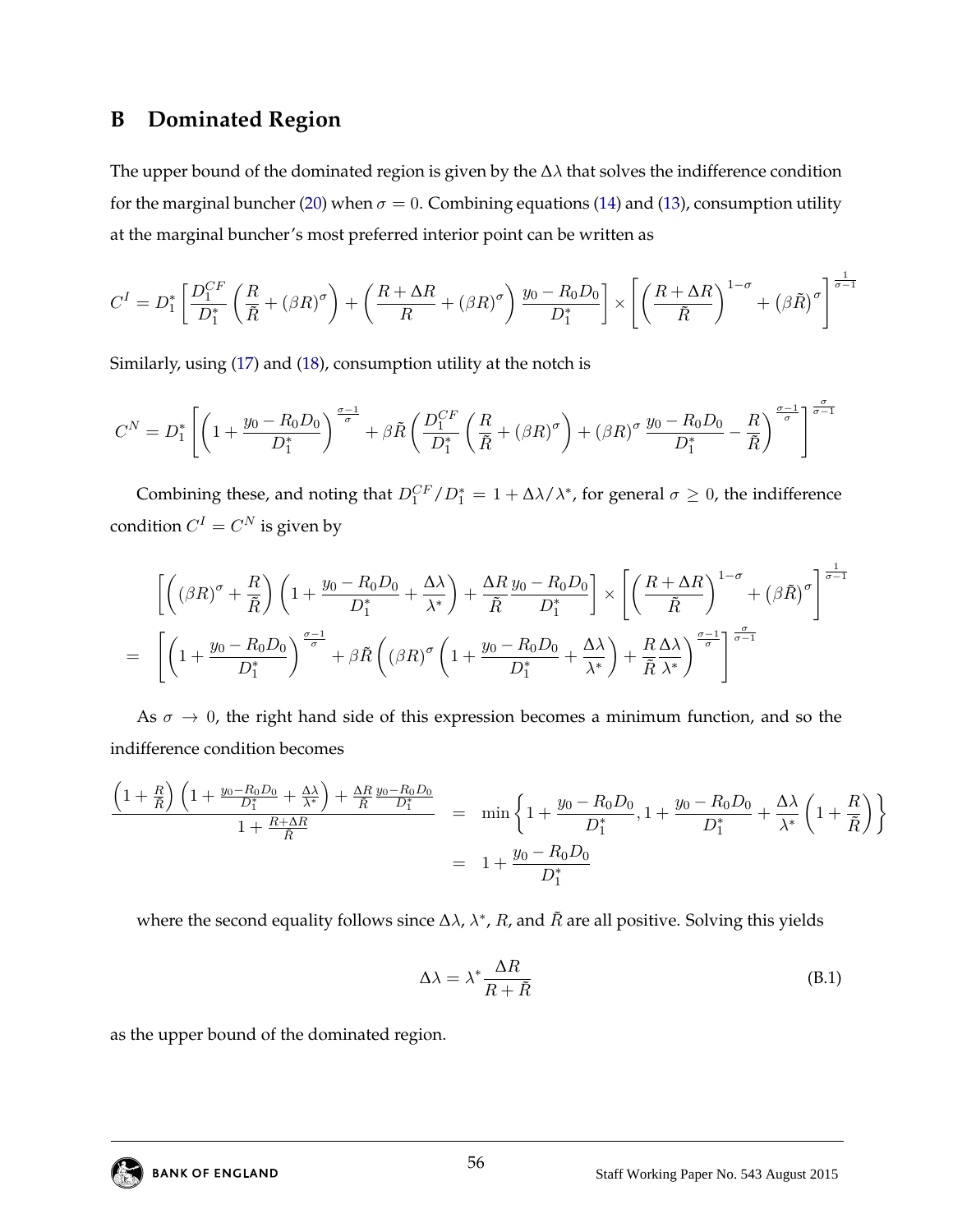### <span id="page-58-1"></span><span id="page-58-0"></span>**C Uncertainty and Epstein-Zin-Weil Preferences**

Consider households identical to the remortgagors we have studied thus far, but with preferences over consumption defined recursively as in [Epstein & Zin](#page-37-10) [\(1989\)](#page-37-10) and [Weil](#page-39-11) [\(1990\)](#page-39-11), given in equation [\(21\)](#page-32-0). We assume that households know their future incomes  $\{y_t^i\}_{t=0}^\infty$  with certainty, but that future interest rates are stochastic. At time zero, household  $i$  faces a mortgage interest notch, as described in Section [5.1.](#page-21-3) The household can borrow at a rate of  $R_1^i = R$  if it chooses an LTV of  $\lambda \leq \lambda^*$ and at a rate of  $R_1^i = R + \Delta R$  if it chooses  $\lambda > \lambda^*$ . In all future periods  $t > 0$ , the household refinances at an interest rate that is drawn from an i.i.d. distribution and that is revealed at the beginning of the period. The assumption of i.i.d. distributed interest rates and deterministic income can be readily relaxed in computational analysis, but allow for an analytical expression of the estimating indifference equation and are therefore expositionally convenient.

**OPTIMIZATION IN PERIODS**  $t \geq 1$ : As in the benchmark model, we begin by solving the maximization problem in future periods  $t \geq 1$ . Household  $i$  enters period  $t$  with debt  $R_t^i D_t^i$  and income of  $y_t^i$ . It observes the realization of the mortgage interest rate  $R_{t+1}^i$  and chooses consumption  $c_t^i$ and debt  $D_{t+1}^i$  to maximize [\(21\)](#page-32-0) subject to the budget constraint [\(5\)](#page-21-2). It is convenient to denote the household's human wealth—the expected net present value of its lifetime earnings—as

$$
Y_t^i \equiv y_t + E_t \left\{ \sum_{s=t+1}^{\infty} y_s^i \prod_{j=t+1}^s (R_j^i)^{-1} \right\}.
$$

This is a stochastic version of the term  $Y^i$  in the benchmark model. It can be shown that the optimal choice of consumption (full derivation available upon request) is to consume  $c_t = \mu_t (Y_t^i - R_t^i D_t^i)$ , where  $\mu_t$  is the marginal propensity to consume out of total (financial and human) wealth, given by

<span id="page-58-2"></span>
$$
\mu_t = \frac{1 - \delta^{\sigma} \hat{R}^{\sigma - 1}}{1 + \delta^{\sigma} \left( R_{t+1}^{\sigma - 1} - \hat{R}^{\sigma - 1} \right)},\tag{C.2}
$$

and  $\hat{R} \equiv \left( E_{t-1} \left\{ R_{t+1}^{1-\gamma} \right. \right.$  $\binom{1-\gamma}{t+1}\Big)^{\frac{1}{1-\gamma}}$  is the certainty-equivalent expected interest rate.

The standard result, that the marginal propensity to consume out of total wealth is constant, is slightly modified in our case by the fact that the borrowing rate is revealed at the beginning of the period. The time-dependence of the marginal propensity to consume is captured by the  $R_{t+1}^{\sigma-1}$  –  $\hat{R}^{\sigma-1}$  term in the denominator that implies that households consume more when interest rates are unexpectedly low. If interest rates were known with certainty, then  $R_{t+1}^{\sigma-1} = \hat{R}^{\sigma-1}$ , and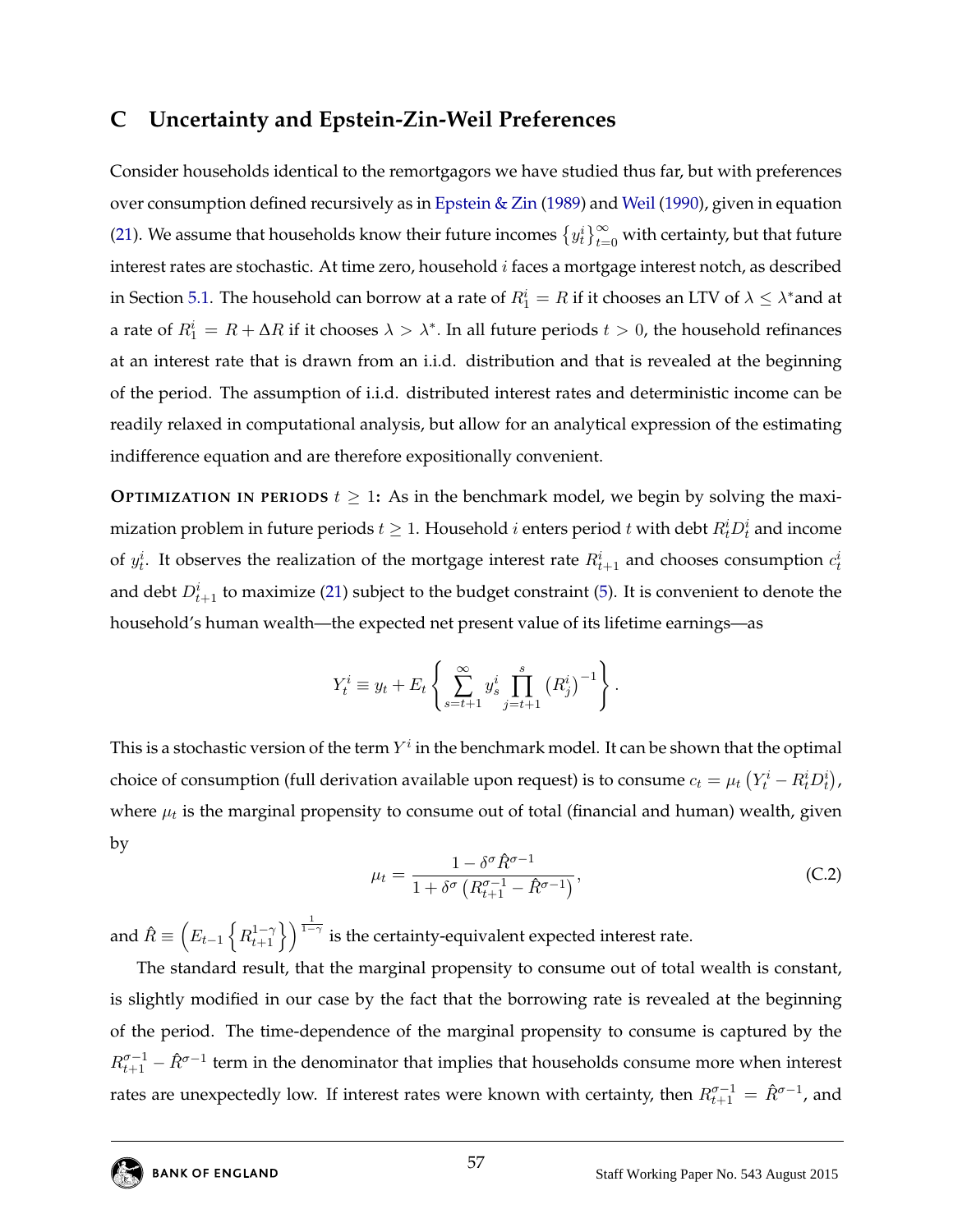$\mu_t = \tilde{R}^{-1}.$  Without risk aversion ( $\gamma = 0$ ) consumption in periods  $t \geq 1$  would correspond exactly to that in the benchmark model, as in [\(10\)](#page-23-3).

Using the optimal choice of consumption and the budget constraint [\(5\)](#page-21-2), we can approximate the continuation value  $C_t$  in [\(21\)](#page-32-0) as

<span id="page-59-0"></span>
$$
C_{t} = \frac{\left(\left(1-\delta\right)\mu_{t}^{-\frac{1}{\sigma}}\right)^{\frac{1-\gamma}{1-\frac{1}{\sigma}}}\left(Y_{t}^{i}-R_{t}^{i}D_{t}^{i}\right)^{1-\gamma}-1}{\left(1-\delta\right)\left(1-\gamma\right)}.
$$
\n(C.3)

We will use the continuation value  $C_t$  in evaluating choices in time zero. The optimal choice of consumption at time zero maximizes [\(21\)](#page-32-0) for  $t = 0$ , subject to the relevant constraint (with or without a notch), where  $C_1$  is given by [\(C.3\)](#page-59-0).

**OPTIMIZATION AT**  $t = 0$  **WITHOUT A NOTCH**: We begin by studying optimization without a notch, i.e. the household can borrow any amount at an interest rate  $R_1^i =\R$  at time zero. For simplicity (but without loss of generality) assume that the time zero interest rate in the counterfactual without a notch is the certainty equivalent interest rate  $R = \hat{R}$ . Optimal consumption is given in the counterfactual without a notch is by

$$
c_0^{CF} = \mu_0 \left( Y_0 - R_0 D_0 \right), \tag{C.4}
$$

where  $\mu_0$  is the marginal propensity to consume, given by [\(C.2\)](#page-58-2), so that

$$
c_0^{CF} = (1 - \beta^{\sigma} \hat{R}^{\sigma - 1}) (Y_0 - R_0 D_0).
$$

We surpress the household index  $i$  for notational ease.

Using the budget constraint [\(5\)](#page-21-2) we obtain that the counterfactual debt choice is given by

<span id="page-59-1"></span>
$$
D_1^{CF} = D^* + \Delta D = \delta^{\sigma} \hat{R}^{\sigma - 1} R_0 D_0 + (1 - \delta^{\sigma} \hat{R}^{\sigma - 1}) Y_0 - y_0.
$$
 (C.5)

**OPTIMIZATION AT**  $t = 0$  WITH A NOTCH**:** We consider an indifferent household–one that obtains equal utility when bunching at the notch  $\lambda^*$  and when choosing the optimal interior LTV choice. If the indifferent household chooses not to bunch, it will chose an interior choice of consumption at the higher interest rate of  $R + \Delta R$ . As before, the optimal interior choice of consumption is to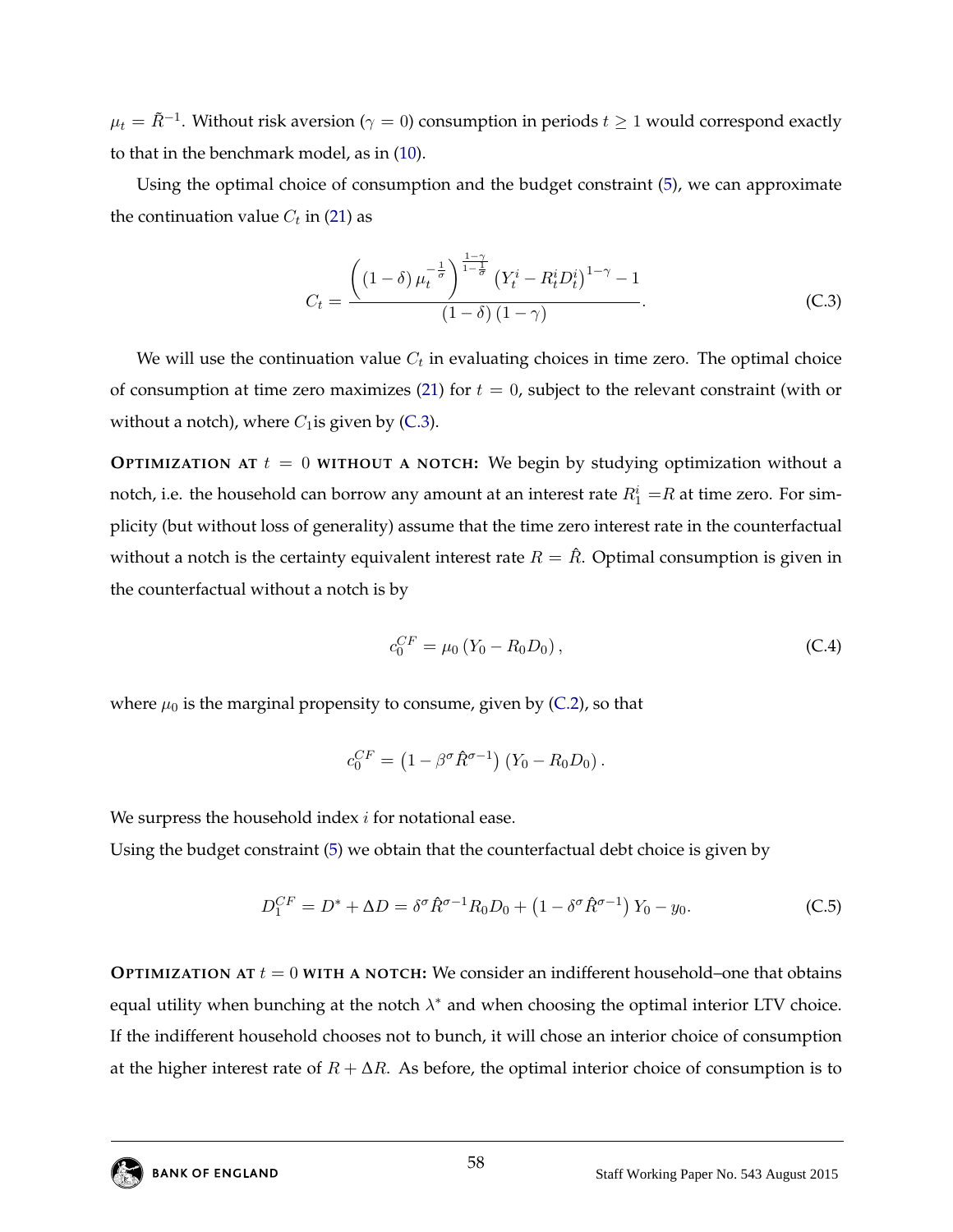consume a share  $\mu_0$  of total wealth, given by [\(C.2\)](#page-58-2). This gives

$$
c_0^I = \frac{1 - \delta^{\sigma} \hat{R}^{\sigma - 1}}{1 + \delta^{\sigma} \left( \left( R + \Delta R \right)^{\sigma - 1} - \hat{R}^{\sigma - 1} \right)} \left( Y_0 - R_0 D_0 \right).
$$

As in the benchmark model in Section [5.1,](#page-21-3) we can use the counterfactual choice of debt [\(C.5\)](#page-59-1) to eliminate human wealth  $Y_0$  from this equation:

$$
c_0^I = \frac{D^* + \Delta D - (R_0 D_0 - y_0)}{1 + \delta^{\sigma} \left( (R + \Delta R)^{\sigma - 1} - \hat{R}^{\sigma - 1} \right)},
$$
(C.6)

Using the value function ([\(21\)](#page-32-0)), its functional form [\(C.3\)](#page-59-0), and formula for the marginal propensity to consume [\(C.2\)](#page-58-2) , we can write

$$
(1 - \delta) (1 - \gamma) C_0^I \cong (1 - \delta)^{\frac{1 - \gamma}{1 - \frac{1}{\sigma}}} (c_0^I)^{1 - \gamma} \left( 1 + \frac{\delta^{\sigma} (R + \Delta R)^{\sigma - 1}}{1 - \delta^{\sigma} \hat{R}^{\sigma - 1}} \right)^{\frac{1 - \gamma}{1 - \frac{1}{\sigma}}} - 1
$$

If, in contrast, the household chooses to bunch at the notch, giving  $D_1^N = D^* \equiv \lambda^* PH$ , its consumption is given by

$$
c_0^N = D^* - (R_0 D_0 - y_0).
$$

Using the  $((21))$  $((21))$  $((21))$  and  $(C.3)$  we obtain

$$
\left(1-\delta\right)\left(1-\gamma\right)C_0^N\cong \left(1-\delta\right)^{\frac{1-\gamma}{1-\frac{1}{\sigma}}}\left( \left(c_0^N\right)^{\frac{\sigma-1}{\sigma}}+\beta\frac{\left(Y_0-RD^*\right)^{\frac{\sigma-1}{\sigma}}}{\left(1-\delta^{\sigma}\hat{R}^{\sigma-1}\right)^{\frac{1}{\sigma}}}\right)^{\frac{1-\gamma}{1-\frac{1}{\sigma}}}-1.
$$

Using [\(C.5\)](#page-59-1) we can replace for human wealth  $Y_0$  to obtain

$$
(1 - \delta) (1 - \gamma) C_0^N
$$
\n
$$
\cong (1 - \delta)^{\frac{1 - \gamma}{1 - \frac{1}{\sigma}}} \left( c_0^N \right)^{\frac{\sigma - 1}{\sigma}} + \delta \frac{\left( D^* + \Delta D - \left[ \delta^{\sigma} \hat{R}^{\sigma - 1} (R_0 D_0 - y_0) \atop + (1 - \delta^{\sigma} \hat{R}^{\sigma - 1}) R D^* \right] \right)^{\frac{\sigma - 1}{\sigma}}}{1 - \delta^{\sigma} \hat{R}^{\sigma - 1}} - 1.
$$

The indifference equation [\(20\)](#page-26-0) can then be written by equating  $C_0^N$  and  $C_0^I$  from this analysis. Note that this new indifference equation no longer contains the coefficient of relative risk aversion  $\gamma$